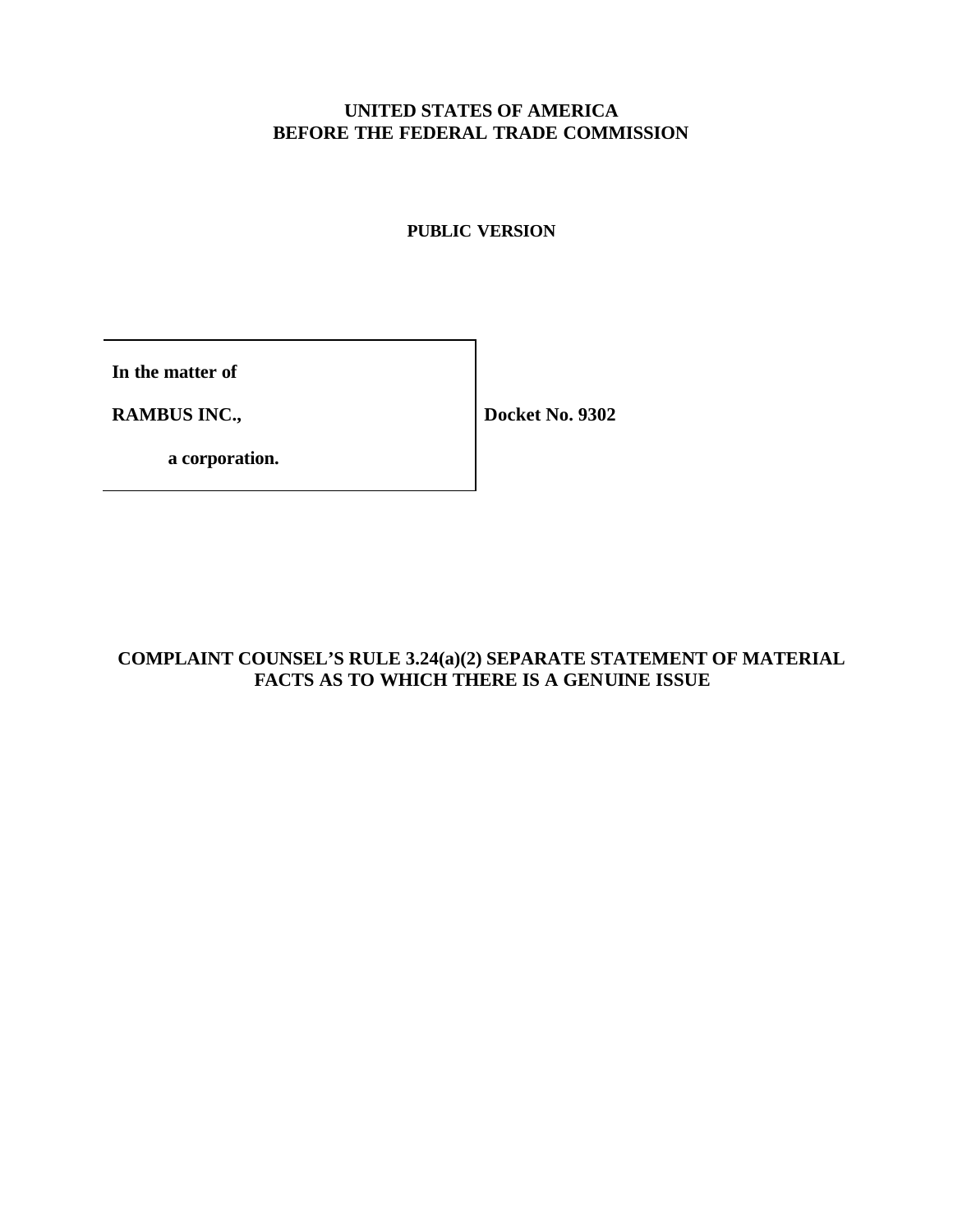Pursuant to Rule of Practice 3.24(a)(2), and in response to *Respondent Rambus Inc.'s ("Rambus") Rule 3.24 Separate Statement Of Material Facts As To Which There Is No Genuine Issue* ("Rambus's Statement of Material Facts"), Complaint Counsel submits this *Statement Of Material Facts As To Which There Is A Genuine Dispute*. 1 The full text of each material fact as to which Rambus's claims there is no genuine issue is set out below, followed by Complaint Counsel's respective responses. Complaint Counsel's provision of a response to any material fact shall not constitute a waiver of any applicable objection, privilege, or other right. Where required in order to respond to these Statement of Material Facts, Complaint Counsel represents that it has undertaken good faith efforts to identify the information that would allow it to admit or deny such issues.

### **GENERAL OBJECTIONS**

The following general objections apply to each of Respondent Rambus's Statement of Material Facts and Complaint Counsel's responses, and are in addition to specific objections, if applicable.

1. Complaint Counsel objects to Rambus's Statement of Material Facts to the extent that they call for the disclosure of material protected by one or more of the following privileges:

- a. Attorney-client privilege;
- b. Work product privilege;

l

- c. Deliberative process privilege; and
- d. Law enforcement investigatory records privilege.

2. To the extent that Complaint Counsel responds to specific statements of material fact to which it has objected, Complaint Counsel reserves the right to maintain such objections with respect to any additional information and such objections are not waived

 $<sup>1</sup>$  As Your Honor knows, there are numerous factual issues in dispute. In the interest of brevity,</sup> Complaint Counsel addresses herein only those factual issues identified by Rambus as undisputed in its Statement of Material Facts. For a complete explication of Complaint Counsel's position, we refer Your Honor to our Memorandum in Opposition to Respondent Rambus Inc.'s Motion for Summary Decision. Complaint Counsel will submit its proposed findings of fact in accordance with the pre-trial schedule in this matter.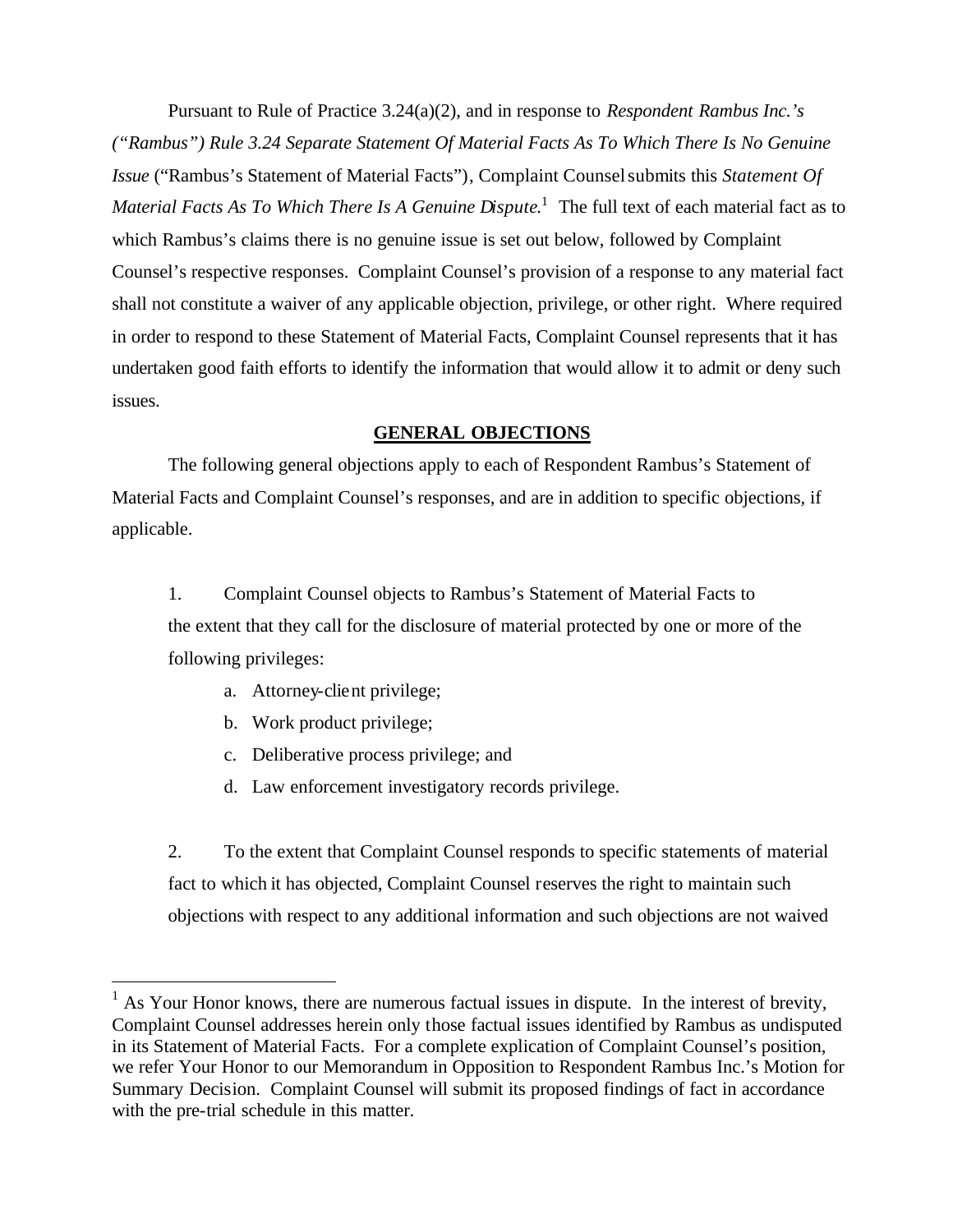by the furnishing of such information.

3. Complaint Counsel does not, by virtue of replying to any statement of material fact, admit to any legal or factual contention asserted in the text of any material statement, except as expressly stated.

4. Complaint Counsel objects to each statement of material fact to the extent that each calls for information that is not in the possession, custody, or control of Complaint Counsel.

5. To the extent that any statement of material fact quotes from a document or references a statement and solicits an admission that the quote or statement is evidence of the truth of the matter asserted, Complaint Counsel objects on grounds of hearsay.

6. Complaint Counsel objects generally because no definitions were provided for any terms referenced in the statements of material fact and many of the terms are open to widely different interpretations, making many of the statement of material fact inherently vague and ambiguous. Complaint Counsel, however, has made a good faith effort to respond to Rambus' Statement of Material Facts.

# **A. Rambus.**

# **Rambus Material Fact No. 1**

1. April 1990, Dr. Michael Farmwald and Dr. Mark Horowitz filed a patent application describing revolutionary computermemory technologies they had invented that would enable computer-memory devices (dynamic random access memories, or DRAMs) to keep pace with faster generations of microprocessors by running at much faster speeds than earlier technologies. They assigned this application ("the '898 application") to a company they had founded called Rambus.

Complaint Counsel has no issue with Rambus's claim that in April 1990, Dr. Michael Farmwald and Dr. Mark Horowitz filed a patent application ("the '898 application"), which was assigned to a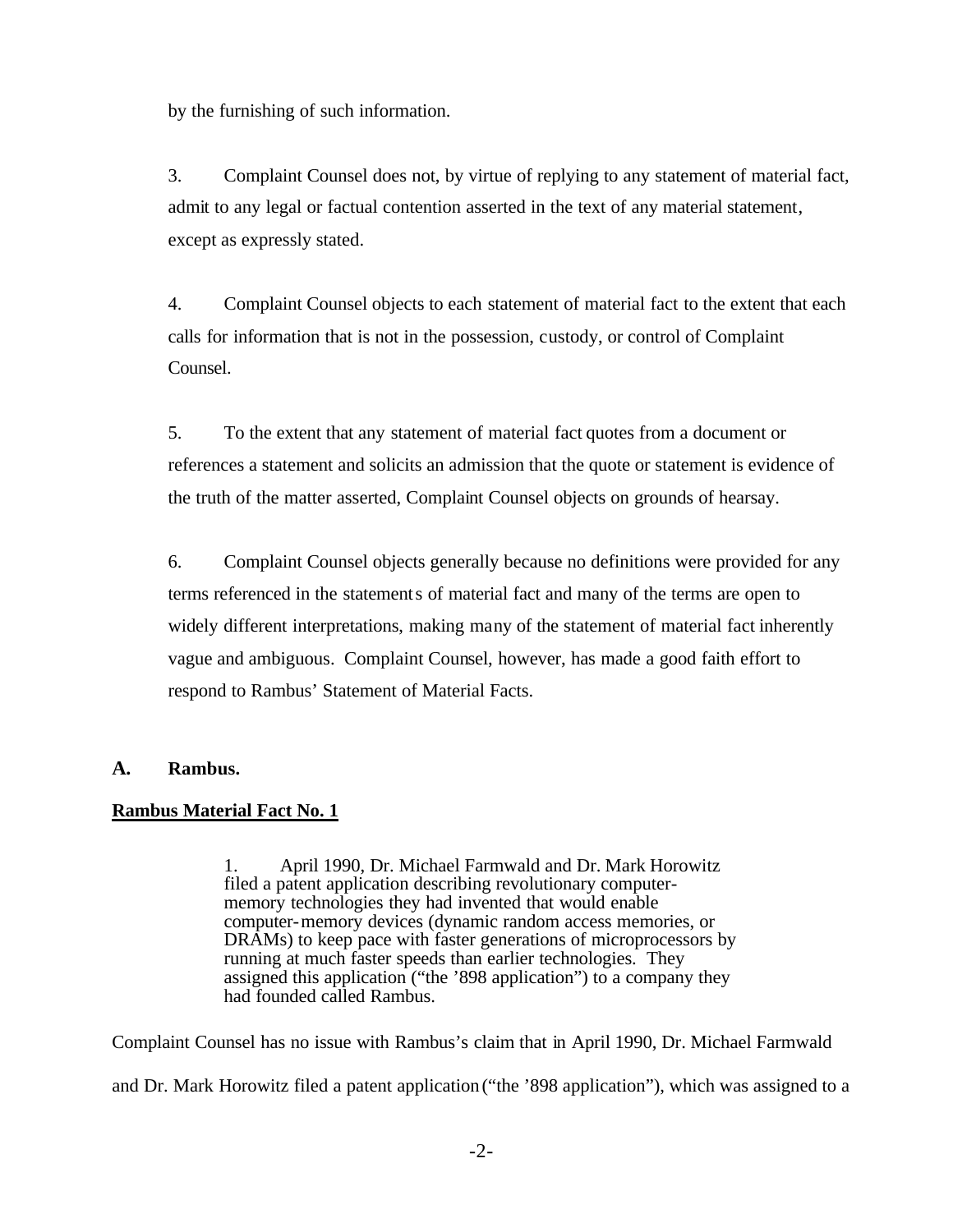company they had founded called Rambus. Complaint Counsel, however, has no basis to agree to the following characterization of the technology in the application as "describing *revolutionary* computer-memory technologies they had invented that would enable computer-memory devices (dynamic random access memories, or DRAMs) to keep pace with faster generations of microprocessors by running at much faster speeds than earlier technologies." (Emphasis added.)

#### **Rambus Material Fact No. 2**

2. The key innovations disclosed in the written description in the '898 application included forms of technologies later called programmable latency, variable burst length, dual-edge clock (producing a double data rate, or "DDR") operation, and the use of delay lines (in particular, a delay locked loop ("DLL") circuit) on the DRAM chip itself. Taken together, these innovations dramatically increase the speed of memory chips. *Rambus Inc. v. Infineon Techs. AG*, *\_\_ F.3d \_\_, 2003 WL 187265 at \*20-21 (Fed.* Cir. Jan. 29, 2003) ("*Rambus v. Infineon*").

Complaint Counsel agrees that certain technologies disclosed in its '898 application were later recognized to include the referenced terms. Complaint Counsel lacks sufficient knowledge to agree with the characterization that these are "key technologies," though Rambus has brought patent infringement actions against certain DRAM manufacturers. Complaint Counsel notes, however, that Rambus presently claims that these terms are "vague and ambiguous " and open to wide interpretation. *See, e.g.,* Rambus's Response Complaint Counsel's Request For Admissions ("RFAs"), filed on February 7, 2003 and supplemented on March 12, 2003: "programmable latency" (*e.g.,* RFAs No. 149), "burst length" (*e.g.,* RFAs No. 138), "delay locked loop" (*e.g.,* RFAs Nos. 118, 119, 120), "DRAM chip" (*e.g.,* RFAs No. 132). Further, during a meet and confer with Complaint Counsel on March 4, 2003, the ambiguity of these and other terms arose and Rambus's Counsel maintained its position that these terms were open to wide interpretation.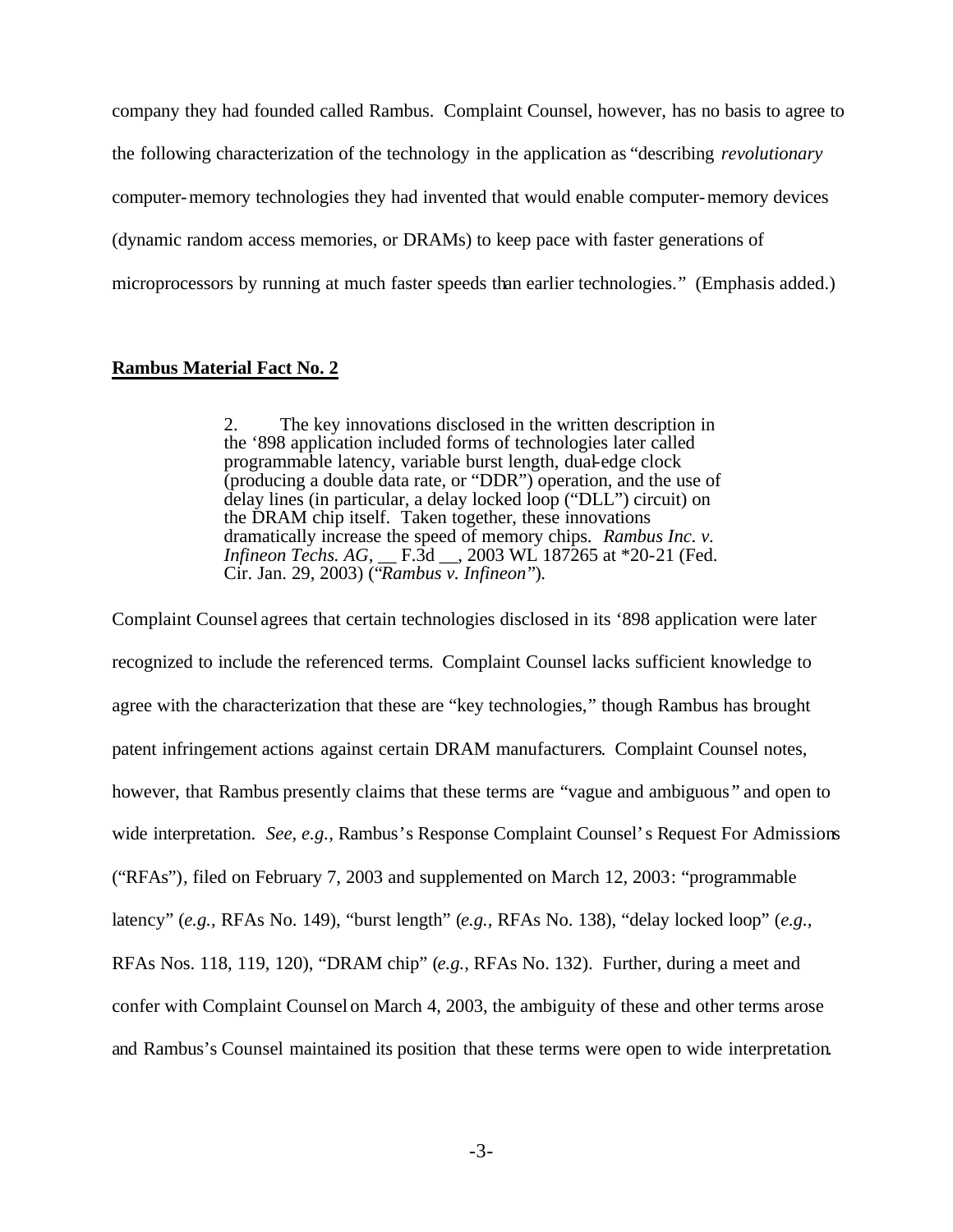3. Rambus chose not to become a manufacturer of DRAMs. Instead, Rambus continued to develop its technology and to make that technology available for license by manufacturers industrywide, together with testing, design, and implementation services.

Complaint Counsel lacks sufficient information to agree to the characterization that Rambus

"chose not to become a manufacturer of DRAMs" but "instead, that Rambus continued to develop

its technology." Complaint Counsel agrees that Rambus licenses its RDRAM technology for use

by manufacturers industry-wide, together with testing, design, and implementation services.

## **Rambus Material Fact No. 4**

4. This business model depends upon intellectual property (primarily patent protection) to help generate royalties and licensing fees, which, along with service fees, are the company's sole sources of income.

As Rambus states in Material Fact No. 3, its business is the licensing of technology. Various

internal Rambus documents support this material fact. *See, e.g.,* Rambus Inc. 1992-1997 Business

Plan, dated June 1992 (R46394) **[Tab 92]**.

### **B. JEDEC.**

### **Rambus Material Fact No. 5**

5. There exists a standard-setting organizations for semiconductor devices called the Joint Electron Device Engineering Council ("JEDEC"), which was (until recently) an unincorporated division of the Electronic Industries Association ("EIA"), governed by EIA policies.

Complaint Counsel has no issue with Rambus's claim in Material Fact No. 5.

### **Rambus Material Fact No. 6**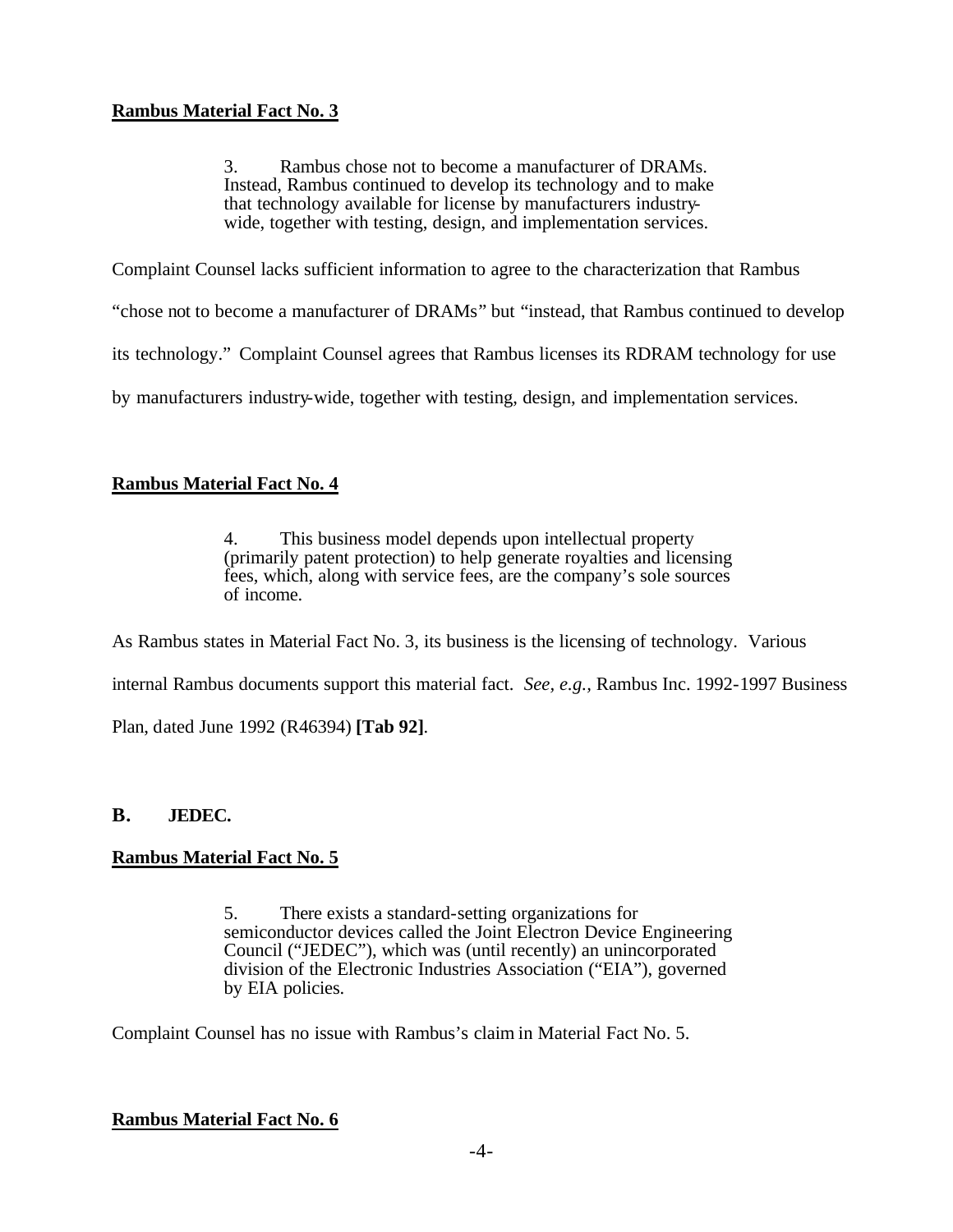6. The particular JEDEC committee most involved in this case is the "42.3"subcommittee, which has responsibility within JEDEC for many computer memory devices and whose members include such computer memory manufacturers and users as Siemens (now Infineon), Micron, NEC, Samsung, Toshiba, IBM, Texas Instruments, Hewlett-Packard, and many others. Perry Decl., Ex. 1.

Complaint Counsel agrees that the JEDEC 42.3 subcommittee is involved in this matter, along with other JEDEC committees and organizations such as EIA, TIA, and ANSI. Complaint Counsel, however, lacks sufficient information to agree to the characterization that this particular JEDEC organization is the one that is "most involved" in this matter. Complaint Counsel agrees that the members cited by Rambus are accurate – if only a selected few. Most notably omitted is Rambus itself, in addition to others such as Mosaid.

# **Rambus Material Fact No. 7**

7. Rambus attended its first JEDEC meeting as a guest of Toshiba in December 1991, and it formally joined JEDEC in February 1992. Perry Decl., Ex. 2.

Complaint Counsel has no issue with Rambus's claim in Material Fact No. 7, though the record indicates that Rambus completed its application (and paid its dues) in December 1991 for 1992. *See, e.g.,* I140015 at 16-17.

# **Rambus Material Fact No. 8**

8. Rambus attended its last JEDEC meeting in December 1995 and, having been sent a bill for 1996 dues, sent a letter confirming its withdrawal in June 1996. Perry Decl., Ex. 3.

Complaint Counsel agrees with Rambus's statement that it attended its last JEDEC meeting in

December 1995. However, Complaint Counsel disagrees with Rambus's characterization that its

withdrawal letter was predicated on receiving a bill for dues. Rambus's internal documents detail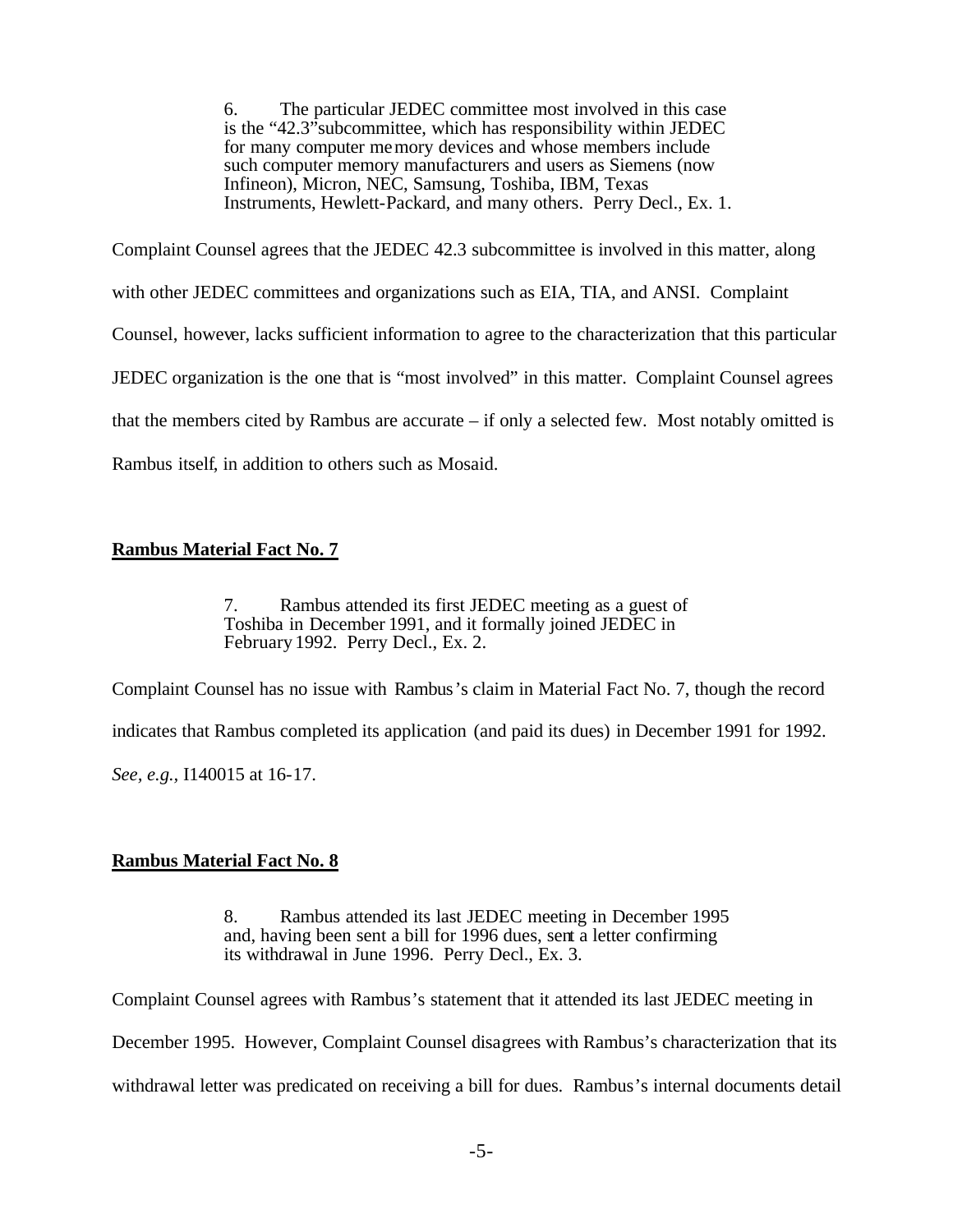various draft withdrawal letters discussing its reasons for withdrawing from JEDEC. *See, e.g.,*

R156928, R156929, and R156933.

## **Rambus Material Fact No. 9**

9. The Complaint asserts that, while a member of JEDEC, Rambus representatives observed efforts at JEDEC to promulgate an industry standard for a synchronous DRAM device called "SDRAM." Complaint, ¶ 40. The Complaint asserts that Rambus should have disclosed to JEDEC that it believed it had filed or could file patent applications relating to certain features of the SDRAM device.

Complaint Counsel has no issue with Rambus's assertion in Material Fact No. 9.

### **Rambus Material Fact No. 10**

10. The SDRAM standard was considered within JEDEC 42.3 during 1991 and 1992, adopted in early 1993, and formally announced on March4, 1993. *Rambus v. Infineon*, 2003 WL 187265 at \*2. DRAM manufacturers did not, however, begin manufacturing and selling SDRAM devices until much later – in 1996 and 1997. *See, e.g.*, Perry Decl., Ex. 6 [Gross 12/19/02 Depo., p. 31] \*\*\*\*\*\*\*\*\*\*\*\*\*\*\*\*\*\*\*\*\*\*\*\*\*\*\*\*\*\*\*\*\*\*\*\*\*\*\*\*\*\*\*\*\*\*\*\* Perry Decl., Ex. 7 [Kettler 1/15/03 Depo., p. 26] \*\*\*\*\*\*\*\*\*\*\*\*\*\*

\*\*\*\*\*\*\*\*\*\*\*\*\*\*\*\*\*\*\*\*\*

Complaint Counsel has no issue with Rambus's assertions regarding when the SDRAM standard was considered, adopted, and announced. However, Rambus's assertion that SDRAM "manufacturing and sales" did not begin until approximately five years later is incorrect. For example, Dr. Oh testified that Hyundai began designing the first SDRAM parts in November 1992, and beefed up its design team in 1994. He further stated that Hyundai, by comparison with other companies that were designing SDRAM, was relatively late in its efforts. Oh Dep. (1/8/03) at 31-39, *In the Matter of Rambus Inc. See also* Exhibit 2 (HR905 043016 at pp. 39-56), specifically HR905 043128, described at pp. 42-48. \*\*\*\*\*\*\*\*\*\*\*\*\*\*\*\*\*\*\*\*\*\*\*\*\*\*\*\*\*\*\*\*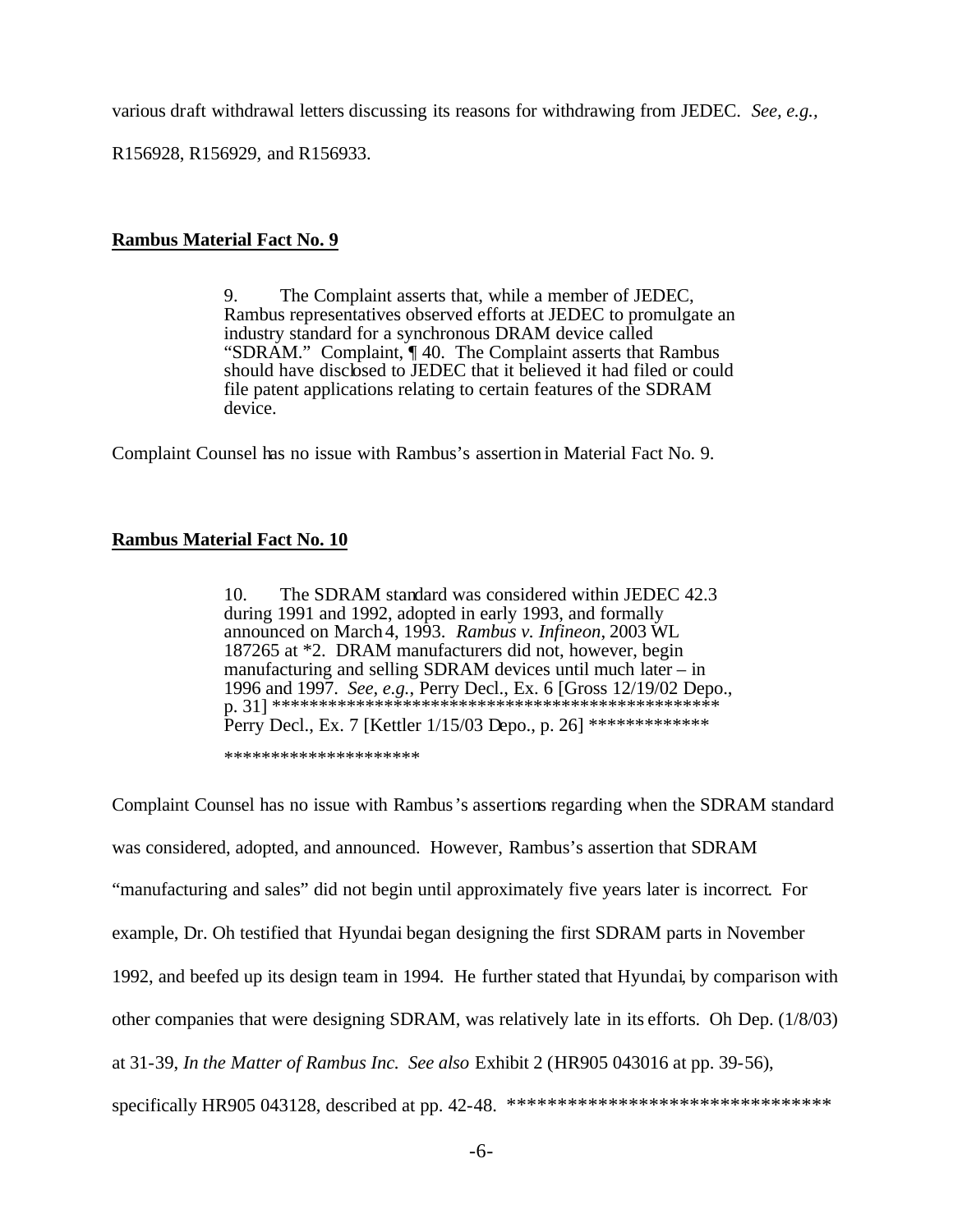| *************************** |
|-----------------------------|

### **Rambus Material Fact No. 11**

The Complaint also alleges that JEDEC considered 11. improvements to the SDRAM standard in the early and mid-1990s. and that these discussions ripened into the formal development of a new standard, called "DDR SDRAM," in the 1996-1999 time period. Complaint at  $\P$  27-28.

Complaint Counsel has no issue with Rambus's assertion in Material Fact No. 11.

#### $\mathbf{C}$ . The EIA/JEDEC Patent Policy.

### **Rambus Material Fact No. 12**

According to John Kelly, formerly General Counsel of EIA 12. and now President of JEDEC, the patent disclosure policy with which JEDEC members were required to comply during Rambus's membership in JEDEC was set forth in "two EIA manuals," referred to as the Manual for Committee, Subcommittee, and Working Group Chairmen and Secretaries, Engineering Publication EP-3-F ("EP-3-F"), published in October 1981, and the *Style Manual for Standards* and Publications of EIA, TIA, and JEDEC, EIA Engineering Publication EP-7-A ("EP-7-A"), published in August 1990. See Perry Decl., Ex. 9 (Kelly 1/9/01 Dep. at 26:5-11).

Rambus mischaracterizes John Kelly's testimony at the January 9, 2001 deposition. Indeed,

Rambus is selectively carving out only a portion of Mr. Kelly's testimony. The lines cited by

Respondents include only the following:

A. As best I can recall the patent policy was reduced to writing in two EIA manuals, one was the style manual which, I'm going to look at my cribs here. The style manual was EP-7A and the other document would have been the EI manual for committee chairman.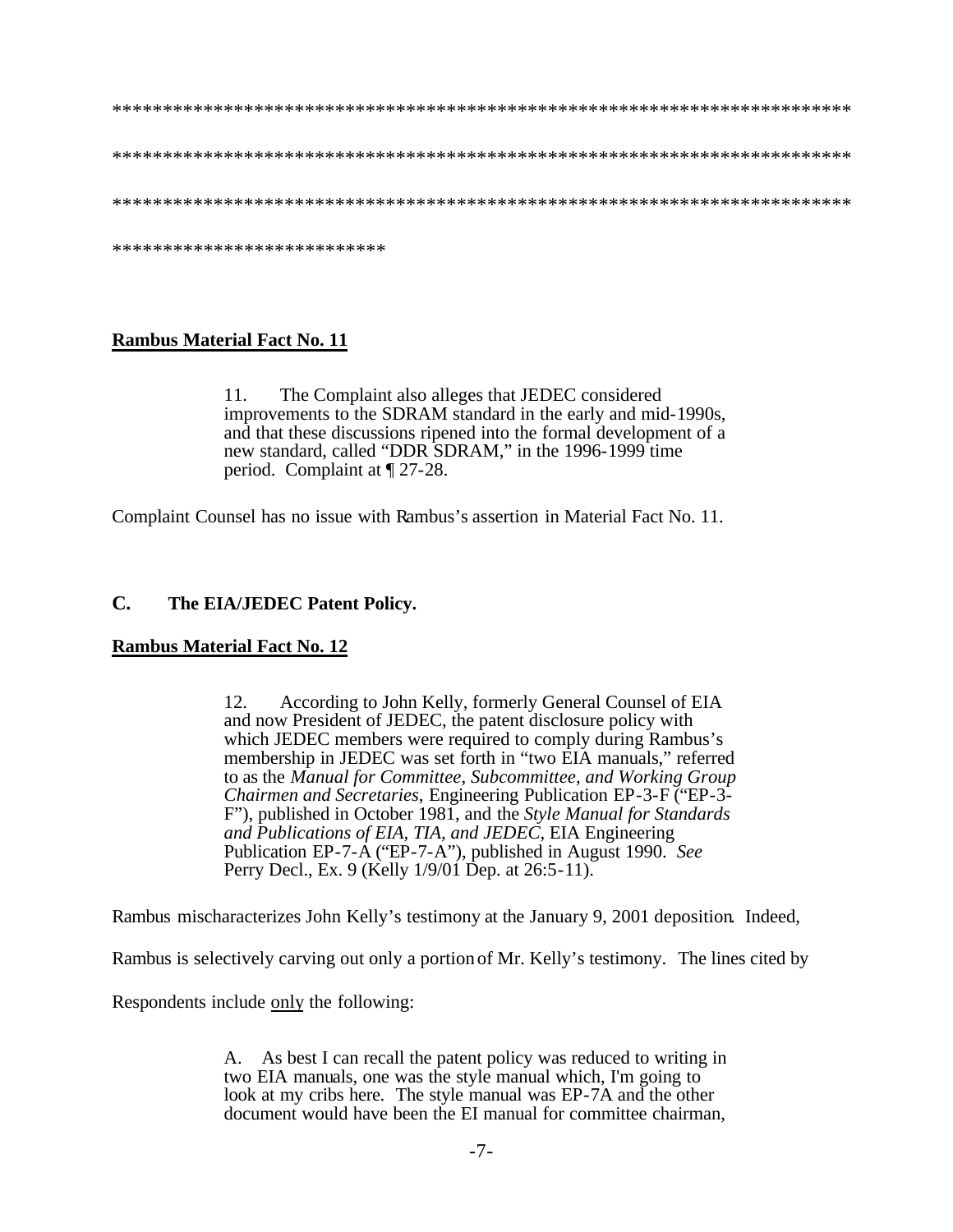subcommittee chairman, work group chairman et cetera, which was EP-3-F. (Kelly (1/9/01) Dep. at 26:5-11, *Rambus v. Infineon)*

The entire citation, including the question, reveals a very different reality than Rambus contrived

to represent:

Q. And what writings would one look to, to find the patent policy in 1991?

A. As best I can recall the patent policy was reduced to writing in two EIA manuals, one was the style manual which, I'm going to look at my cribs here. The style manual was EP-7A and the other document would have been the EI manual for committee chairman, subcommittee chairman, work group chairman et cetera, which was EP-3-F. The patent policy is identical to the patent policy that is promulgated by the American National Standards Institute. So, and EIA is accredited by ANSI so the patent policy would be reflected there as well. (Kelly Dep. (1/9/01) at 26:3-15, *Rambus v. Infineon*) (emphasis added).

As is clear from the *entire* citation, John Kelly testified that in 1991 only (one year of six during

Rambus's membership in JEDEC) the documents he could best recall were the two EIA manuals

Respondent noted. *Id*. The patent policy was also reflected in ANSI documents. *Id.*

Furthermore, as John Kelly testified elsewhere, from 1991 to 1996, other documents also

contained the JEDEC policy. For example, Mr. Kelly's testimony at his February 26, 2003

deposition outlined the various manuals that reference and incorporate the patent disclosure policy

in 1995. *See* Kelly Dep. (2/26/03) at 105:21 to 109:25, *In the Matter of Rambus Inc.* **[Tab 55]**.

### **Rambus Material Fact No. 13**

13. At least prior to 1998, the EIA policies governed the conduct of JEDEC meetings and the obligations of its members. JEDEC's relationship with EIA changed in 1998, when JEDEC became a more autonomous entity. *See* Perry Decl., Ex. 4 (Kelley 1/10/03 Dep. at. 62:16-24, 63:18-20).

Complaint Counsel lacks sufficient information to agree to the characterization that JEDEC was "governed" by "the EIA policies." JEDEC incorporates, by reference, the current edition of the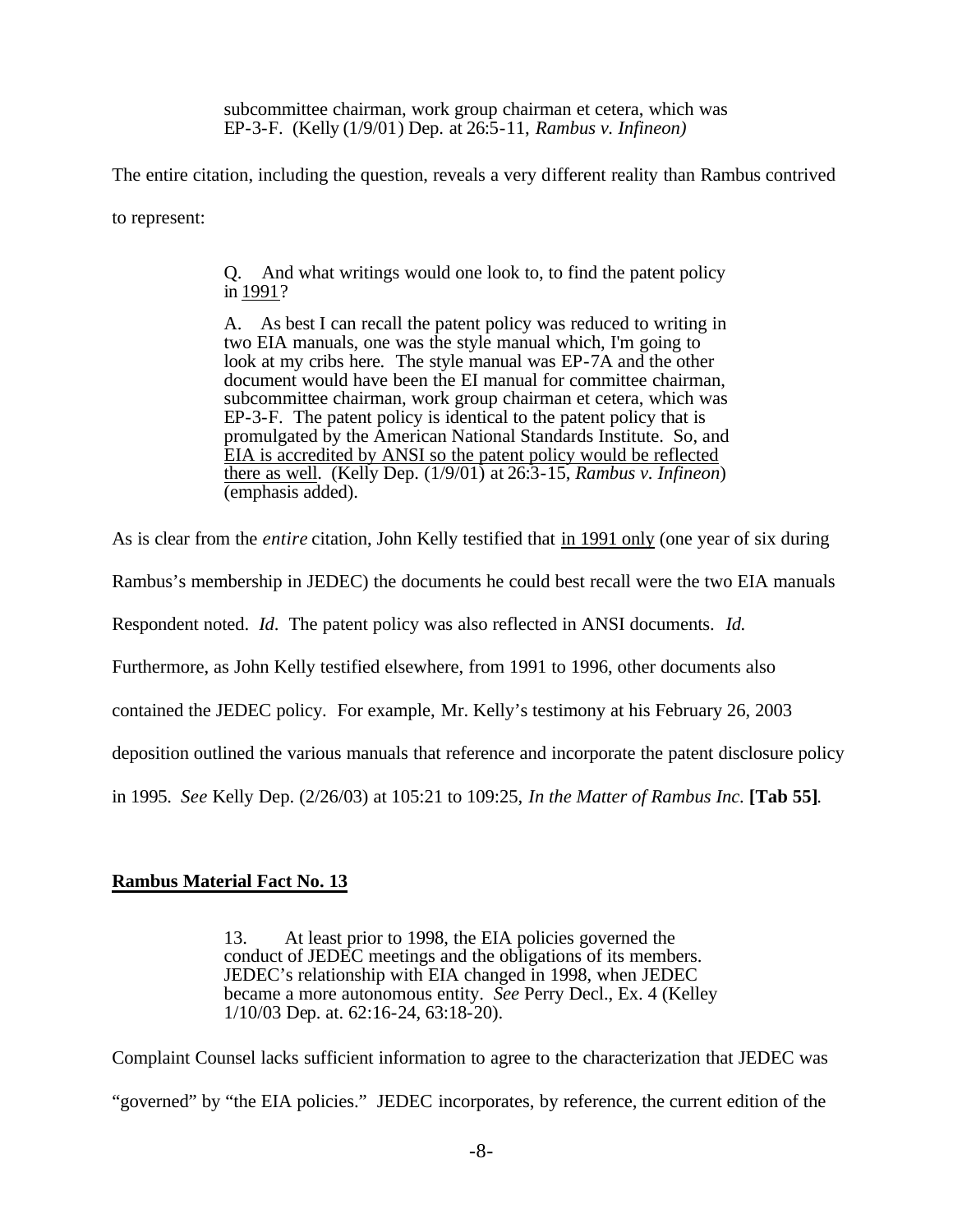EIA legal guides and states that "all meetings of the JEDEC Solid State Products Engineering Council and its associated committees, subcommittees, task groups and other units shall be *conducted* within the current edition of EIA legal guides adopted by the EIA Board of Governors." JEDEC Manual of Organization and Procedure, October 1993 ("JEP21-I"), JEDEC0009323 at p. 14 (emphasis added) **[Tab 15]**. JEDEC is able to establish its own rules and regulations so long as they do not conflict with EIA. *See, e.g.,* Kelly Dep. (2/26/03)102:8 to 103:17, *In the Matter of Rambus, Inc.* (explaining that any "legal relationship" is between ANSI and EIA, not JEDEC) **[Tab 55]**.

### **Rambus Material Fact No. 14**

14. The Complaint cites a manual published in 1993 not by EIA but by JEDEC, called the "Manual of Organization and Procedure," which was revised in 1993 and referred to as "JEP 21-I." The JEP 21-I manual cites, however, to EP-7-A and EP-3-F as the governing policy guides. JEDEC President John Kelly has confirmed that "[t]he JEDEC manual is subordinate to the EIA manual because in the hierarchy of EIA, JEDEC was subordinate to EIA." Perry Decl., Ex. 10 (4/30/01 Infineon Trial Tr. at p. 317).

Complaint Counsel agrees with Rambus's assertion that the Complaint cites the JEP 21-I manual. The JEP 21-I manual states that "all meetings if the JEDEC Solid State Products Engineering Council and its associated committees, subcommittees, task groups, and other units shall be conducted within the current edition of EIA legal guides adopted by the EIA Board of Governors and incorporated herein by reference." While JEDEC does operate under the EIA legal guides, there is no inconsistency between the JEDEC policy and the EIA policy. *See, e.g.,* Kelly Dep. (2/26/03)102:8 to 103:17, *In the Matter of Rambus, Inc.* (explaining that any "legal relationship" is between ANSI and EIA, not JEDEC) and at 105:25 to 109:25 **[Tab 55]**; Kelly Dep. (4/30/01) at 343, *Rambus v. Infineon.* In fact, there is similar language in the various manuals. For example, the October 1993 JEP 21-I manual contains nearly the identical language in § 8.3 of the 1981 EIA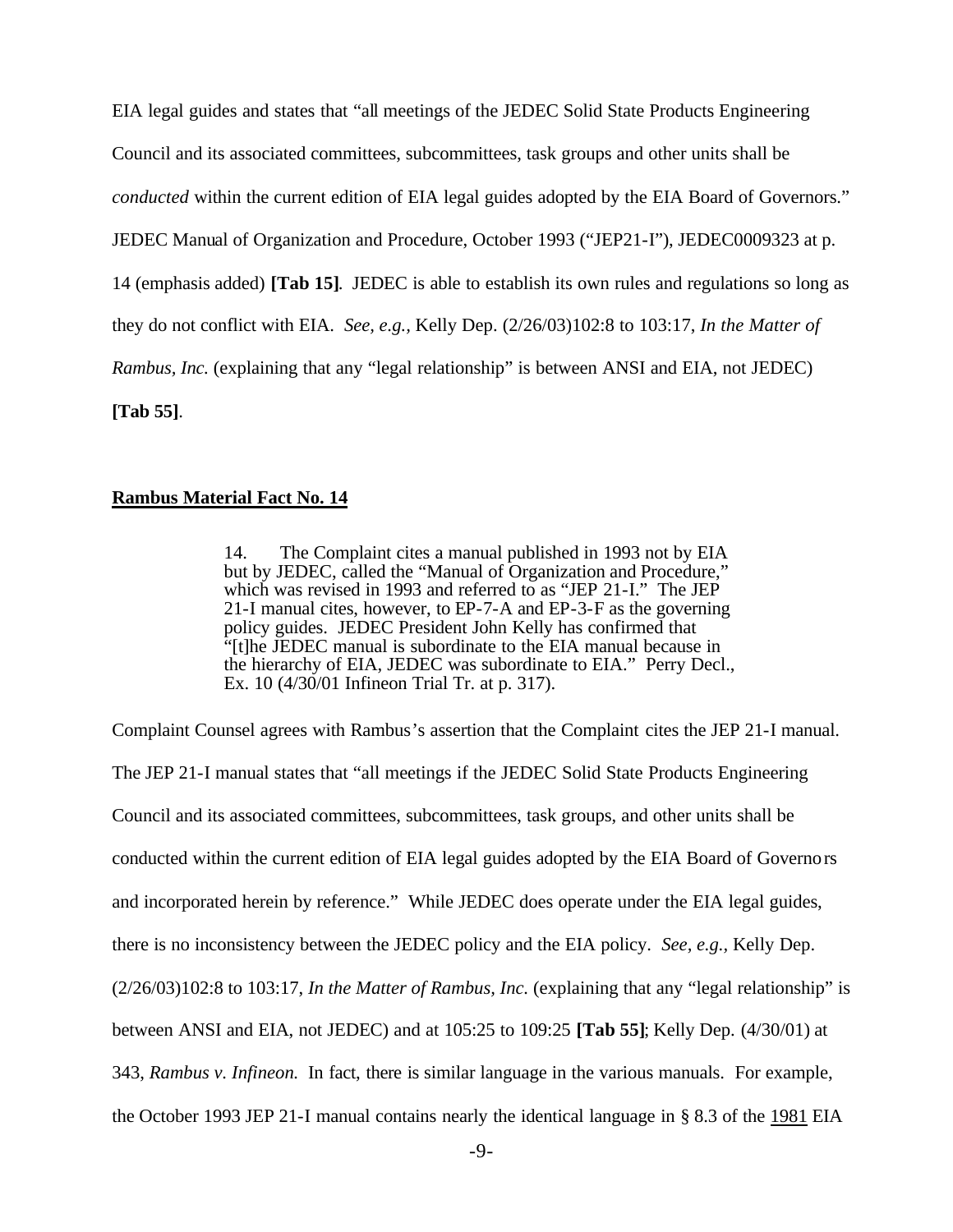EP-3-F policy. JEDEC0009341 at 63. In 1981, as Rambus has previously noted, the EIA policy

contained the following language, explicitly describing the disclosure obligation:

*No program of standardization shall refer to a product on which there is a known patent unless all the technical information covered by the patent is known to the Formulating Committee, subcommittee or working group.* The Committee *Chairman must also have received a written expression from the patent holder that he is willing to license applicants under reasonable terms and conditions that are demonstrably free of any unfair discrimination*. *Rambus's Motion for Summary Decision* (p. 19) (italics added).

By 1993, much of the same language, plus a few clarifying additions, was written in the JEP 21-I

manual, again explicitly describing the same disclosure obligation:

While there is no restriction against drafting a proposed standard in terms that include the use of a patented item\*\* if technical reasons justify the inclusion, committees should ensure that *no program of standardization shall refer to a product on which there is a known patent unless all the relevant technical information covered by the patent is know to the formulating committee, subcommittee, or working group*. If the committee determines that the standard requires the use of patented items, then the *committee chairperson must receive a written assurance from the organization holding rights to such patents that a license will be made available* without compensation to applicants desiring to implement the standard, or written assurance that a license will be made available to all applicants *under reasonable terms and conditions that are demonstrably free of any unfair discrimination*. (Italics added).

\*\* - For the purpose of this policy, the word "patented" also includes items and processes for which a patent has been applied and may be pending.

Kelly Exhibit 12 (JEDEC0009323 at 9341). **[Tab 15]**.

# **Rambus Material Fact No. 15**

15. Mr. Kelly has also explained that JEP 21-I did *not* contain "the JEDEC patent policy" and was in some respects "broader than is required under the patent policy." Perry Decl., Ex. 9 (Kelly  $1/9/01$  Dep. at  $215-217$ ).

Complaint Counsel disagrees with Rambus's claim and notes that Rambus continues to

mischaracterize Mr. Kelly's testimony from January 9, 2001 with regard to "the JEDEC patent

policy." *See also* Complaint Counsel's Response to Material Fact No. 12. Mr. Kelly's recent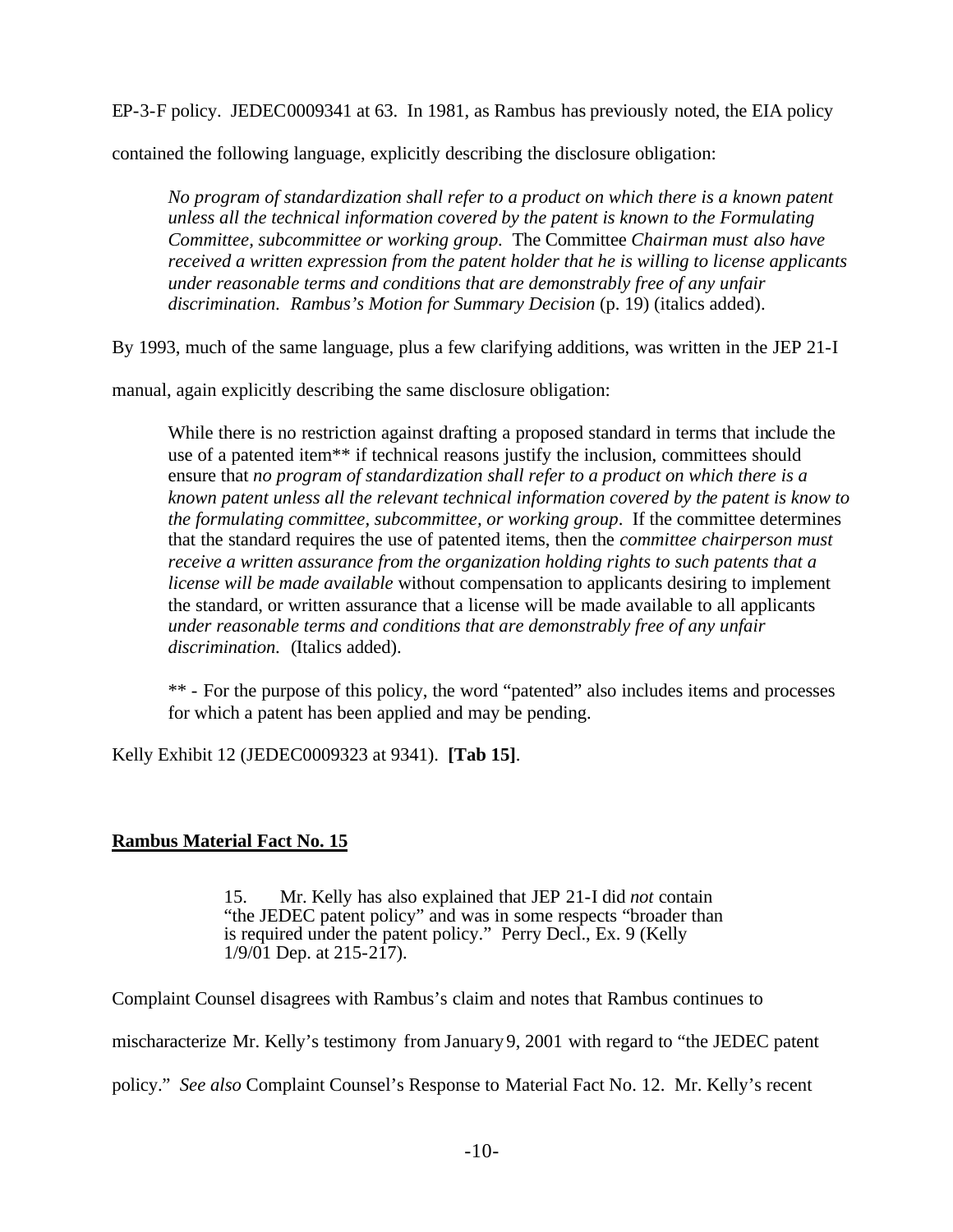testimony identifies the various locations where the patent policy is found in the JEP21-I Manual. Kelly Dep. (2/26/03)107:16 to 108:15, *In the Matter of Rambus Inc*. **[Tab 55]**. With regard to Mr. Kelly's previous testimony, as cited by Rambus, he distinguishes his testimony with references *either to* patent disclosure policy or patent licensing policy issues. John Kelly explained that under the EIA/JEDEC rules there is an "absolute requirement" for all JEDEC members not only to disclose, but also to give licensing assurances  $-$  *i.e.*, to commit to licensing on fair and nondiscriminatory terms – any patents or patent applications relating to technologies that are "required" to be used by a JEDEC standard. Kelly Dep. (1/10/01) at 205, *Rambus v. Infineon*.

It was Mr. Kelly's unmistakable testimony that the duty to disclose within JEDEC extended broadly to patents or pending patents that "might be involved in the work" being undertaken by JEDEC. But Rambus is seeking to support the opposite contention that this is not the governing disclosure rule. Rambus has doctored up John Kelly's testimony by omitting certain key language in a manner calculated to convey – to someone who has seen only Rambus's excerpt and not the whole deposition – the false impression that Mr. Kelly said something he in fact did not say. Here is a portion of the same excerpt from Kelly's testimony:

> Q. Now let me go back, is the JEDEC participant after October of 1993 in your view required to inform the meeting of any "knowledge the participant may have of any patents or pending patents that might be involved in the work they are undertaking" [quoting 9.3.1] at risk of violating the JEDEC policy?

A. Is anyone who fails to comply with 9.3 at risk of violating the patent policy?

Q. Not just at risk, violating it by not complying with sentence 1 of paragraph 9.3.1?

A. No, they're violating 9.3.1.

Q. And is that indeed the JEDEC patent policy?

A. No, that is not indeed the JEDEC patent policy. The JEDEC patent policy isn't the policy that's repeated, we've been talking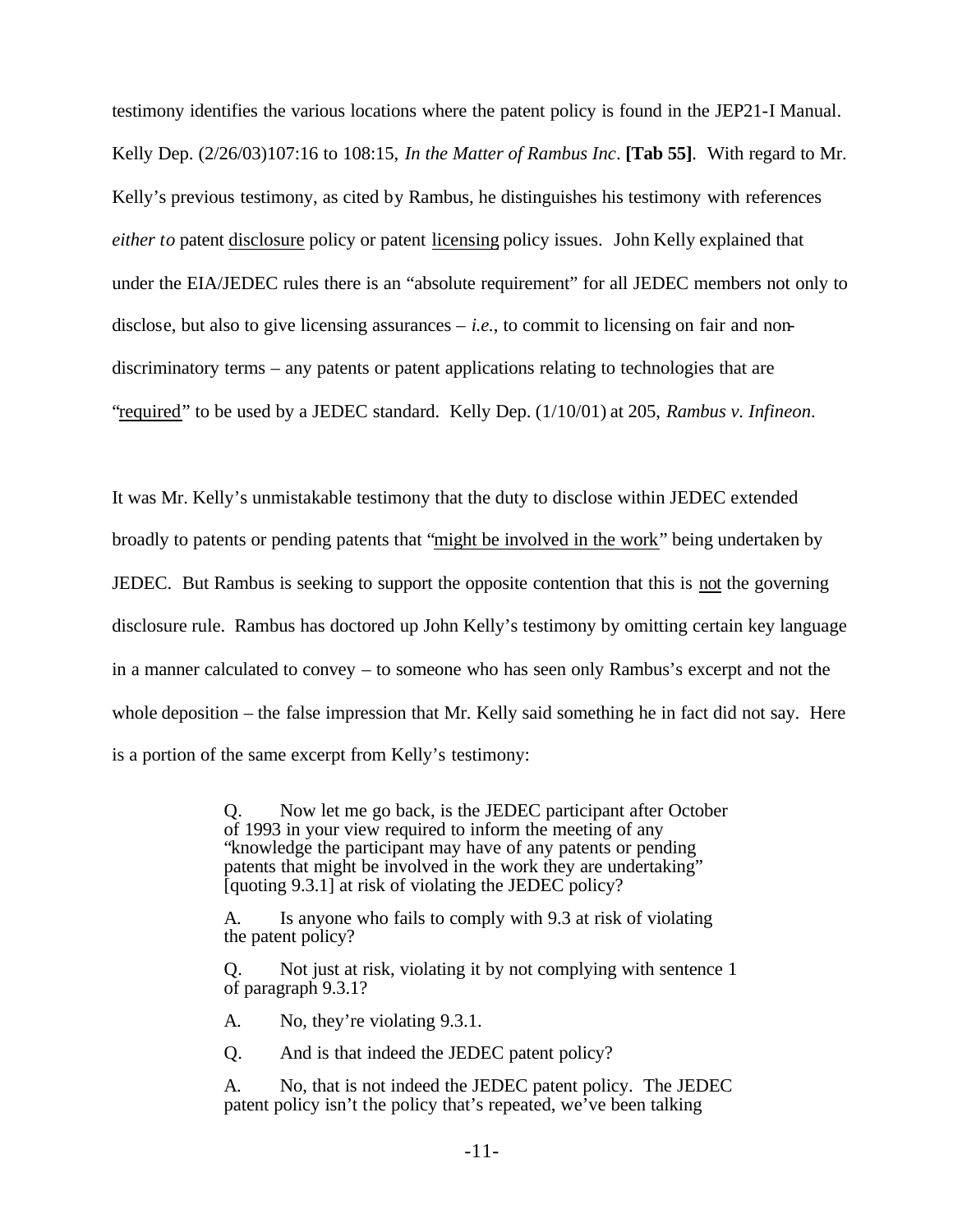about for the last two days. The disclosure requirement and the assurance requirement. (Kelly Dep. (1/10/01) at 216, *Rambus v. Infineon*.)

The highlighted language – together with the prior testimony that John Kelly specifically alludes to, is obviously critical to understanding the substance of what Mr. Kelly had to say on this subject. Rambus suggests that, by this testimony, Mr. Kelly was saying that 9.3.1 was "not . . . the JEDEC patent policy," meaning that 9.3.1 did not reflect the governing disclosure obligation within JEDEC. But that quite clearly is not what John Kelly said. Mr. Kelly's point, as should be clear from the above discussion, is that there were two different things  $- (1)$  a "patent policy," by which he meant a policy requiring JEDEC members to provide licensing assurances on any technologies required to be used by JEDEC's standards; and (2) a broader "disclosure" requirement. According to Mr. Kelly, 9.3.1 does not reflect the JEDEC "patent policy" – which, the highlighted language makes clear, incorporates "the assurance requirement." On the other hand, as Mr. Kelly stated earlier in his deposition, 9.3.1 does accurately reflect the broader disclosure duty applicable to JEDEC members. (*See id.* at 208 (stating that 9.3.1 established "the required approach" to patent disclosure within JEDEC).)

### **Rambus Material Fact No. 16**

16. There was one other manual issued while Rambus was a JEDEC member that contains references to patent-related disclosures, the 1994 "JC 42 Members' Manual," which was intended to "assist new (and established) members in achieving full effectiveness in the standards making process." Perry Decl., Ex. 11 at R 156887. The "Members' Manual" provides in part that JEDEC "rigidly adheres" to the EIA policies contained in EP-7-A and EP-3- F. *Id.* at R 156900.

Complaint Counsel lacks sufficient information to either admit or deny that "there was *one other*  manual issued" while Rambus was a member, as Complaint Counsel is uncertain what additional manuals Rambus is incorporating by reference (emphasis added). Further, Rambus, in prior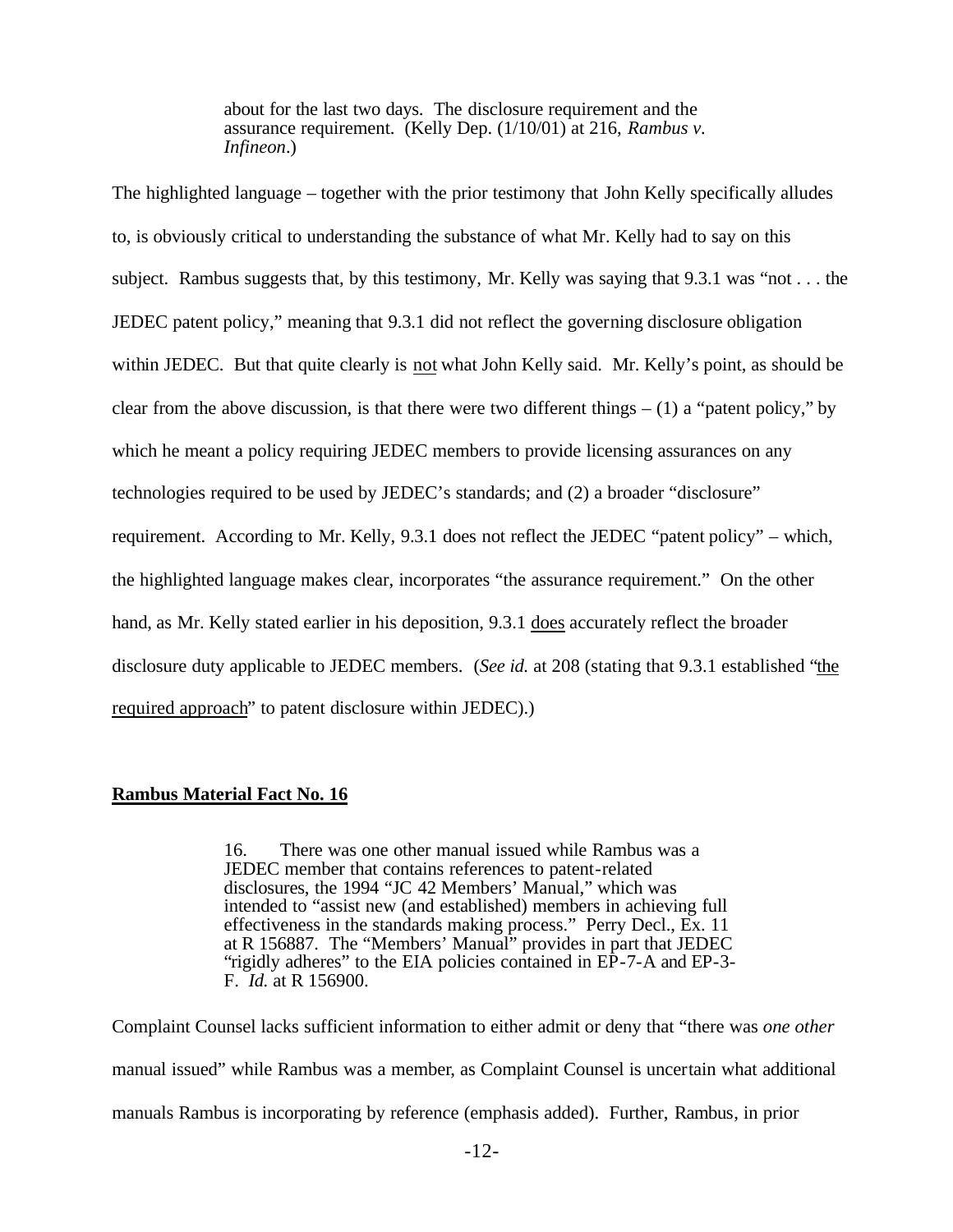testimony, has described the 1994 JC-42 Manual as saying "something about applications being requested;" however, "[i]t wasn't really an official document." Infineon Trial Tr. (5/4/01) at 53:5- 12, *Rambus v. Infineon*. Complaint Counsel admits that Material Fact No. 16 accurately quotes the term "rigidly adheres" as appearing in the JC 42 Manual. However, Complaint Counsel submits that this language cannot be properly understood except by reference to the document as a whole, which speaks for itself. The full quote, found on the page is entitled "JEDEC Committees JC-42 & JC-16 Operating Procedure, Draft 5," is distinguished from Rambus's characterization above and is as follows: "Committees adhere rigidly to the EIA patent policy as given in EIA publication EP-7-A, August 1990 . . . ."

### **Rambus Material Fact No. 17**

17. The October 1981 EIA policy known as "EP-3-F" provides as follows:

### 8.3 Reference to Patented Products In EIA Standards

Requirements in EIA Standards which call for the use of patented items should be avoided. No program of standardization shall refer to a product on which there is a known patent unless all the technical information covered by the patent is known to the Formulating committee, subcommittee or working group. The Committee Chairman must also have received a written expression from the patent holder that he is willing to license applicants under reasonable terms and conditions that are demonstrably free of any unfair discrimination. Additionally, when a known patented item is referred to in an EIA Standard, a Caution Notice, as outlined in the Style Manual, EP-7, shall appear in the EIA Standard.

Perry Decl., Ex. 12 (§ 8.3).

Complaint Counsel admits that Material Fact No. 17 correctly quotes a portion of the language

from the cited document. However, Complaint Counsel submits that this language cannot be

properly understood except by reference to the document as a whole, which speaks for itself.

# **Rambus Material Fact No. 18**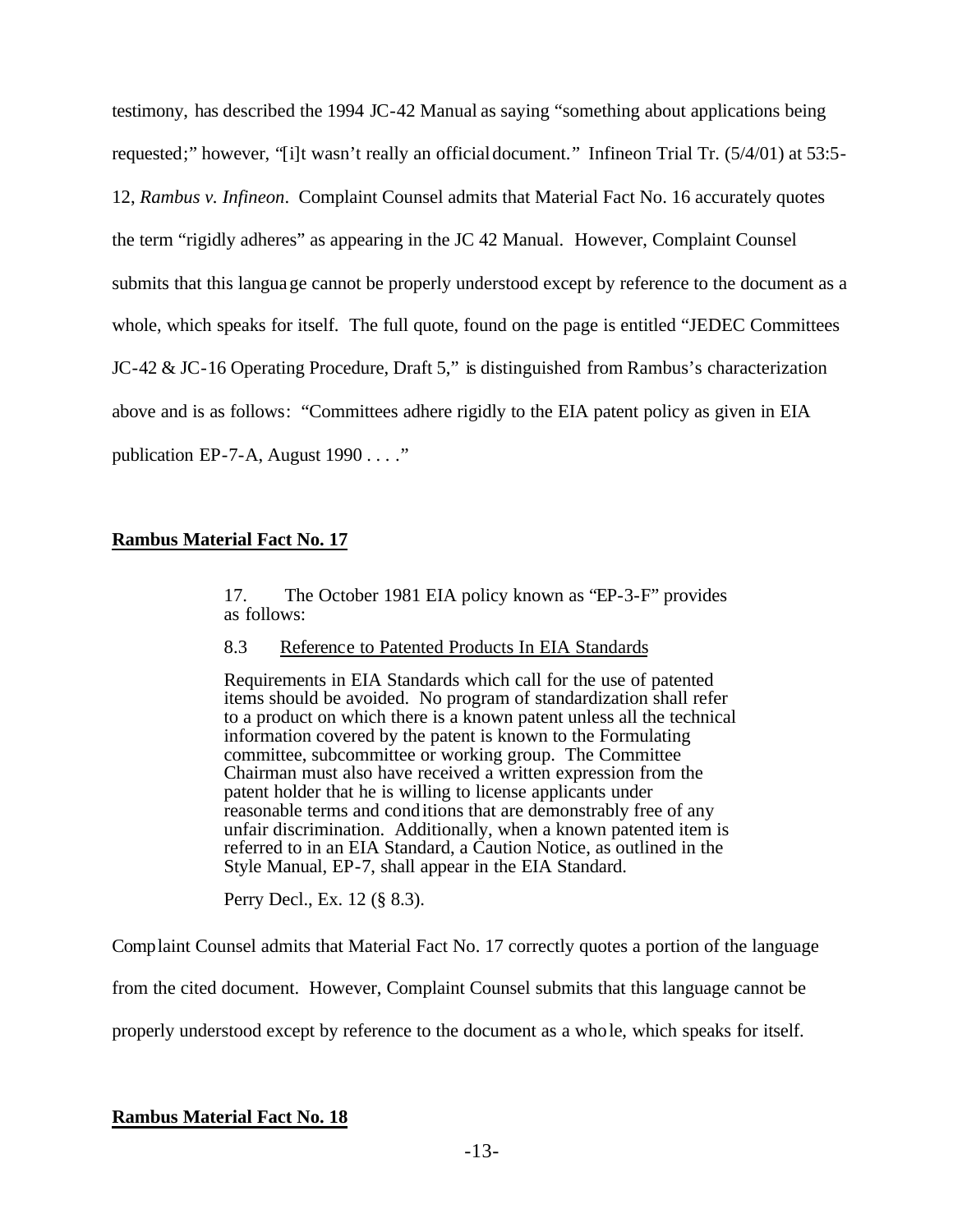18. The 1990 EIA manual, known as "EP-7-A" provides, in pertinent part:

#### 3.4 Patented Items or Processes

Avoid requirements in EIA standards that call for the exclusive use of a patented item or process. No program standardization shall refer to a patented item or process unless all of the technical information covered by the patent is known to the formulating committee or working group, and the committee chairman has received a written expression from the patent holder that one of the following conditions prevails:

(1) a license shall be made available without charge to applicants desiring to utilize the patent for the purpose of implementing the standard; or

(2) a license shall be made available to applicants under reasonable terms and conditions that are demonstrably free of any unfair discrimination.

. . . An appropriate footnote shall be included in the standard identifying the patented item and describing the conditions under which the *patent* holder will grant a license (see 6.5.2).

Perry Decl., Ex. 13 (§ 3.4) (emphasis added).

Complaint Counsel admits that Material Fact No. 18 correctly quotes a portion of the language

from the cited document. However, Complaint Counsel submits that this language cannot be

properly understood except by reference to the document as a whole, which speaks for itself.

### **Rambus Material Fact No. 19**

19. Neither EP-3-F nor EP-7-A makes any reference to an obligation to disclose patents or patent applications.

Complaint Counsel agrees with Rambus's observation that the word "obligation" [to disclose

patents or patent applications] does not appear in the text of EP-3-F and EP-7-A. *See* Complaint

Counsel's Responses to Material Fact Nos. 13 and 14 (*i.e.,* there is no restriction on JEDEC

imposing duties more restrictive than those found in EIA so long as they do not conflict.)

Complaint Counsel notes, however, that by advancing such an extreme argument – that there is no

duty or obligation to disclose patents or patent obligations, Rambus has taken a position at odds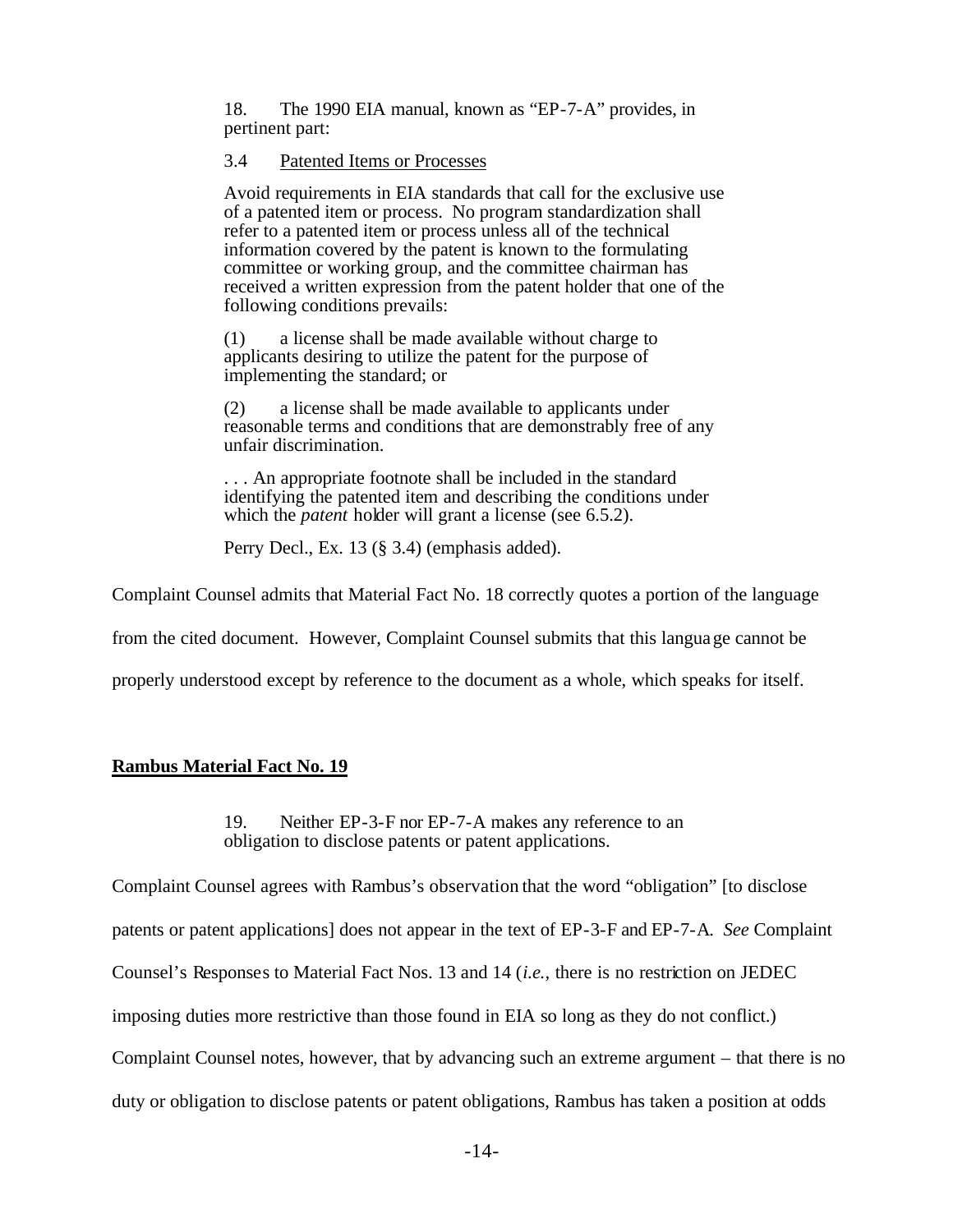with the unanimous views of the *Infineon* jury, the *Infineon* trial judge, and the Federal Circuit dissent and the Federal Circuit majority in *Infineon*. That is, Rambus seeks to protest an issue that all of these diverse fact finders in the *Infineon* suit actually agreed on. *See generally* Complaint Counsel's Memorandum in Opposition to Respondent Rambus Inc.'s Motion for Summary Decision.

### **Rambus Material Fact No. 20**

20. In October 1993, JEDEC issued a revised ve rsion of its *Manual of Organization and Procedure*, JEP 21-I. Perry Decl., Ex. 17. The earlier version, JEP 21-H, had contained no reference to the disclosure of patents or patent applications and had simply "incorporated" the EIA legal guides. Perry Decl., Ex. 18. JEP 21-I still cited EP-7-A and EP-3-F as the governing statement of the patent policy, but also included, for the first time, an express reference to an obligation on the part of *committee chairpersons* to "call attention to the obligation of all participants to inform the meeting of any knowledge they may have of any patents, or pending patents, that might be involved in the work they are undertaking." Perry Decl., Ex. 17 (§ 9.3.1).

It is unclear whether Rambus read any of the EIA policy manuals, the JC 42 Members' Manual or

JEP 21-I before claiming that those documents did not contain the disclosure obligations.

Compliant Counsel notes that the October 1993 JEP 21-I manual contains nearly the identical

language that Rambus cited in § 8.3 of the 1981 EIA EP-3-F policy, contradicting its assertion that

an obligation to disclose for the first time ("committee chairperson" v. "committee chairman").

JEDEC0009341 at p. 19. In 1981, the EIA policy contained the following language, explicitly

describing the disclosure obligation, which as Rambus noted is incorporated into the JEP 21-H

manual:

*No program of standardization shall refer to a product on which there is a known patent unless all the technical information covered by the patent is known to the Formulating Committee, subcommittee or working group.* The Committee *Chairman must also have received a written expression from the patent holder that he is*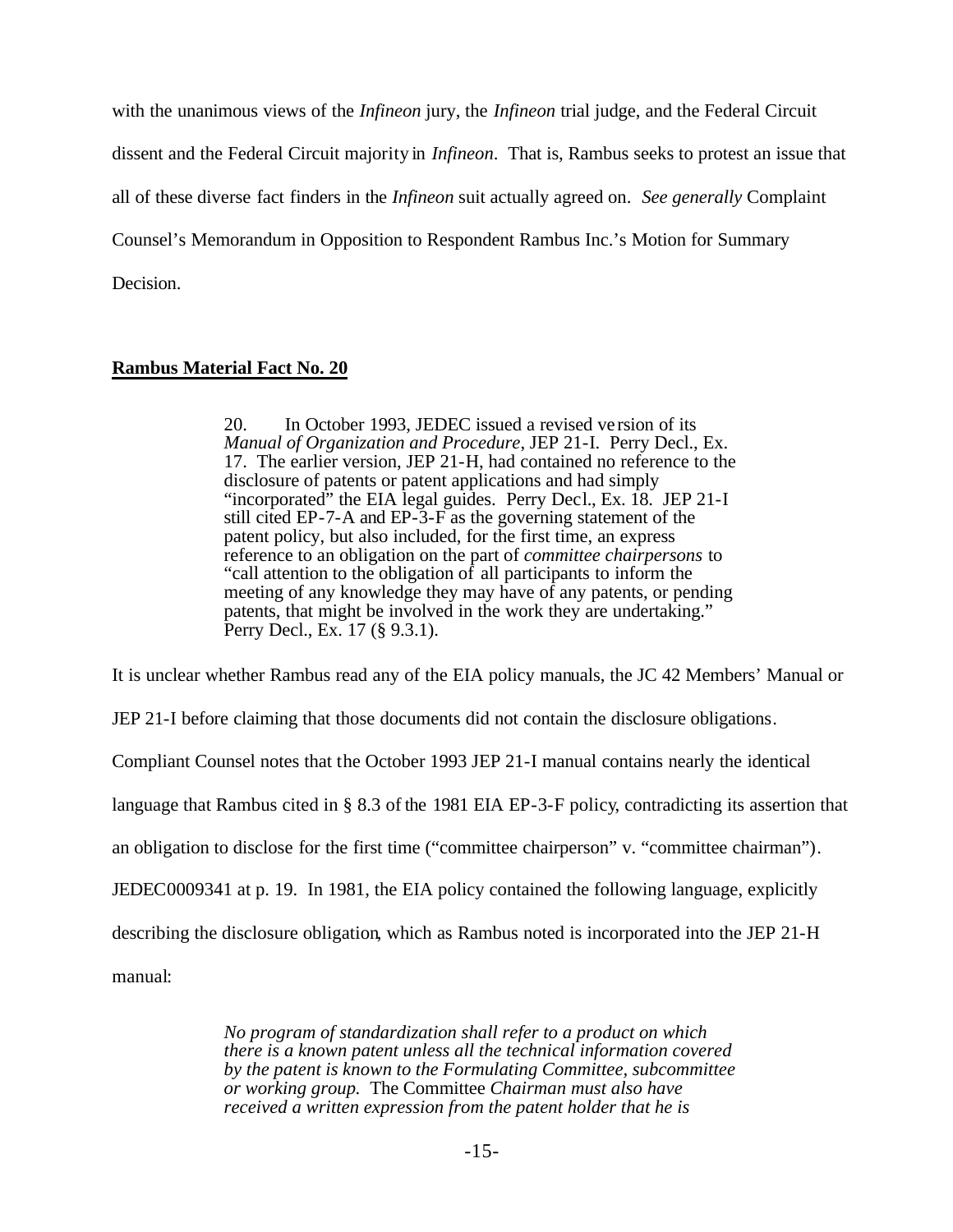*willing to license applicants under reasonable terms and conditions that are demonstrably free of any unfair discrimination*. Rambus's Motion for Summary Decision (p. 19) (italics added).

By 1993, much of the same language, plus a few clarifying additions, was written in the JEP 21-I

manual, again explicitly describing the same disclosure obligation:

While there is no restriction against drafting a proposed standard in terms that include the use of a patented item\*\* if technical reasons justify the inclusion, committees should ensure that *no program of standardization shall refer to a product on which there is a known patent unless all the relevant technical information covered by the patent is know to the formulating committee, subcommittee, or working group*. If the committee determines that the standard requires the use of patented items, then the *committee chairperson must receive a written assurance from the organization holding rights to such patents that a license will be made available* without compensation to applicants desiring to implement the standard, or written assurance that a license will be made available to all applicants *under reasonable terms and conditions that are demonstrably free of any unfair discrimination*. (Italics added).

\*\* - For the purpose of this policy, the word "patented" also includes items and processes for

which a patent has been applied and may be pending. Kelly Ex. 12 (JEDEC0009323 at 9341)

**[Tab 15]**.

# **Rambus Material Fact No. 21**

21. The JEP 21-I manual further instructed that committee chairpersons would satisfy this requirement by showing members "viewgraphs" that were contained in Appendix E of the manual. *Id*. The viewgraphs in Appendix E contained language that was substantially similar to the language of section 3.4 of EP-7-A, except for the addition of a reference to a "pending patent." *See* Perry Decl., Ex. 17 (Appendix E at JDC 013325).

Complaint Counsel objects to Rambus's characterization that viewgraphs may be shown to "satisfy" the requirement. The document notes that "[t]he following material may be made into

viewgraphs that can be shown at JEDEC meetings to summarize EIA guidelines . . . More detailed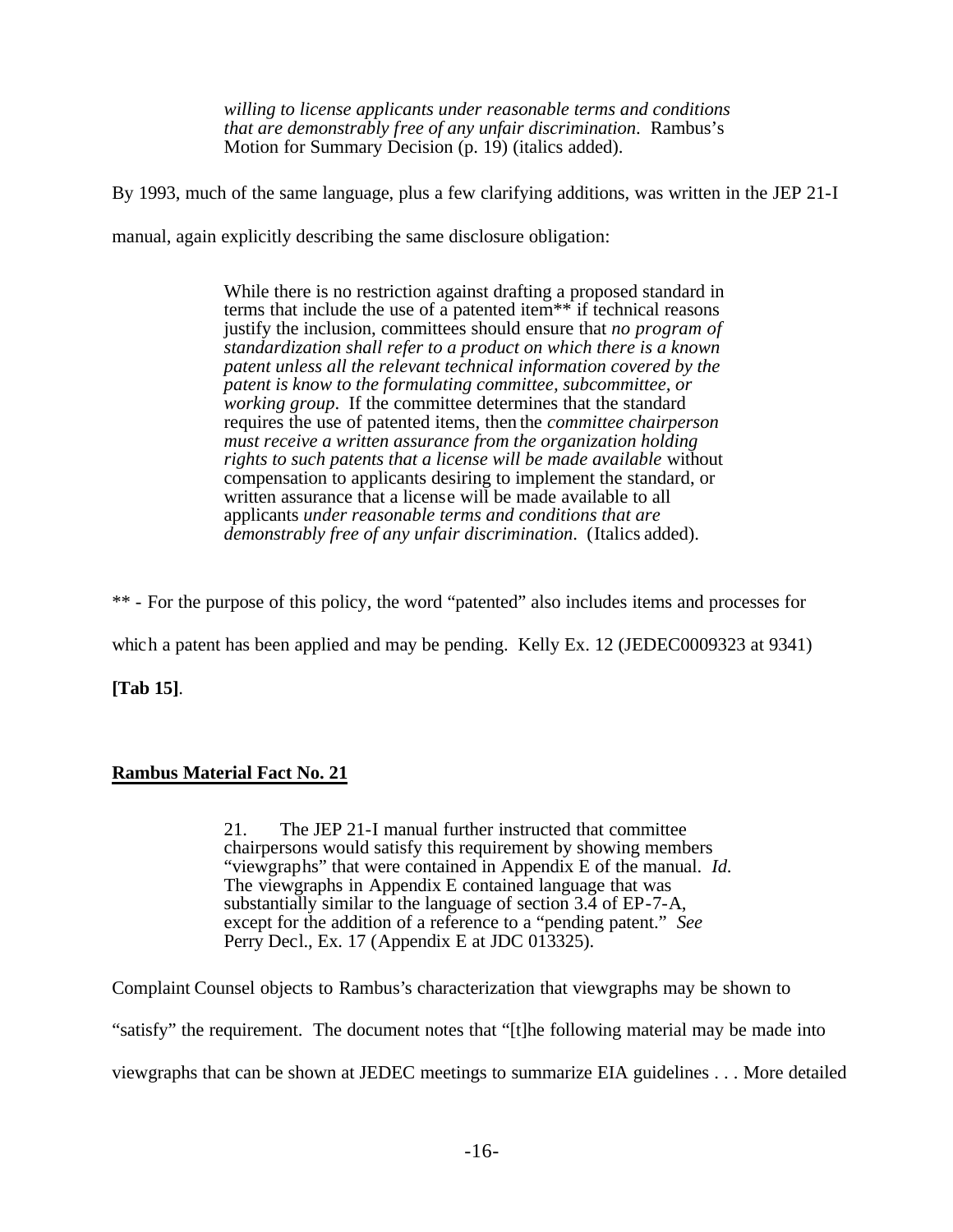information in each area is available from the EIA Legal Guides." Complaint Counsel agrees that the viewgraphs contained in Appendix E are similar to the language of the section 3.4 of EP-7-A.

# **Rambus Material Fact No. 22**

22. There is no evidence that Rambus was provided with a copy of JEP 21-I while it was a JEDEC member. In addition, the "viewgraphs" that were displayed to JEDEC 42.3 members after JEP 21-I was adopted did not include any requirement that members disclose anything, did not include any reference to "pending patents," and instead were comprised solely of the unaltered language of EP-7-A and EP-3-F. On one occasion, at the September 1993 meeting, the chairman showed a new viewgraph, containing proposed language from an appendix to the not-yetpublished JEP 21-I manual. This viewgraph was expressly marked "DRAFT," with a footnote stating that the "material is a proposed revision" that "has not been approved by JEDEC." Perry Decl., Ex. 14 (at JDC 001690); Perry Decl., Ex. 15 (R65780). After September 1993, however, only the original viewgraphs were shown to members. Perry Decl., Ex. 14.

At least one copy of the JEDEC Manual of Organization and Procedure JEP21-I (hereinafter, "the

JEDEC Manual"), which was published in October 1993, has been produced from Rambus's files,

although from the current record it is unclear when that copy of the manual was received by

Rambus, or from whom it was received. R173458. Richard Crisp has testified that he requested

and received a copy of the JEDEC Manual in 1995.

- Q Did you ever get a copy of 21-I while you were at JEDEC?
- A I think I did.
- Q When did you get a copy of 21-I?
- A It was in 1995.
- Q And how did you come to get that copy in 1995?

A I had made a request to be given whatever kind of manual they must have had there for members that outlined what the patent policy was.

Q And why did you make that request?

A I was trying to respond to a request from the May 1995 meeting wherein Rambus was asked to state its intellectual property position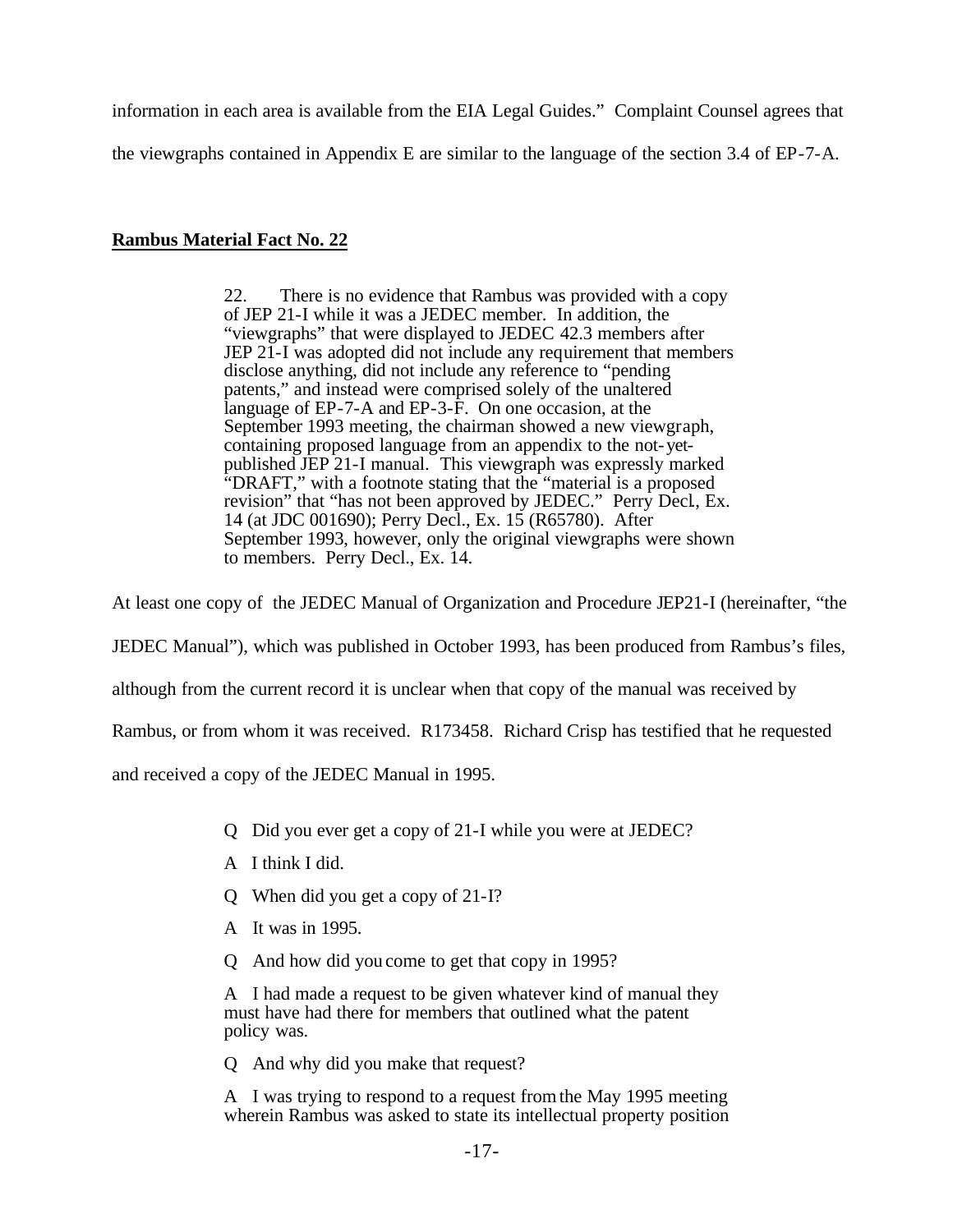on SyncLink. And so before I did that I wanted to understand what the rules were, make sure I was in compliance with them. Crisp Dep. (8/10/01) 851-852, *Micron v. Rambus*. **[Tab 78]**.

*See also* Williams Depo. (4/12/01) at 200-01, *Micron v. Rambus* **[Tab 50]**.

### **Rambus Material Fact No. 23**

23. According to the JC 42 Members' Manual, a member that was *presenting* a technology to JEDEC for standardization "must reveal any known or expected patents, *within his company*, on the material presented." Perry Decl., Ex. 14 (R 156900).

Complaint Counsel agrees Material Fact No. 23 accurately quotes a portion of the referenced document. However, Complaint Counsel submits that this language cannot properly be understood except by reference to the document as a whole, which speaks for itself. Complaint Counsel notes that the quoted portion of the document appears under Section 4.1, entitled "First Presentation," which discusses *only* the duties and responsibility of the presenters. Further, the JC-42 Member's Manual incorporates the EIA patent policy "requir[ing] intellectual property disclosure and discussion if proposed standards are affected." Complaint Counsel also notes that previous Rambus Counsel has referred to the JC-42 Member's Manual as an "unofficial document." *See* Complaint Counsel's Responses to Material Fact Nos. 16 and 24.

### **Rambus Material Fact No. 24**

24. The JC 42 Members' Manual contains no reference to disclosure of patents or patent applications by non-presenters.

The JC-42 Member's Manual incorporates the EIA patent policy as given in EIA publication EP-7-A, August 1990, Paras. 3.4 & 3.5, and in EIA Publication EP-3-F, October 1981, Par. 8.3, which "require intellectual property disclosure and discussion if proposed standards are affected." JC-42 Member's Manual at R156886 at 900. Complaint Counsel also notes that previous Rambus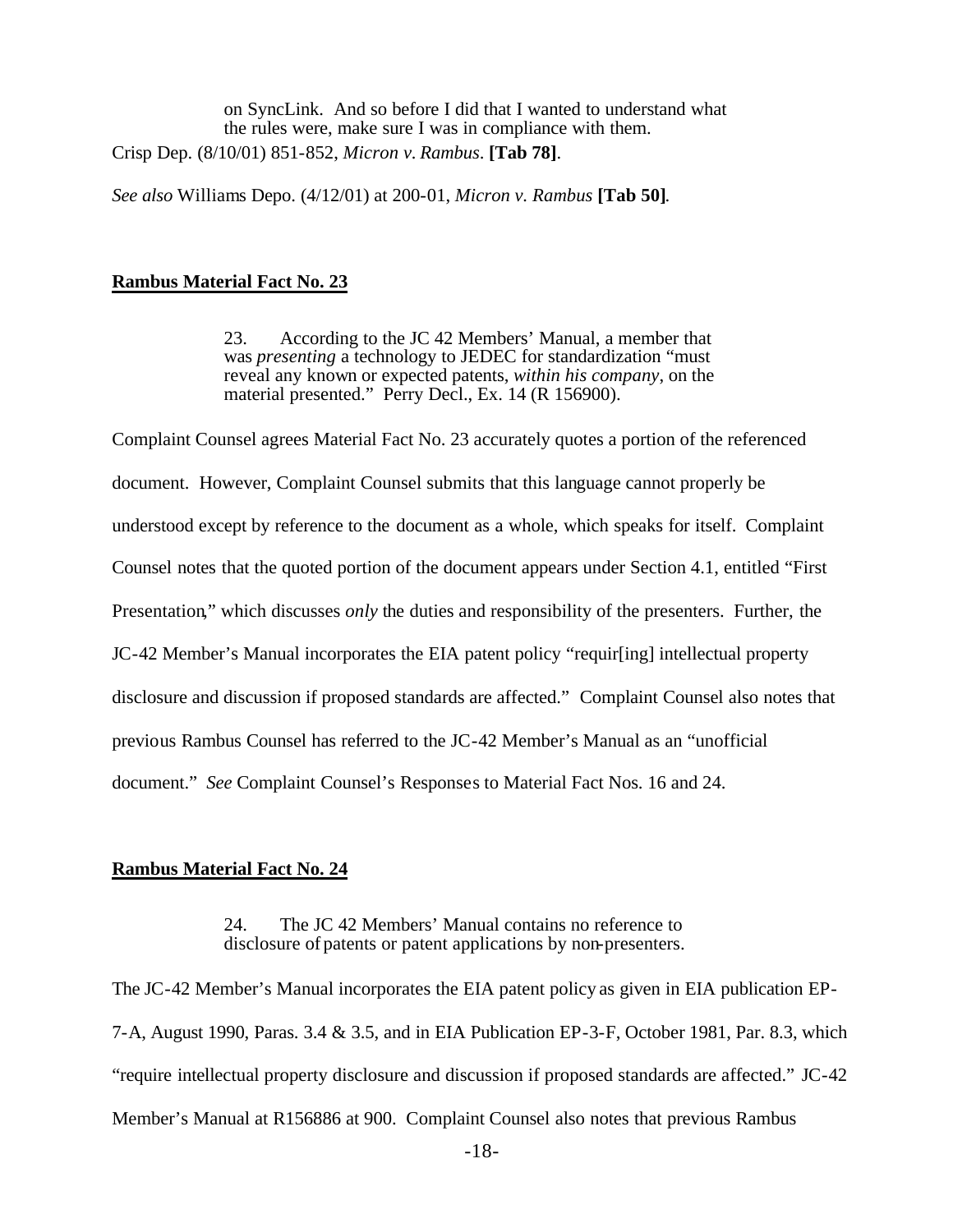Counsel has referred to the JC-42 Member's Manual as an "unofficial document." *See also*  Complaint Counsel's Responses to Material Fact Nos. 16 and 23.

## **Rambus Material Fact No. 25**

25. Rambus's JEDEC representative, Richard Crisp, has testified that he reviewed the JC 42 Members' Manual in the summer of 1995 and saw that companies presenting their technologies for standardization needed to disclose their patent applications. Perry Decl., Ex. 19 (Crisp 11/8/00 Dep. at 190).

Complaint Counsel admits that this is an accurate summary of Mr. Crisp's testimony on

November 8, 2000. However, Richard Crisp later testified that he asked for and received a copy

of the JEDEC Manual JEP 21-I in 1995, which required disclosure from all JEDEC *participants*.

*See* Complaint Counsel's Response to Material Fact No. 22 and Crisp Dep. (8/10/01) 851-852,

*Rambus v. Micron* **[Tab 78]**.

# **Rambus Material Fact No. 26**

26. During its entire tenure as a JEDEC member, Rambus never proposed or advocated the adoption of any standard or technology. In fact, Rambus made no presentations at all, and it voted at only one meeting, when it voted *against* four proposals. Perry Decl., Ex. 5.

Complaint Counsel lacks sufficient knowledge to either admit or deny the characterization that Rambus never "advocated" the adoption of any standard or technology. With respect to proposals, Complaint Counsel is aware of at least one instance where a Rambus representative approached Gordon Kelley to inquire about making a presentation on RDRAM. *See* Kelley Dep. (4/25/01) at 128, *Micron v. Rambus* **[Tab 100]**; Crisp Dep. (4/23/01) at 176-180, *Micron v. Rambus* **[Tab 101]**.Complaint Counsel does admit Rambus's factual assertion that it did not make any presentations and its statement about its voting record.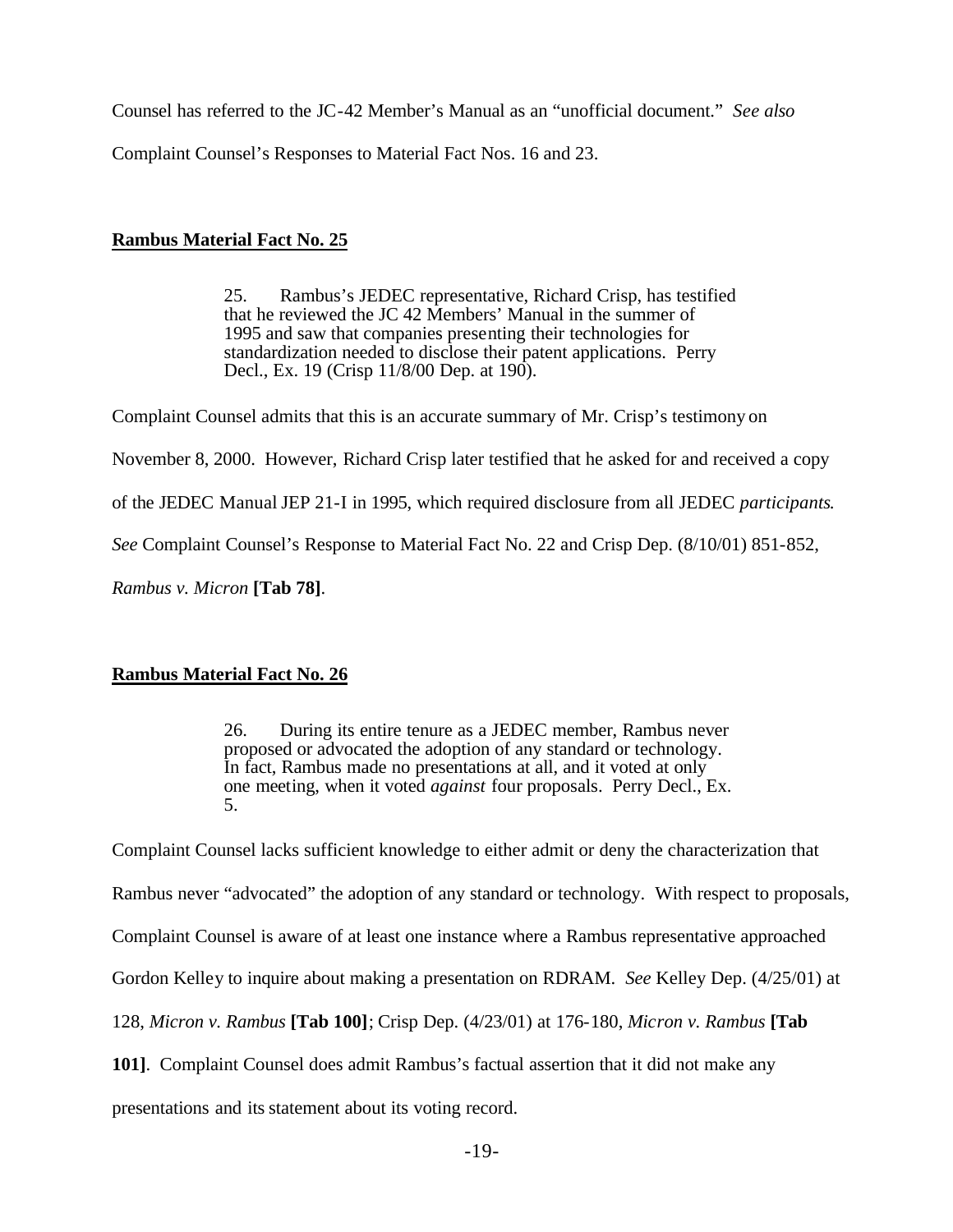## **D. The EIA/JEDEC Patent Policy Encouraged, But Did Not Require, Disclosure Of Intellectual Property.**

## **Rambus Material Fact No. 27**

27. The evidence shows that JEDEC members and the JEDEC leadership understood during the time that Rambus was a JEDEC member that members were encouraged, but not required, to make a "voluntary" disclosure of their intellectual property in certain circumstances.

Complaint Counsel disagrees with Rambus's characterization that the "evidence shows" voluntary disclosure was encouraged, not required. Numerous individuals testified the exact opposite of this claim. *See* Complaint Counsel's Memorandum in Opposition to Respondent Rambus Inc.'s Motion for Summary Decision, III.B.2.

# **Rambus Material Fact No. 28**

28. The evidence also shows that JEDEC members and the JEDEC leadership possessed a wide variety of understandings of the EIA/JEDEC patent policy, and that important JEDEC members treated disclosure as entirely voluntary. For example, IBM informed JEDEC on several occasions, without retribution or rebuke, that it would not disclose its intellectual property position at JEDEC meetings. The minutes of the March 1993 meeting of JEDEC 42.3 state, for example, that "IBM noted that their view has been to ignore [the] patent disclosure rule because their attorneys have advised them that if they do then a listing may be construed as complete." Perry Decl., Ex. 20.

On the contrary, Complaint Counsel is aware of numerous situations where members and the leadership believed that disclosure was required. *See* Complaint Counsel's Memorandum in Opposition to Respondent Rambus Inc.'s Motion for Summary Decision, III.B.With regard to Rambus's example, IBM disclosed its intellectual property position (an intention to file or amend a patent application which it believes that, by doing so, it possibly could succeed in covering some aspect or implementation of JEDEC's standards or its standard-setting work) at JEDEC meetings.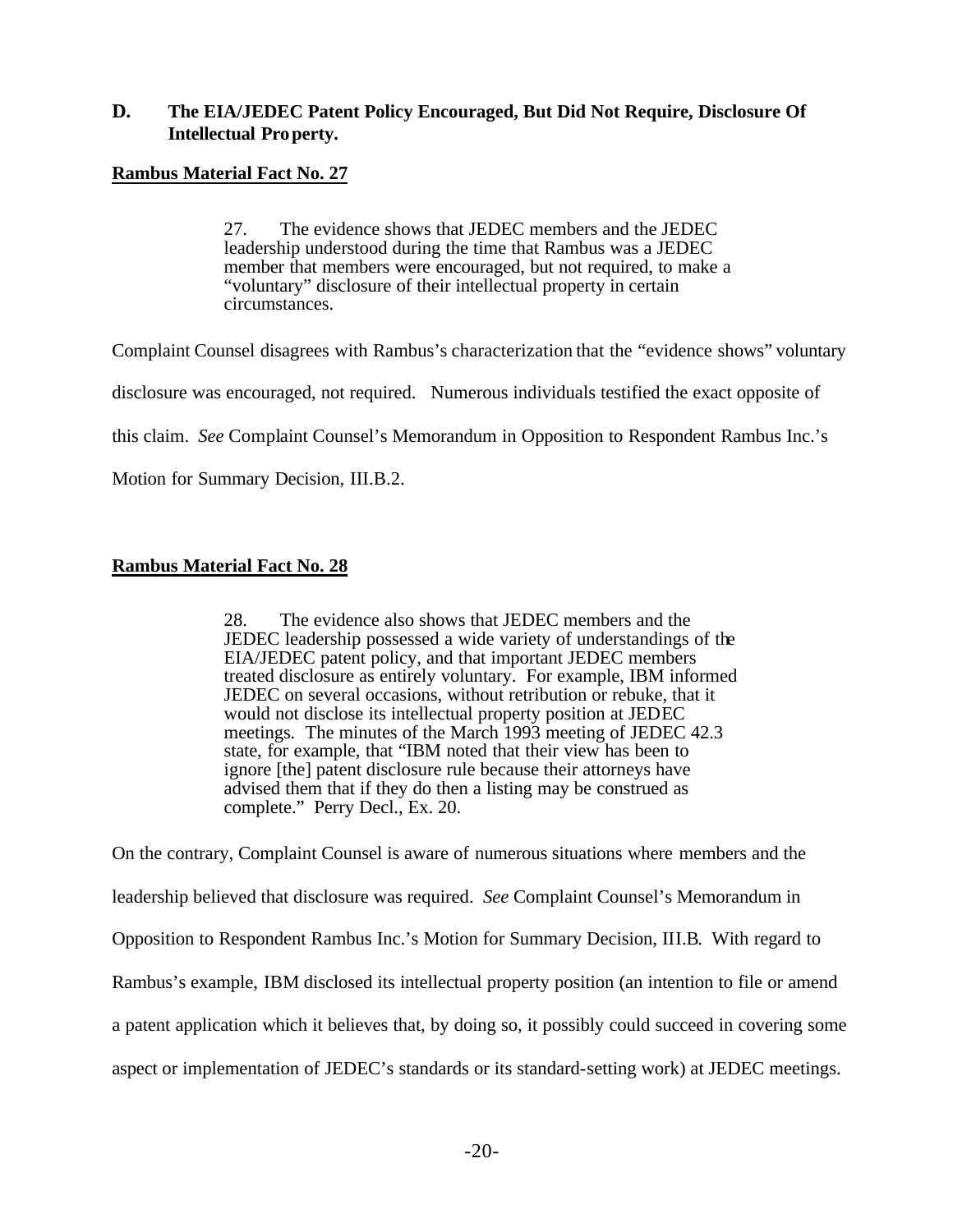*See, e.g.,* IBM511744, Kellogg Dep. (2/24/03), at 45:9-17, *In the Matter of Rambus, Inc*. **[Tab** 

**51]**.

### **Rambus Material Fact No. 29**

29. In August 1993, IBM again informed the JEDEC leadership that it would not disclose its intellectual property rights, this time in connection with a technology referred to as "BGA." In a memo to JEDEC entitled "BGA Patent/License Rights," IBM's JEDEC representative (and JEDEC 42.3 subcommittee chair) Gordon Kelley stated bluntly that:

IBM Intellectual Property Law attorneys have informed me that we will not use JEDEC as a forum for discussing this subject. It is the responsibility of the producer to evaluate the subject and to work out the proper use of rights. So, I can not confirm or deny any IPL rights.

Perry Decl., Ex. 21. The JEDEC minutes of December 1993 record yet another representation along these lines by IBM. Perry Decl., Ex. 22.

Complaint Counsel notes that Material Fact No. 29 correctly quotes a portion of the language from

the referenced document. However, Complaint Counsel submits that this language cannot

properly be understood except by reference to the document as a whole, which speaks for itself.

Complaint Counsel notes that the second referenced document references a notation that "IBM

will not come to the Committee with a list of applicable patents." *But see* Complaint Counsel's

Response to Material Fact No. 28 (explaining that IBM disclosed its intellectual property position

(an intention to file or amend a patent application which it believes that, by doing so, it possibly

could succeed in covering some aspect or implementation of JEDEC's standards or its standard-

setting work) at JEDEC meetings; s*ee, e.g.,* IBM511744, Kellogg Dep. (2/24/03), at 45:9-17, *In* 

*the Matter of Rambus, Inc*. **[Tab 51]**) *See also* Complaint Counsel's Response to Material Fact

No. 30.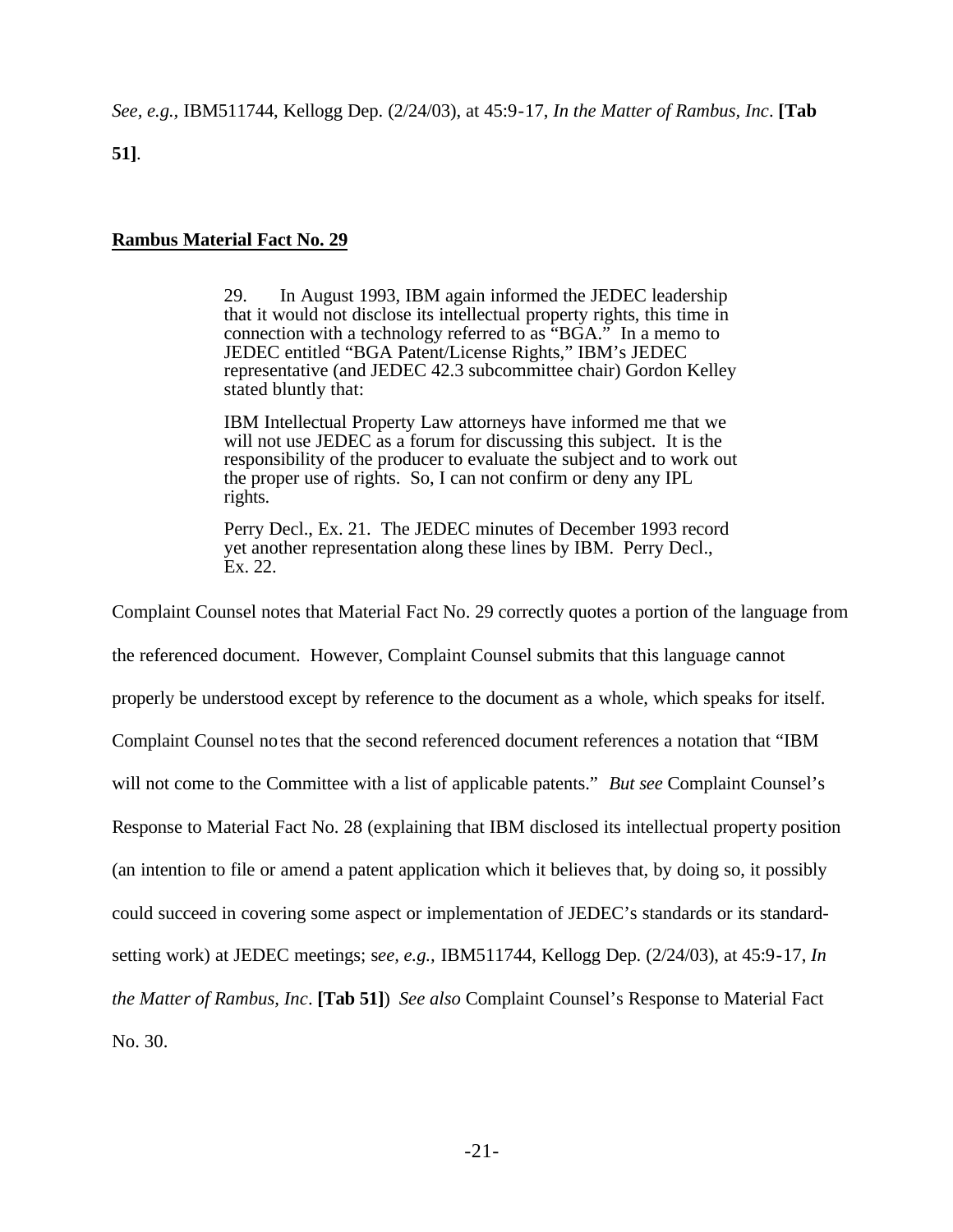### **Rambus Material Fact No. 30**

30. At about the same time, both IBM and Hewlett-Packard announced at a JEDEC meeting that confidentiality concerns prevented them from disclosing the existence of patent applications. Long-time Hewlett-Packard representative (and JEDEC committee chair) Hans Wiggers, explained what happened:

Q. Do you remember anything that Gordon Kelley ever said about IBM's position with respect to the JEDEC patent policy?

\* \* \*

A. ... Jim Townsend had invited a lawyer from a firm that I don't remember to give us a presentation after the regular session to talk about patents. Okay. That is – and  $\Gamma m - \Gamma m$  not sure whether this all happened the same meeting or not, but there – the following discussions came up there. Gordon Kelley said 'Look. I cannot disclose – my company would not let me disclose all the patents that IBM is working on because, you know, I just can't do that. The only thing we will do is we will follow the JEDEC guidelines and – or rules on whatever and we will make them available.'

And I piped up at that point and said 'The same is true for HP.'

\* \* \*

Q. Okay. Did Mr. Townsend [the JC 42 committee chairman] have any response when you and Mr. Kelley talked about what your company's positions were?

A. I think he just took it as  $- I$  don't know that he had a particular response to that. I think everybody – my impression was that everybody thought that that was a reasonable position to take. We could not even know all the patents that people in our companies were working on. And if we did know it, we certainly were not in a position to divulge that to anybody.

Perry Decl., Ex. 23 (Wiggers 12/18/02 Dep. at 57-58, 60).

Complaint Counsel lacks sufficient informa tion to either admit or deny the characterization that

this meeting was about "confidentiality concerns." Disclosure requirements at JEDEC did not

require the disclosure of the non-public application itself but enough information to make an

informed decision with regard to a certain technology being considered for standardization. *See*

Gross Dep. (1/24/01) at 22, *Rambus v. Infineon* **[Tab 73]**.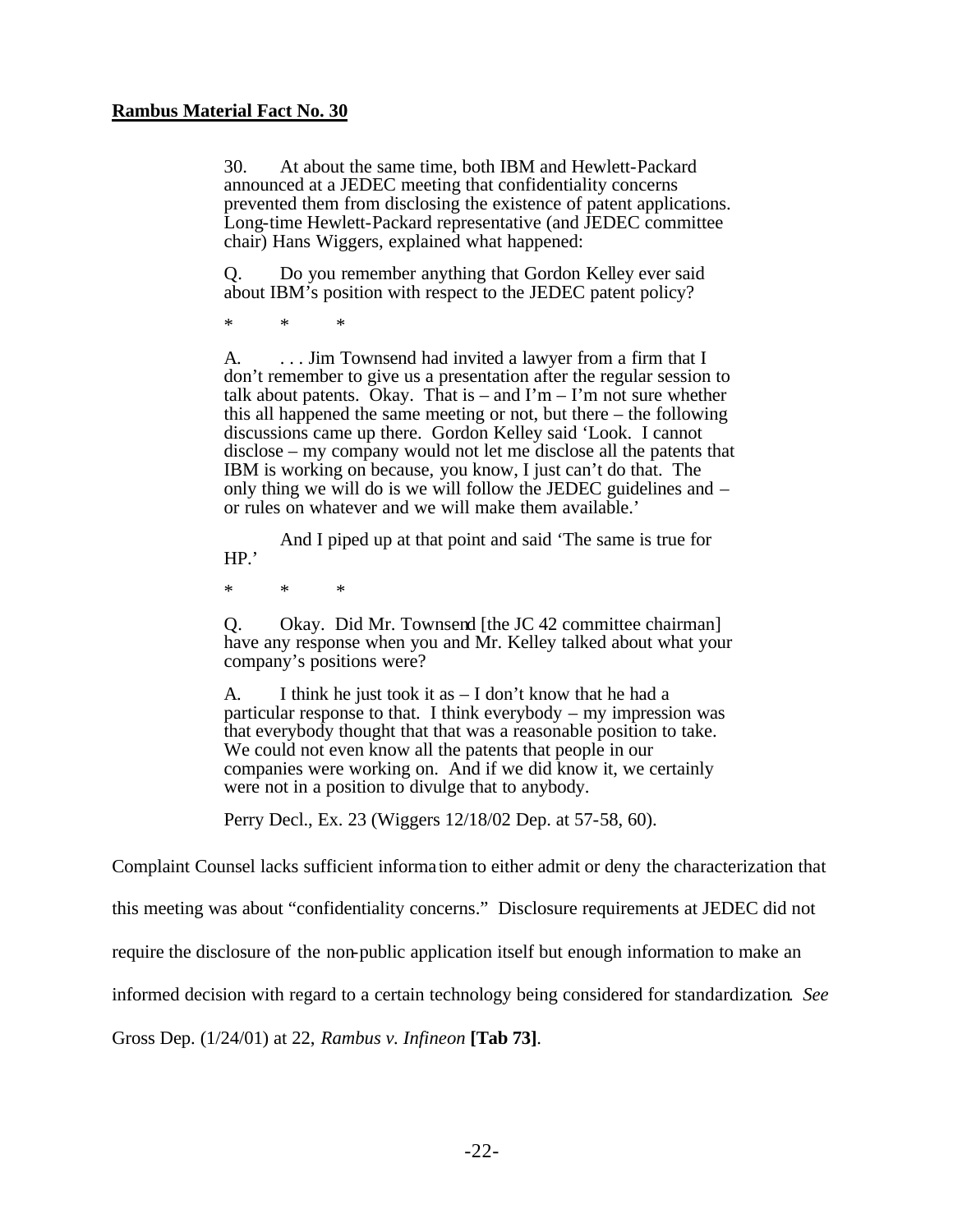31. In March 1994, JEDEC Secretary Kenneth McGhee sent a memorandum to Jim Townsend, the Chairman of the JEDEC 42 Committee, that stated, in part, that JEDEC's legal counsel had said "that he didn't think it was a good idea to require people at JEDEC standards meetings to sign a document assuring anything about their company's patent rights . . . ." Perry Decl., Ex. 26.

Complaint Counsel admits that the referenced document appears to be a letter from Ken McGhee

to Jim Townsend and that the request correctly quotes a portion of the language from the

referenced document. However, Complaint Counsel submits that this language cannot properly be

understood except by reference to the document as a whole, which speaks for itself. Further,

Complaint Counsel notes that this document references incorporating ETSI's policies (relating to

licensing intellectual property) within JEDEC. *See* Complaint Counsel's Memorandum in

Opposition to Respondent Rambus Inc.'s Motion for Summary Decision, III.B. *See also*

Complaint Counsel's Supplemental Response to Respondent Rambus Inc.'s Second Set of

Requests For Admissions, filed on March 13, 2003.

### **Rambus Material Fact No. 32**

32. Mr. McGhee similarly stated in a February 2000 memo that "The JEDEC patent policy concerns items that are known to be patented that are included in JEDEC Standards. Disclosure of patents is a very big issue for Committee members and cannot be required of members at meetings." Perry Decl., Ex. 27. Mr. McGhee also stated that a member that had disclosed a patent application had "gone one step beyond the patent policy," and that JEDEC "encourages this type of activity from any member." *Id.*

Complaint Counsel does not agree with Rambus's characterization of this material fact. John Kelly, the President of JEDEC, recalled that Mr. McGhee told him that he "got it wrong." *See*  Kelly Dep. (2/26/03) 84:14 to 85:3, *In the Matter of Rambus In*c. **[Tab 55]**. *See* Complaint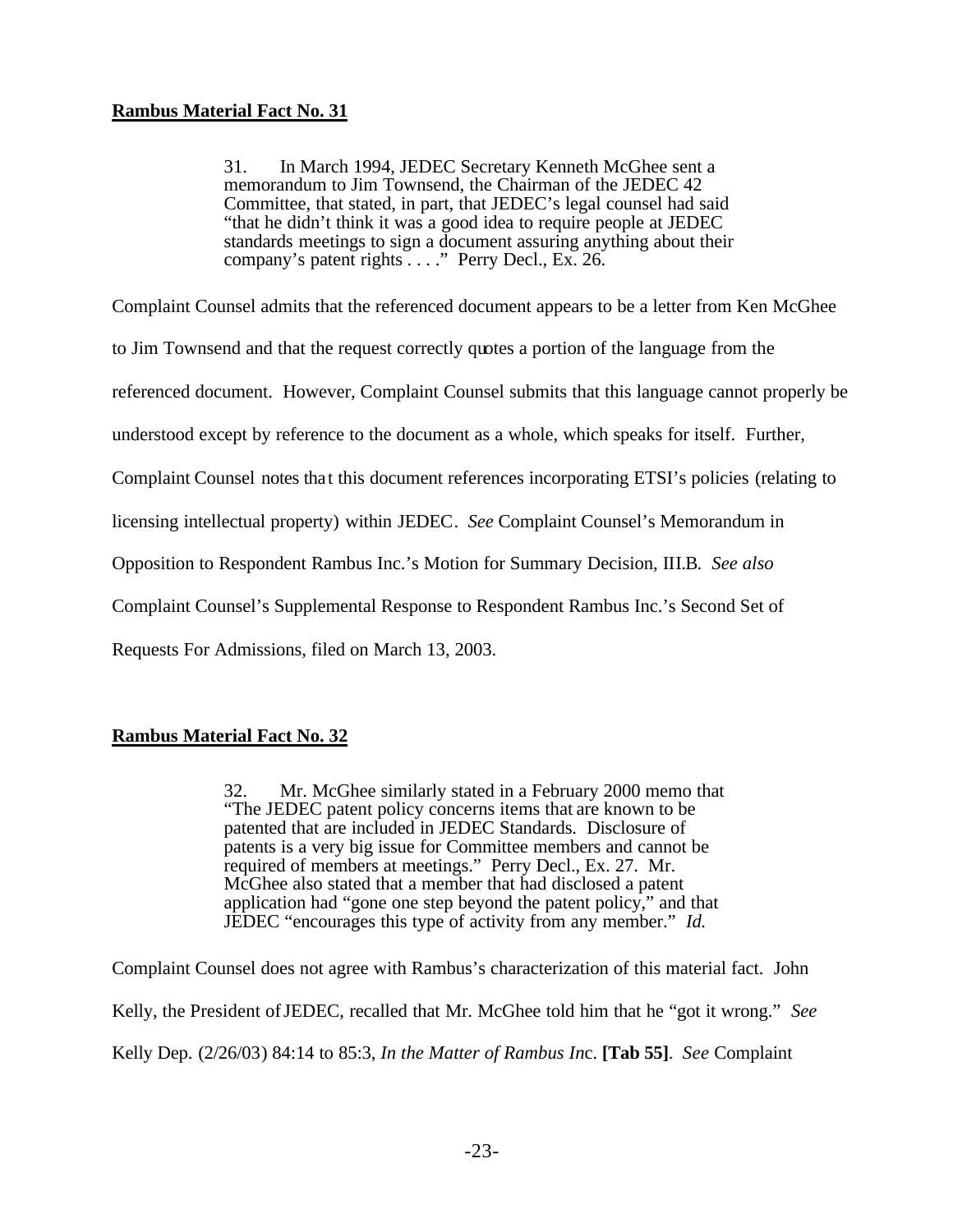Counsel's Memorandum in Opposition to Respondent Rambus Inc.'s Motion for Summary

Decision. *See also* McGhee Dep. (8/10/01) at 65-66 at **[Tab 69]**.

# **Rambus Material Fact No. 33**

33. Motorola's JEDEC representative in the early 1990s, David Chapman, similarly testified that while he understood that "we were expected to disclose granted patents," the disclosure by JEDEC members of patent applications would have "gone beyond" the patent policy and would have involved "company confidential" information. Perry Decl., Ex. 24 (Chapman 1/23/03 Dep. at 20:8- 21:13).

Complaint Counsel disagrees with Rambus' characterization of Mr. Chapman testimony. Though

Motorola has certain business practices, Mr. Chapman suggests that providing the Committee with

an "early warning" is the best course.

Q The -- let me deal with Mr. Swindell's objection. I'm not sure I understand what he means by "form," but I'll see if I can deal with it. What was your understanding of the JEDEC patent policy during '89 to '96 with respect to the disclosure of patent applications? Was it required in some circumstances or encouraged in some circumstances? What was your understanding of it?

A Well, I think in all fairness I would have to say that in that time frame my view on applied-for but as yet ungranted patents was informed by Motorola's legal staff, and I would not have cared what policy was. However --

 Q Yeah, don't tell us what the legal staff told you because that would be privileged advice, but tell me your understanding of what the patent policy required or didn't require in that area.

A I understood that we were expected to disclose granted patents and that applications were, strictly speaking, company confidential. But the  $-$  the committee, in my personal experience, had on any number of occasions demonstrated extreme sensitivity to getting sucker-punched, and if you wanted to have an ongoing relationship with these folks, you were well-advised to give them early warning.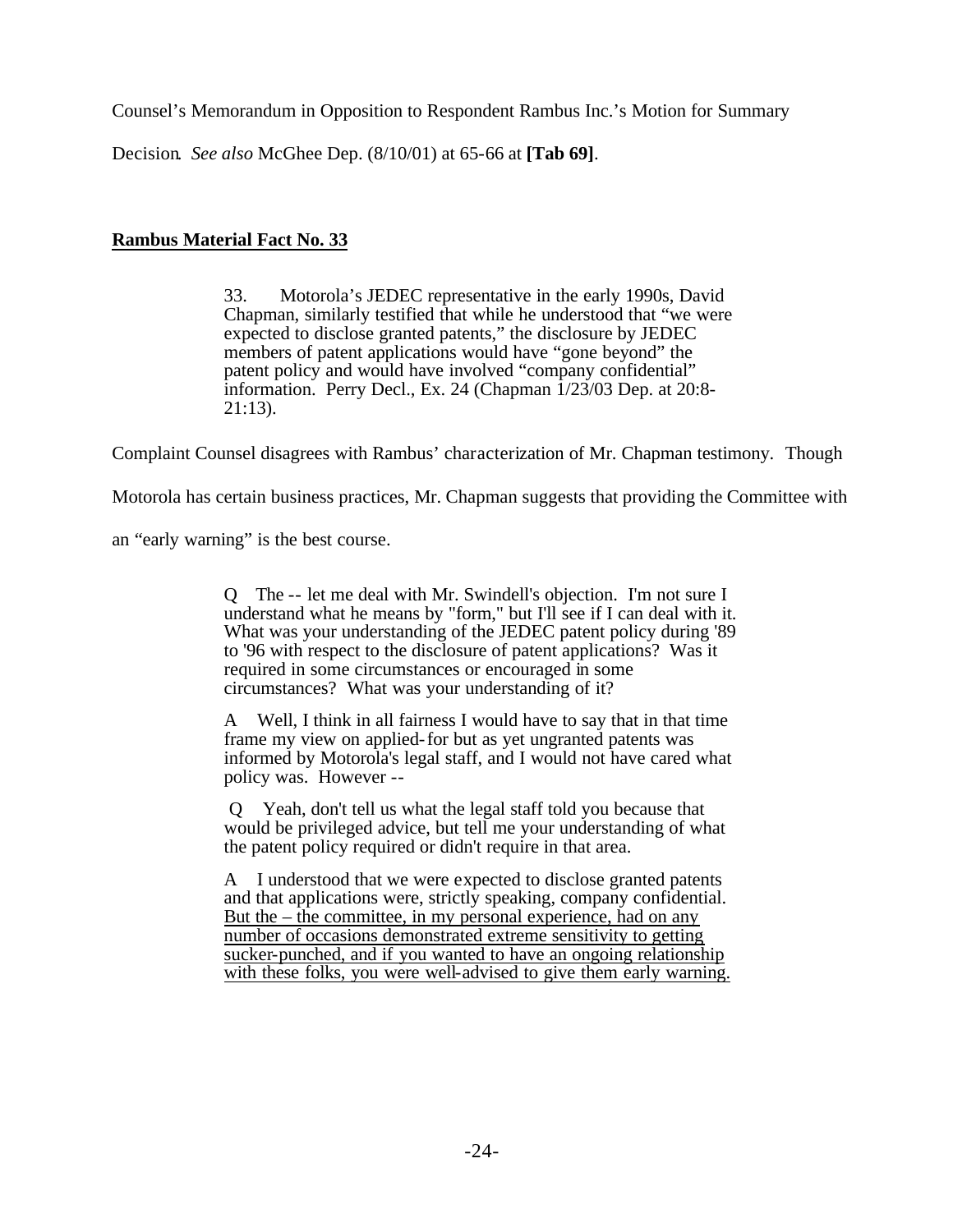*See* Complaint Counsel's Memorandum in Opposition to Respondent Rambus Inc.'s Motion for Summary Decision (*e.g.,* footnote 47); *see generally* Chapman Dep. (1/23/03), *In the Matter of Rambus Inc.* **[Tab 70]**.

### **Rambus Material Fact No. 34**

34. Rambus itself declined to comment on two separate occasions, in 1992 and 1995, when asked about its intellectual property. Perry Decl., Ex. 25 (Kelley 4/13/01 Dep. at 379-80). On neither occasion did anyone inform Rambus that disclosure was mandatory rather than voluntary.

Complaint Counsel denies that the cited testimony supports Material Fact No. 34. *See* Kelley

Depo. (4/25/01) at 109-110, 128, *Micron v. Rambus* **[Tab 100]**. Rambus cites a portion of Gordon

Kelley's testimony where he states that Rambus "did not comment on those patents" at the May

1992 JEDEC meeting. However, Complaint Counsel lacks sufficient information to either admit

or deny that Rambus "declined to comment " on its intellectual property in 1995 and the

characterization that no one, on either occasion, informed Rambus that its "disclosure was

mandatory rather than voluntary. "

### **Rambus Material Fact No. 35**

35. In January 1996, shortly after Rambus had attended its final JEDEC meeting, the EIA provided comments to the FTC with respect to a proposed Consent Order between the FTC and Dell Computer Corporation ("*Dell*").

Complaint Counsel has no issue with Rambus's claim in Material Fact No. 35.

### **Rambus Material Fact No. 36**

36. In that letter, submitted by an EIA Vice President and by its General Counsel, the EIA stated that it "*encourage[s]* the early,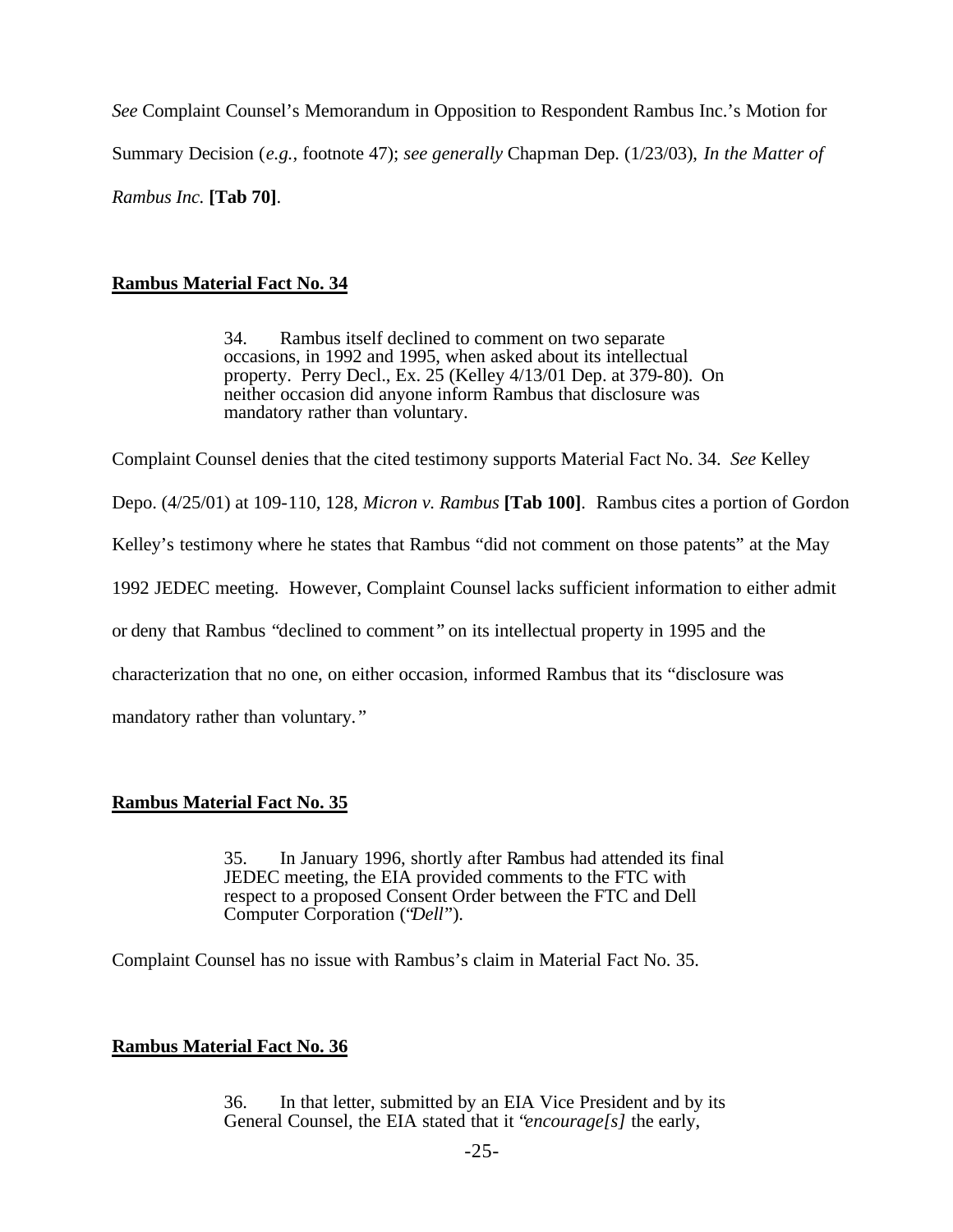voluntary disclosure of patents that relate to the standards in work." Perry Decl., Ex. 28 (emphasis added).

Complaint Counsel admits that the statement of material fact correctly quotes a portion of the

language from the referenced document, which appears to be a January 22, 1996 letter from Dan

Bart of EIA to Mr. Clark of the FTC. However, Complaint Counsel submits that this language

cannot properly be understood except by reference to the document as a whole, which speaks for

itself. *See also* Complaint Counsel's Supplemental Response to Respondent Rambus Inc.'s

Second Set of Requests For Admissions, filed on March 13, 2003; *see also* Kelly Dep. (2/26/03) at

72-73, *In the Matter of Rambus Inc*. **[Tab 55]**.

## **Rambus Material Fact No. 37**

37. In July 1996, the FTC responded to the EIA's January 1996 letter in a letter signed by FTC Secretary Donald Clark. The letter stated that:

EIA and TIA, following ANSI procedures, *encourage* the early, voluntary disclosure of patents, but do not *require* a certification by participating companies regarding potentially conflicting patent interests.

Perry Decl., Ex. 29 (emphasis added). The FTC's letter points out that the EIA policy was different from the policy of the standardsetting organization involved in the *Dell* case, where the policy *did* require the disclosure of "potentially conflicting patent interests." *Id.*

Complaint Counsel admits that the statement of material fact correctly quotes a portion of the

language from the referenced document, which appears to be a January 1996 letter signed by FTC

Secretary Donald Clark. However, Complaint Counsel submits that this language cannot properly

be understood except by reference to the document as a whole, which speaks for itself. *See also*

Complaint Counsel's Supplemental Response to Respondent Rambus Inc.'s Second Set of

Requests For Admissions, filed on March 13, 2003; Kelly Dep. (2/26/03) 64:23 to 66:18, *In the* 

*Matter of Rambus Inc*. **[Tab 55]**.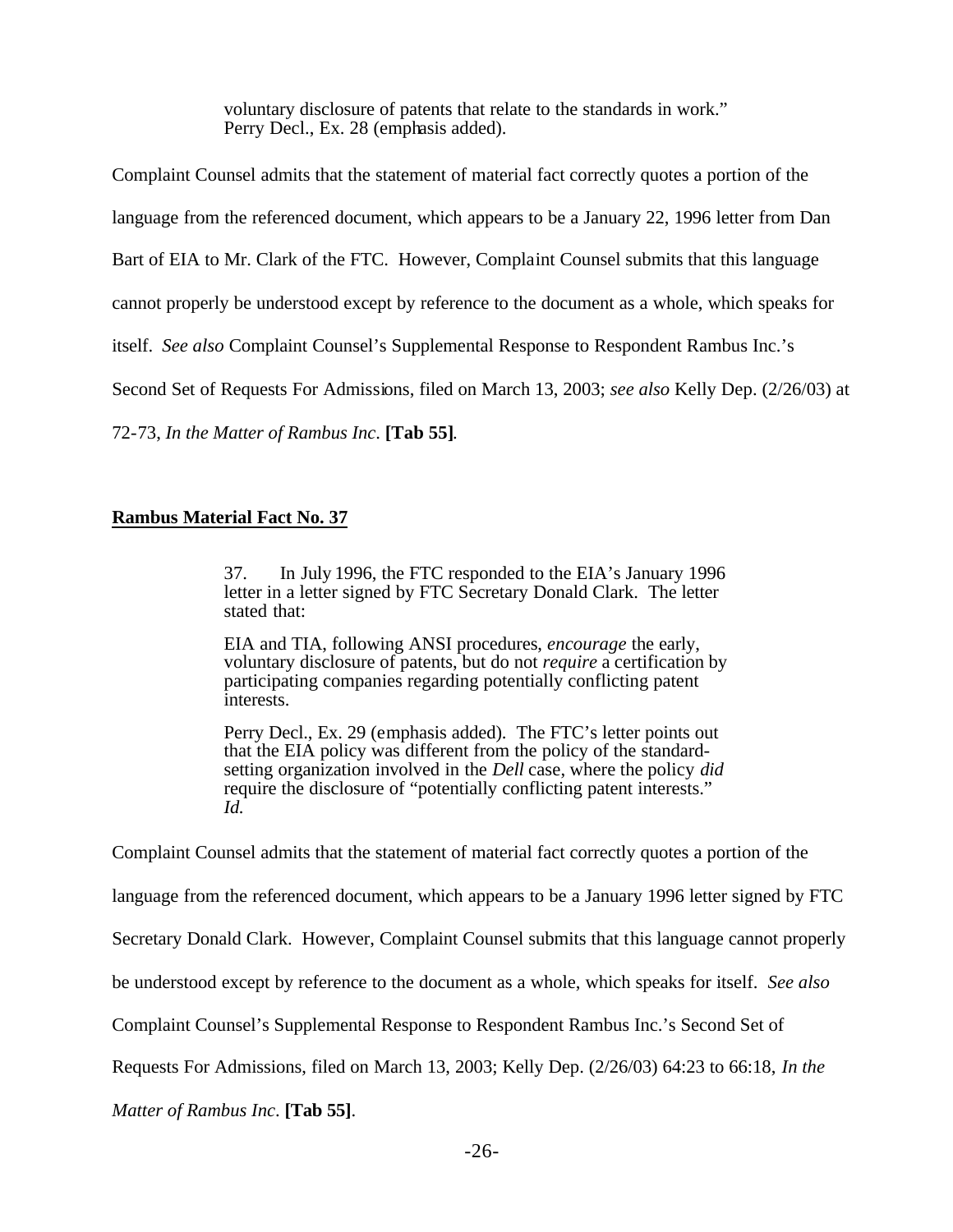### **Rambus Material Fact No. 38**

38. There is no evidence that any EIA official ever informed the FTC that its understanding regarding the "voluntary" nature of patent disclosure under the EIA's policies was incorrect.

On numerous occasions John Kelly has testified that the use of the term "voluntary" inaccurately

describes the EIA patent disclosure policy. Kelly Dep. (2/26/03) 64:23 to 66:18, In the Matter of

Rambus Inc. [Tab 55].

### **Rambus Material Fact No. 39**

On July 10, 1996, JEDEC Secretary Kenneth McGhee sent a 39. memorandum to all "JEDEC Council Members and Attendees" regarding the FTC's Final Consent Order in the *Dell* case stating in part that:

\*\*\*\*\*\*\*\*\*\*\*\*\*\*\*\*\*\*\*\*\*\*\*\*\*\*\*\*\*

Perry Decl., Ex. 30 (emphasis added).

Complaint Counsel admits that Material Fact No. 39 correctly quotes a portion of the language

from the referenced document. However, Complaint Counsel submits that this language cannot

properly be understood except by reference to the document as a whole, which speaks for itself.

See also testimony of John Kelly, JEDEC President, as cited in Complaint Counsel's Responses to

Material Fact Nos. 36-38.

### $E_{\bullet}$ The EIA/JEDEC Patent Policy Only Involved Disclosure of "Essential" Patents. **Rambus Material Fact No. 40**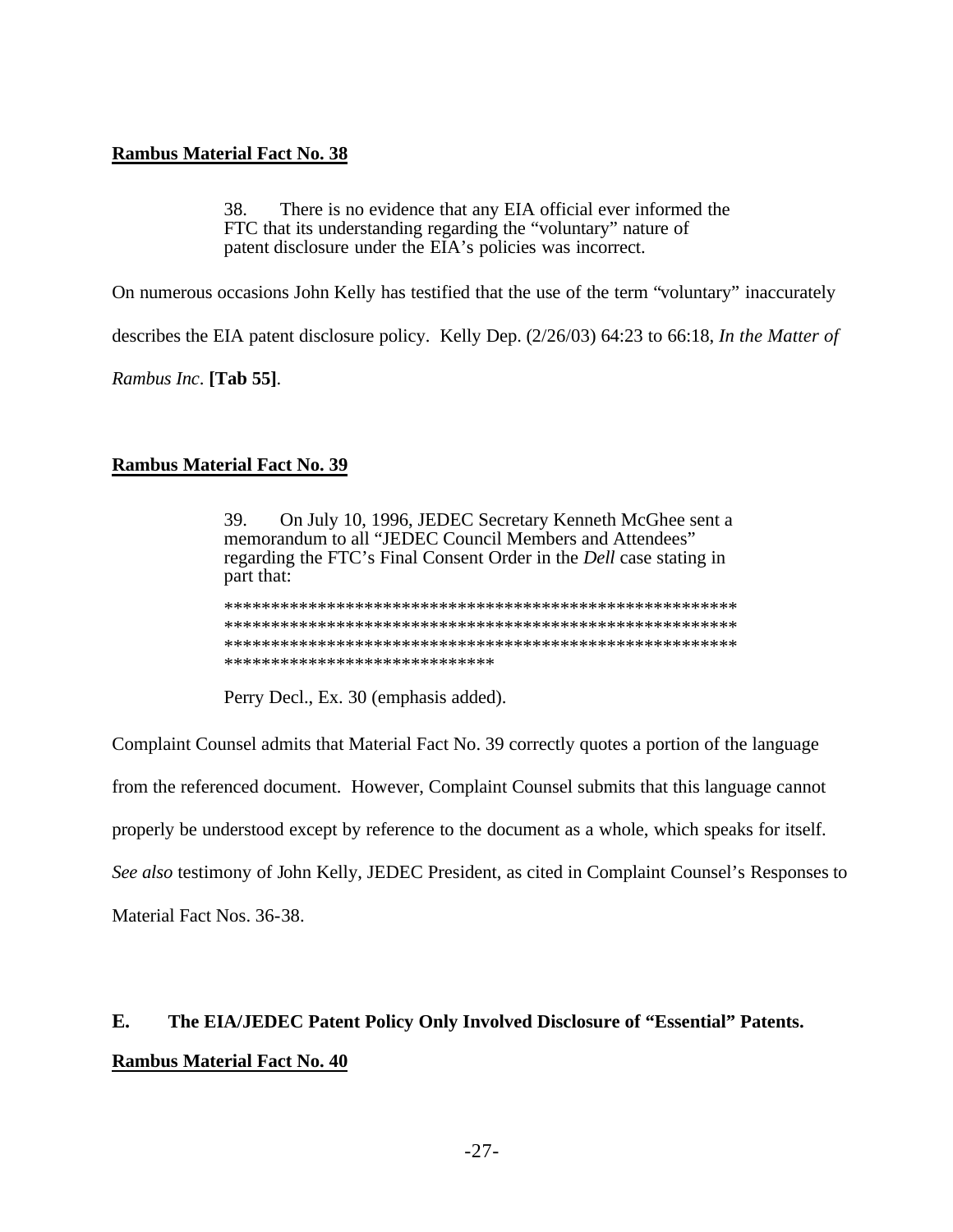40. There is nothing in either the written policie s or the actual practices of JEDEC's members to support a duty to disclose any patent or patent application that "relates to" a proposed JEDEC standard, as the Complaint alleges.

Complaint Counsel admits that it is not aware of any JEDEC manual published between December 1991 and June 1996 that contains the terms "relate to." However, Complaint Counsel does not admit, and indeed expressly denies, that the absence of such express language in a JEDEC manual published during this time frame would eliminate any duty of a JEDEC member to disclose patents or patent applications in circumstances in which the member intends to file or amend a pending patent application. Believing that, by doing so, the member possibly could succeed in covering some aspect or implementation of JEDEC's standards or its standard-setting work, the presence of such an intention would trigger a duty to disclose under JEDEC's rules. Were such circumstances to arise, the patent application in issue would, necessarily, bear a close enough relationship to JEDEC's work to trigger a disclosure obligation, as it plainly would be the case that the application "involved" or, at a minimum, "might be involved in," the work of JEDEC. *See* Complaint Counsel's Response to Rambus Interrogatory No. 8 (November 8, 2002), at 58.

### **Rambus Material Fact No. 41**

41. The language of the EIA/JEDEC policy refers only to standards that "*call for the use* of patented items." Perry Decl., Ex. 12 (§ 8.3) (emphasis added).

Complaint Counsel disagrees with Rambus's assertion regarding the "EIA/JEDEC policy." Complaint Counsel admits that Material Fact No. 41 correctly quotes a portion of the language from the EP-3-F manual. However, Complaint Counsel submits that this language cannot be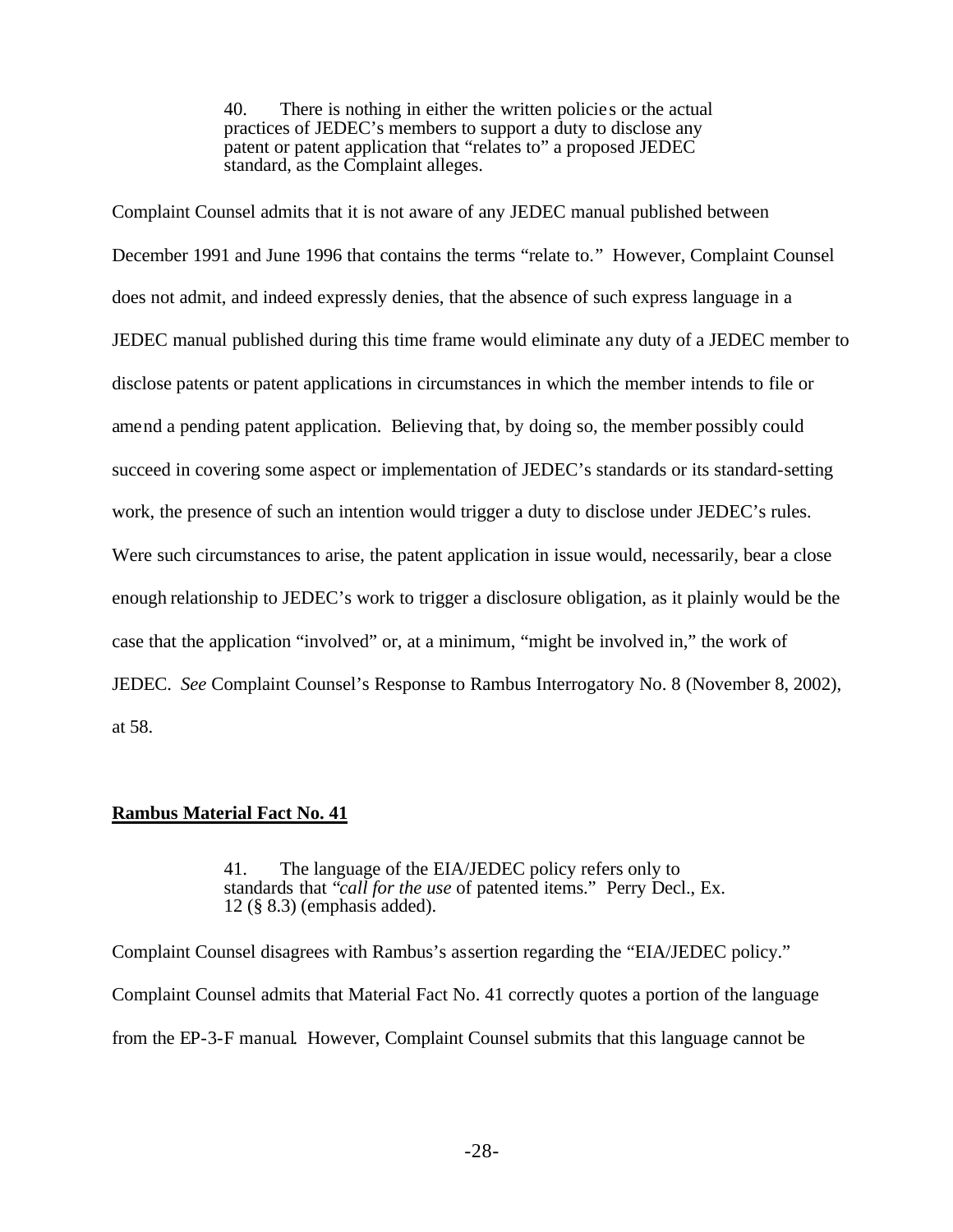properly understood except by reference to the document as a whole, which speaks for itself. A

more complete reference to the quotation is as follows:

### 8.3 Reference to Patented Products In EIA Standards

*Requirements* in EIA Standards which *call for the use* of patented items should be avoided. No program of standardization shall refer to a product on which there is a known patent unless all the technical information covered by the patent is known to the Formulating committee, subcommittee or working group. The Committee Chairman must also have received a written expression from the patent holder that he is willing to license applicants under reasonable terms and conditions that are demonstrably free of any unfair discrimination. Additionally, when a known patented item is referred to in an EIA Standard, a Caution Notice, as outlined in the Style Manual, EP-7, shall appear in the EIA Standard. (emphasis added.)

### **Rambus Material Fact No. 42**

42. JEDEC's policy manual JEP 21-I similarly refers only to standards that "*require the use* of patented items." Perry Decl., Ex. 17 (§ 9.3) (emphasis added). And as noted above, Mr. McGhee's July 10, 1996 memo to all JEDEC Council members stated that the EIA encouraged the voluntary disclosure only of "essential" patents.

Complaint Counsel disagrees with Rambus' characterization of JEP 21-I. The material fact

correctly quotes a portion of the language from the referenced document. However, Complaint

Counsel submits that this language cannot be properly understood except by reference to the

document as a whole, which speaks for itself. A more complete quotation is as follows: "EIA and

JEDEC standards and non product registrations . . . that require the use of a patented item should

be considered with great care. While there is no restriction against drafting a proposed standard in

terms that include the use of a patented item . . . ."

### **Rambus Material Fact No. 43**

43. Infineon's JEDEC representative Willi Meyer testified that it was his understanding the disclosure duty applied only to patents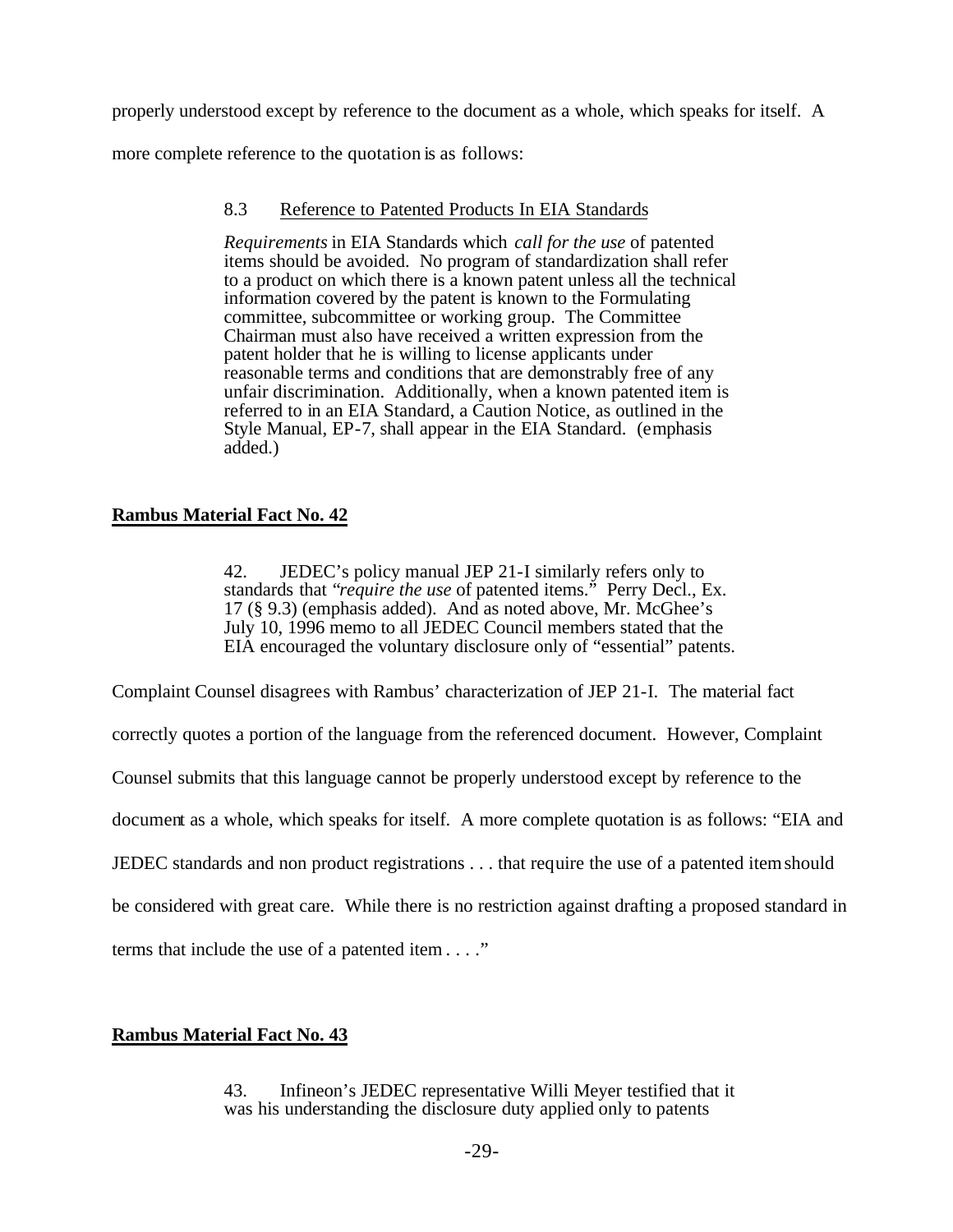"related to the work at JEDEC in the sense that it described features" that were necessary to meet the standard." Perry Decl., Ex. 31 (Meyer Infineon Trial Tr. at 117:12-14) (emphasis added).

Complaint Counsel agrees that Material Fact No. 43 correctly quotes a portion of the language from Willi Meyer's testimony. However, Complaint Counsel submits that this language cannot be properly understood except by reference to the document as a whole, which speaks for itself. However, Complaint Counsel disagrees with Rambus's characterization of Mr. Meyer's testimony as he explains further that is up to the patent holder to determine if disclosure is necessary. Infineon Trial Tr. (5/7/01) at 118:7-10, Rambus v. Infineon.

### **Rambus Material Fact No. 44**

44. JEDEC 42.3 subcommittee chairman Gordon Kelley testified \*\*\*\*\*\*\*\*\*\*\*\*\*\*\* Perry Decl., Ex. 16 (Kelley 1/26/01 Dep. at 73-76, 89-92) (emphasis added).

Complaint Counsel admits that Material Fact No. 44 correctly quotes a portion of the language from the referenced document. However, Complaint Counsel submits that this language cannot properly be understood except by reference to the document as a whole, which speaks for itself. See Complaint Counsel's Memorandum in Opposition to Respondent Rambus Inc.'s Motion for Summary Decision and Kelley Dep. (1/26/01). See also Complaint Counsel's Responses to Material Fact Nos. 45-46.

### **Rambus Material Fact No. 45**

 $45.$ This narrower understanding of the scope of the disclosure duty is consistent with the JEDEC goal of ensuring that standards incorporating patented items or processes can be practiced under reasonable and non-discriminatory license terms.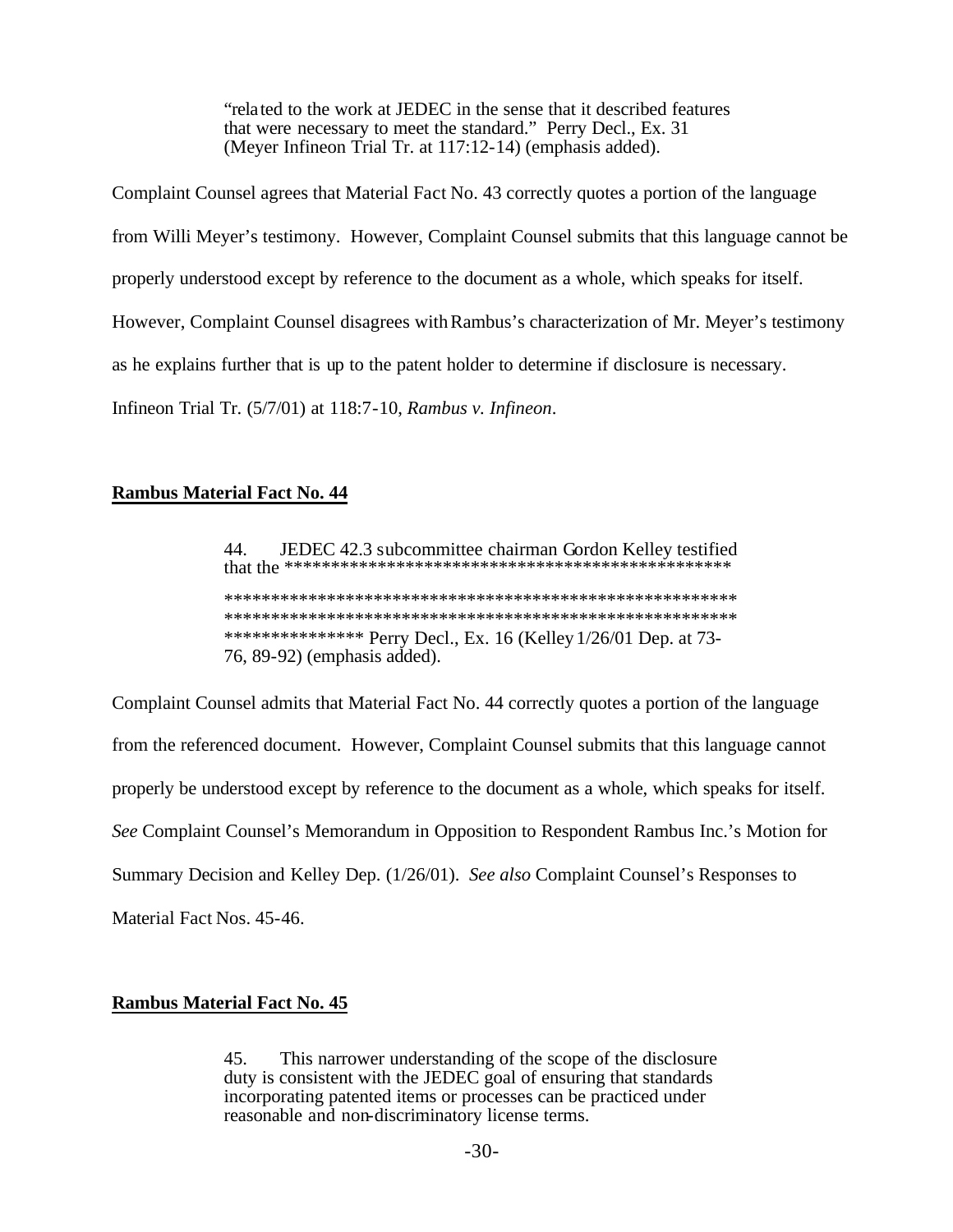Complaint Counsel disagrees with Rambus's characterization, as expressed in Material Fact No.

45. For example, Dan Bart, a Rambus witness, recently testified that Richard Holleman,

originally listed as a Rambus expert witness, commented at an ANSI meeting that it was a

"good idea to have the broad net earlier in the process" regarding patent disclosure and even

"opined that the relates to was deliberately chosen to cast a broad net and that you only

narrowed it down to essential patents on the back end." Bart Dep. (1/15/03) at 150:16-24 and

150:7-10, *In the Matter of Rambus Inc*. Since Mr. Bart's deposition, Rambus has informed

Complaint Counsel that Mr. Holleman will no longer appear as a Rambus expert witness.

# **Rambus Material Fact No. 46**

46. It is also consistent with the evidence. In particular, while Gordon Kelley testified that "hundreds, if not thousands," of patents related to DRAMs, *see* Perry Decl., Ex. 16 (Kelley 1/26/01 Dep. at 157-60), the JEDEC "patent tracking" list maintained by the JC 42 Committee Chairman listed only 65 patents or patent applications as of 12/95 that were disclosed to JEDEC 42.3 since the tracking list was first created over four years earlier, in September 1991. Perry Decl., Ex. 32. Of the 65 entries, only five state "pending," apparently in reference to a patent application. *Id*.

Complaint Counsel disagrees with Rambus's characterization, as expressed in Material Fact No.

46, as it is not exhaustive and certain Rambus patent(s) were not disclosed. *See* Complaint

Counsel's Memorandum in Opposition to Respondent Rambus Inc.'s Motion for Summary

Decision, III. *See* Kellogg Dep. (2/24/03) at 14-15, *In the Matter of Rambus Inc.* **[Tab 51]** and

Kelley Dep. (1/26/01) at 94-95 **[Tab 49]**.

# **F. Rambus Did Not Lull Any JEDEC Member Into Believing That Rambus Would Not Have Or Would Not Enforce Intellectual Property With Respect To Features Incorporated Within The SDRAM Or DDR SDRAM Standards.**

# **Rambus Material Fact No. 47**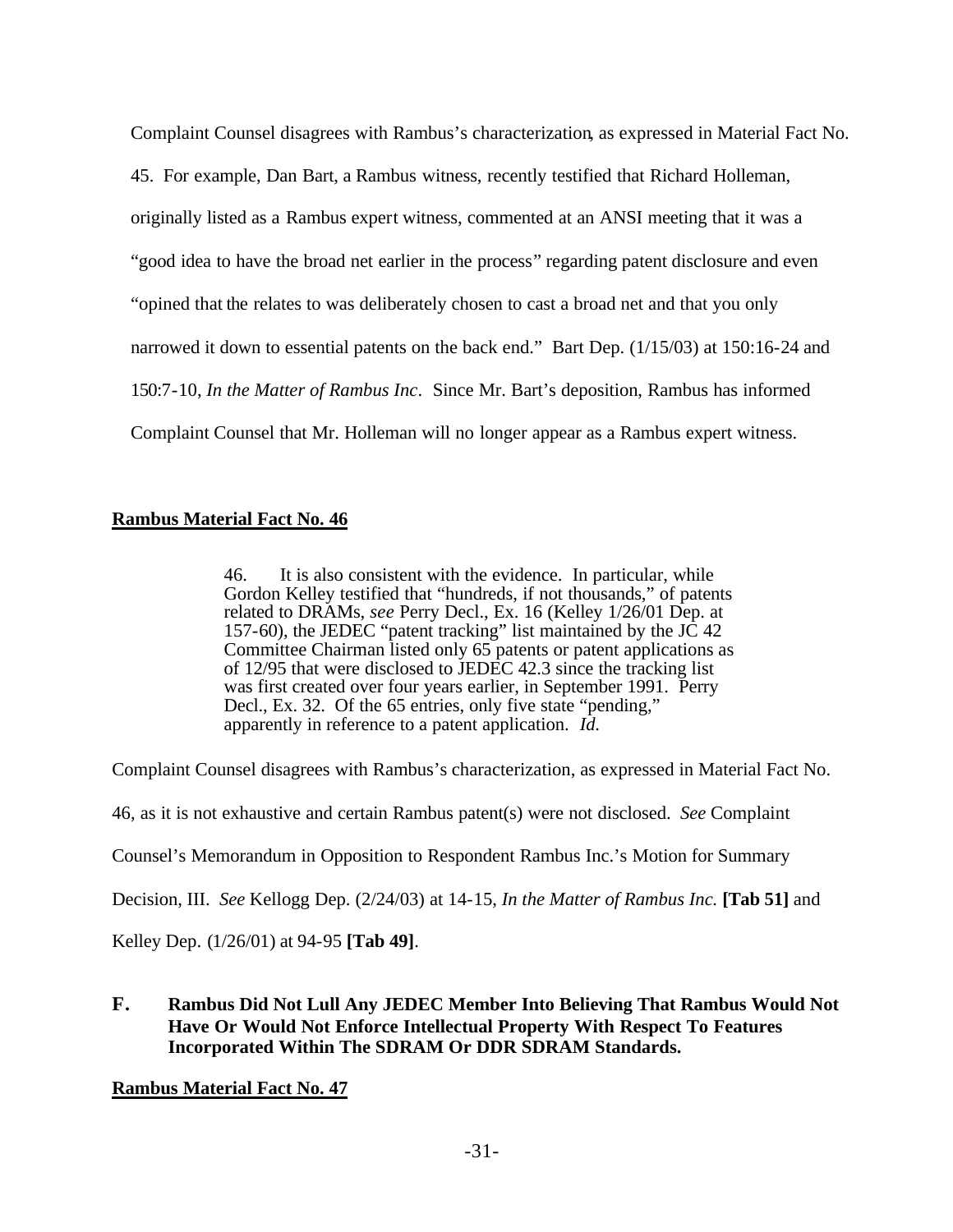47. Complaint Counsel allege that Rambus intentionally gave the members of JEDEC 42.3 the "materially false and misleading impression . . . that JEDEC, by incorporating into its SDRAM standards technologies openly discussed and considered during Rambus's tenure in the organization, was not at risk of adopting standards that Rambus could later claim to infringe upon its patents." Complaint at ¶ 71. Complaint Counsel do not, however, allege that Rambus *encouraged* JEDEC to adopt any technologies that utilize Rambus's intellectual property. Complaint Counsel also do not allege that Rambus ever made any affirmative representation that it had no relevant intellectual property. Instead, Complaint Counsel's central claim is that Rambus's "omissions" intentionally lulled JEDEC into adopting standards that utilize Rambus's intellectual property.

Complaint Counsel agrees that Material Fact No. 47 is correctly quoted in part. However,

Complaint Counsel submits that this language cannot properly be understood except by reference

to the document as a whole, which speaks for itself. Otherwise, Complaint Counsel does not agree

with Rambus's characterization of the Complaint and notes that the Complaint broadly accuses

Rambus of "concealing this information . . . and through other bad-faith, deceptive conduct,

Rambus purposefully sought to and did convey to JEDEC the materially false and misleading

impression." Complaint at  $\P$  2. Various actions by Rambus are further referenced in the

Complaint. *See, e.g.,* Complaint at ¶ ¶ 45, 49, 72, 73, 74, 84, and 85. Rambus's internal business

plans even outlined its action plan. Complaint at ¶¶ 43 and 44.

### **Rambus Material Fact No. 48**

48. The uncontroverted evidence demonstrates, however, that JEDEC 42.3 recognized very early that Rambus had sought and might one day assert intellectual property claims over important features contained in the SDRAM and DDR SDRAM standards. The undisputed evidence also shows that JEDEC 42.3 members chose to disregard that risk, in the apparent belief that Rambus would not be able to obtain valid patent rights to the technologies in issue.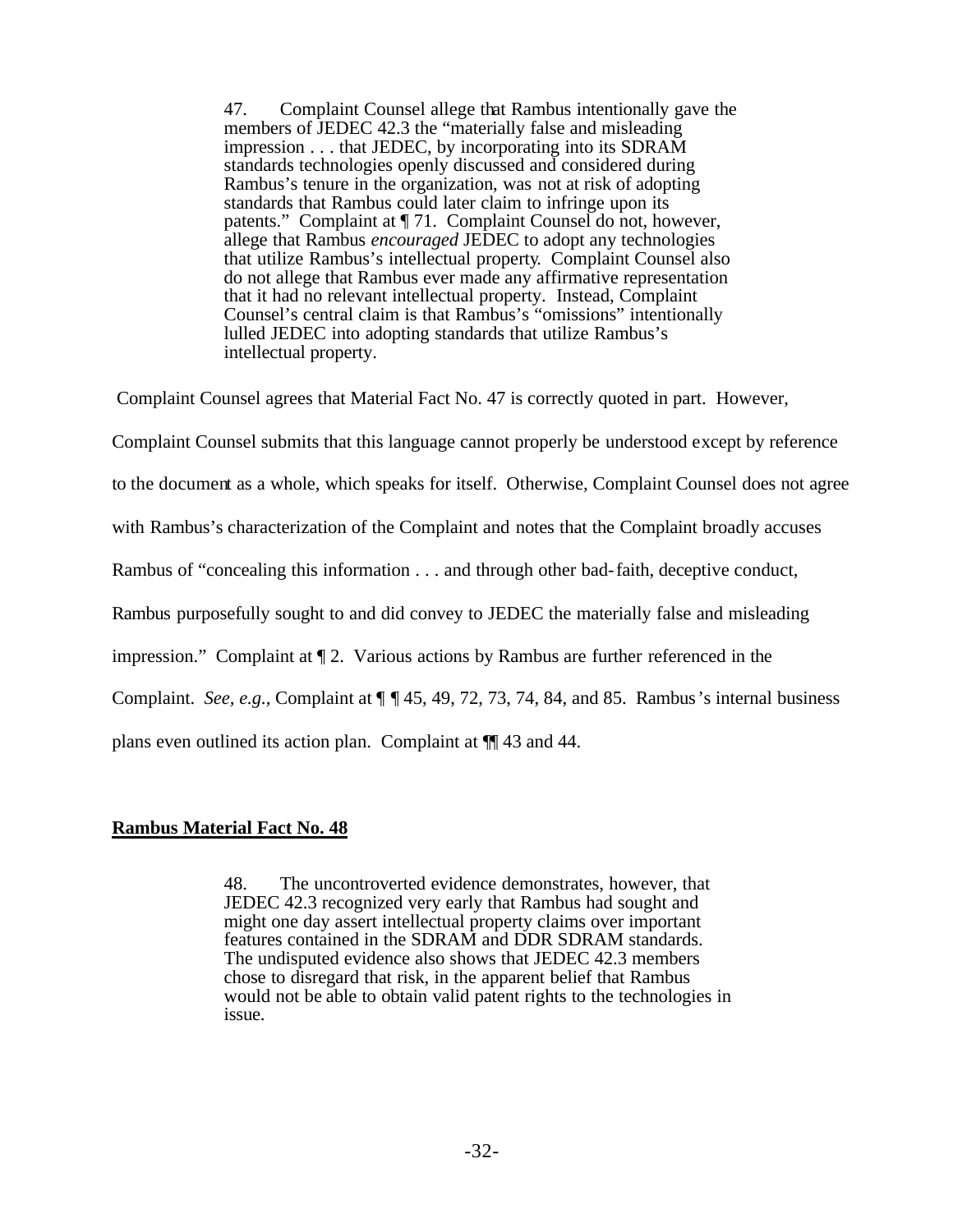Complaint Counsel strongly disagrees with the characterization of the evidence expressed in

Material Fact No. 48. *See* Complaint Counsel's Memorandum in Opposition to Respondent

Rambus Inc.'s Motion for Summary Decision.

# **Rambus Material Fact No. 49**

49. For example, \*\*\*\*\*\*\*\*\*\*\*\*\*\*\*\*\*\*\*\*\*\*\*\*\*\*\*\*\*\*\*\*\*\* \*\*\*\*\*\*\*\*\*\*\*\*\*\*\*\*\*\*\*\*\*\*\*\*\*\*\*\*\*\*\*\*\*\*\*\*\*\*\*\*\*\*\*\*\*\*\*\*\*\*\*

Perry Decl., Ex. 37. Samsung's JEDEC representative, Gil Russell, expressed the same view in a September 1992 report of that month's JEDEC meetings:

NEC revealed several interesting facts regarding their proposal for Synchronous DRAM . . . . NEC has an on-chip clock which requires 20 MA in standby mode. *This reinforces our opinion that the NEC proposal is the Rambus device with a synchronous interface. NEC is trying to preserve development costs*.

Perry Decl., Ex. 38 (emphasis added).

Complaint Counsel admits that the first referenced document appears to be a set of handwritten

notes. However, the notes do not appear to include the quoted language, do not indicate by whom

they were written, nor do they indicate that they relate to the referenced time period. For this

reason, Complaint Counsel lacks sufficient information to either admit or deny this material fact.

Complaint Counsel agrees that the second document states in part:

NEC revealed several interesting facts regarding their proposal for Synchronous DRAM . . . . NEC has an on-chip clock which requires 20 MA in standby mode. This reinforces our opinion that the NEC proposal is the RamBus device with a Synchronous Interface. NEC is attempting to preserve development costs. [Emphasis added to correct Rambus's typographical errors.]

However, Complaint Counsel submits that this language cannot properly be understood except by reference to the document as a whole, which speaks for itself. *See also* Complaint Counsel's Supplemental Response to Respondent Rambus Inc.'s Second Set of Requests For Admissions, filed on March 13, 2003.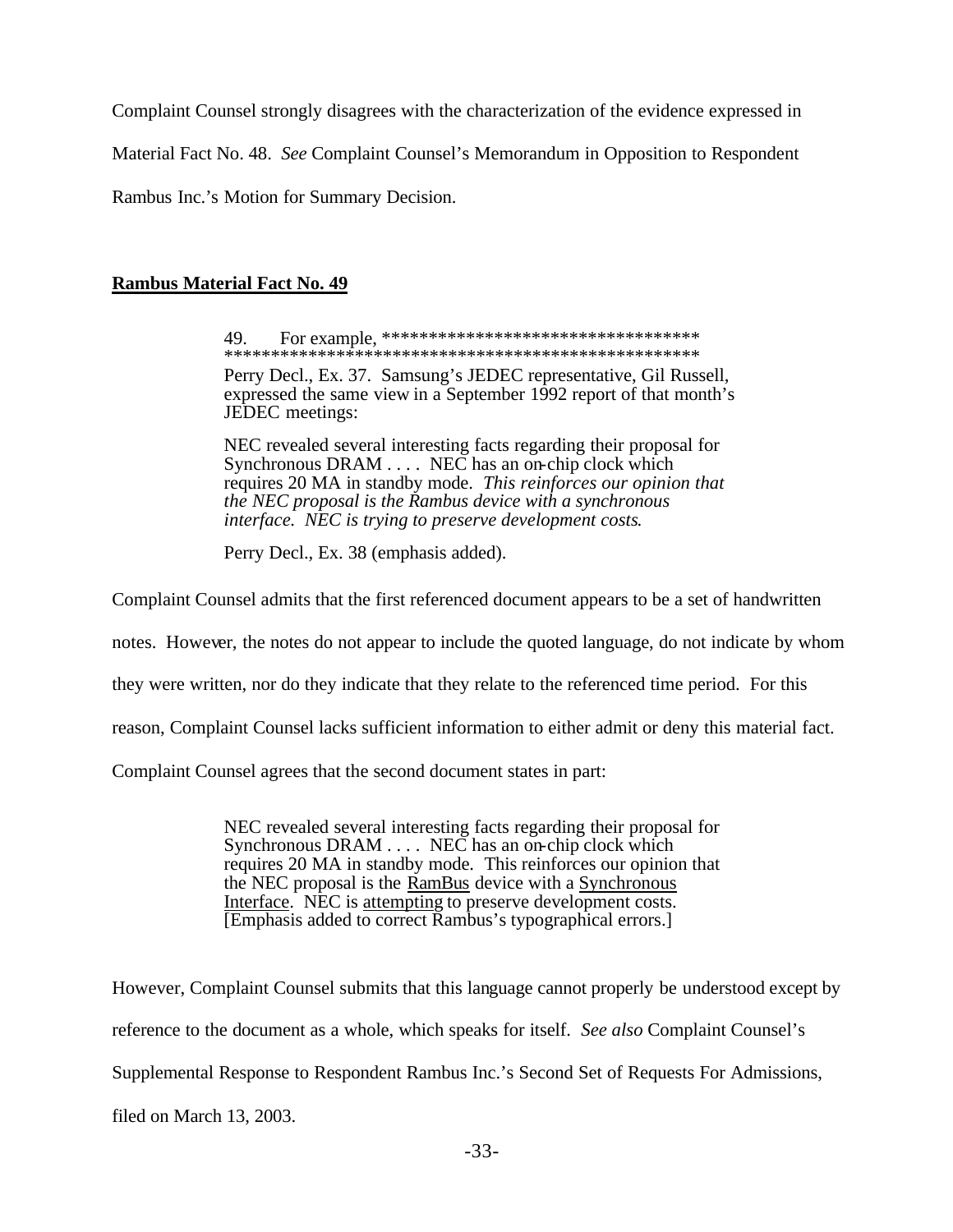### **Rambus Material Fact No. 50**

50. In a similar vein, the JEDEC 42.3 representative of Siemens (now Infineon), Willi Meyer, wrote in April 1992 that "[t]he original idea of SDRAM is based on the fundamental ideas of a simple clock input (IBM toggle pin) *and the complex Rambus structure*." Perry Decl., Ex. 39 (I 252168) (emphasis added). In April 1992, Meyer wrote that Rambus was demanding royalties from Samsung "because of similarity of SDRAMs with the architecture of Rambus memories. IBM is therefore seriously considering purchasing a license . . . as a precaution." Perry Decl., Ex. 40.

Complaint Counsel admits that the referenced document appears to be a Synchronous DRAM Report on specification, feasibility, and expense by N. Wirth and W. Meyer (April 30, 1992), and that the material fact correctly quotes a portion of the language from the referenced document. However, Complaint Counsel submits that this language cannot properly be understood except by reference to the document as a whole, which speaks for itself. Complaint Counsel further notes that the referenced document purports to be an English-language translation of a document originally written in German. Complaint Counsel does not admit that, and has no basis to know whether, the referenced translation is accurate. *See also* Complaint Counsel's Supplemental Response to Respondent Rambus Inc.'s Second Set of Requests For Admissions, filed on March 13, 2003.

### **Rambus Material Fact No. 51**

51. In May 1992, when Meyer prepared a chart comparing the "pros" and "cons" of SDRAMs and Rambus DRAMs, one of the two "cons" he listed with respect to SDRAMs was that "2-bank sync may fall under Rambus patents." Perry Decl., Ex. 41.

Complaint Counsel admits that the referenced document appears to be a DRAM comparison chart and that the material fact correctly quotes a portion of the language from the referenced document.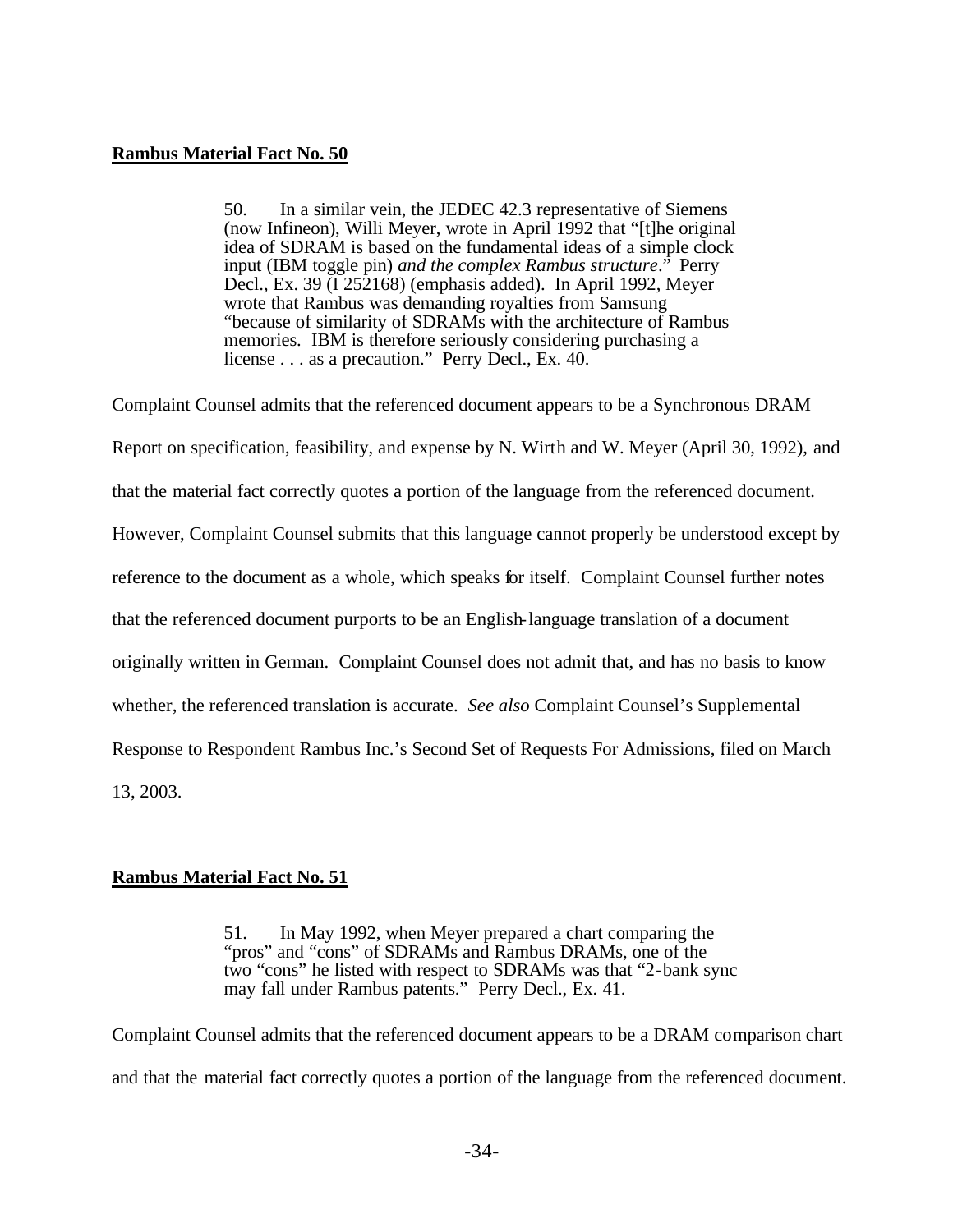However, Complaint Counsel submits that this language cannot properly be understood except by reference to the document as a whole, which speaks for itself. Complaint Counsel further notes that the referenced document purports to be an English-language translation of a document originally written in German. Complaint Counsel does not admit that, and has no basis to know whether, the referenced translation is accurate. *See also* Complaint Counsel's Supplemental Response to Respondent Rambus Inc.'s Second Set of Requests For Admissions, filed on March 13, 2003.

## **Rambus Material Fact No. 52**

52. On May 6, 1992, JEDEC 42.3 met in New Orleans, Louisiana. Perry Decl., Ex. 14 (JDC 001163). This was Rambus's second meeting as a JEDEC member.

Complaint Counsel admits that the JEDEC 42.3 May 6, 1992 meeting was held in New Orleans, Louisiana. Complaint Counsel does not admit that this was Rambus's second meeting as a JEDEC member. For example, Richard Crisp attended the April 1992 task force meeting in Dallas, Texas and Billy Garrett attended a meeting in December 1991 and another meeting in February 1992.

# **Rambus Material Fact No. 53**

53. During the meeting, IBM representative Gordon Kelley, who also served as the 42.3 subcommittee chairman, asked Rambus representative Richard Crisp if he would care to comment regarding possible Rambus patent claims with respect to two-bank synchronous DRAM designs. Mr. Crisp declined to comment. Perry Decl., Ex. 25 (Kelley 4/13/01 Dep. at 380); Perry Decl., Ex. 42 (Meyer 4/5/01 Dep. at 947-52); Perry Decl., Ex. 8.

Complaint Counsel admits that, on or about May 6, 1992, Richard Crisp authored an e-mail, which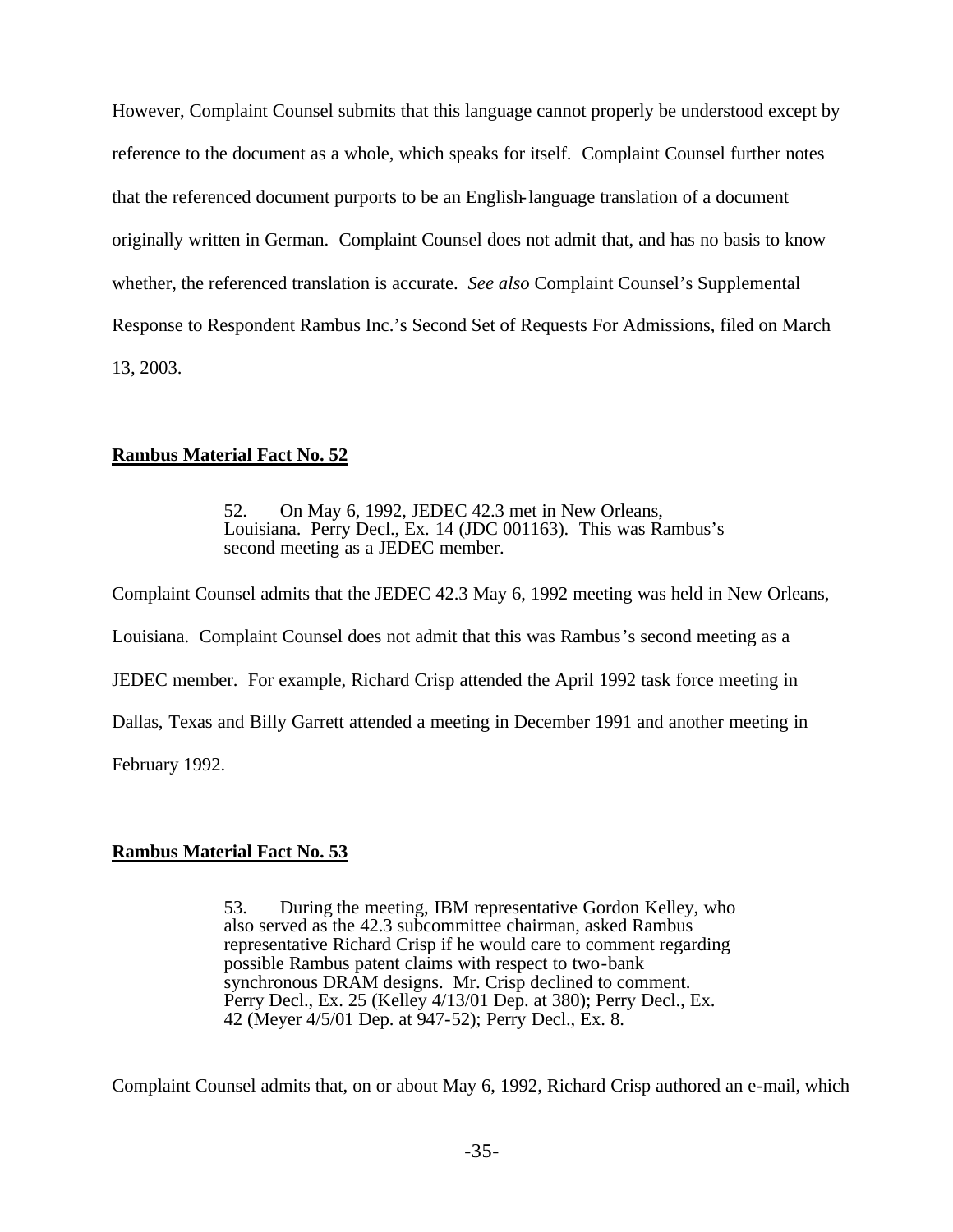stated in part, "Siemens expressed concern over potential Rambus Patents covering 2 bank designs. Gordon Kelly [sic] of IBM asked me if we would comment which I declined." However, Complaint Counsel submits that this language cannot properly be understood except by reference to the document as a whole, which speaks for itself. See also Complaint Counsel's Supplemental Response to Respondent Rambus Inc.'s Second Set of Requests For Admissions, filed on March 13, 2003.

### **Rambus Material Fact No. 54**

According to one long-time JEDEC representative, Thomas 54. \*\*\*\*\*\*\*\*\*\*\*\*\*\*\*\*\*\*\*\*\*\*\*\*\*\*\*\*\*\*\*\*\*\* \*\*\*\*\*\*\*\*\*\*\*\*\*\*\*\*\*\*\* \*\*\*\*\*\*\*\*\*\*\*\*\*\*\*\*\*\*\* \*\*\*\*\*\*\*\*\*\*\*\*\*\*\*\*\*\*\* \*\*\*\*\*\*\*\*\*

Perry Decl., Ex. 43 (Landgraf 12/17/02 Dep. at 149-50).

Complaint Counsel agrees that Mr. Landgraf's answer is correctly quoted in part. However,

Complaint Counsel submits that this language cannot properly be understood except by reference

to the transcript as a whole, which speaks for itself.

### **Rambus Material Fact No. 55**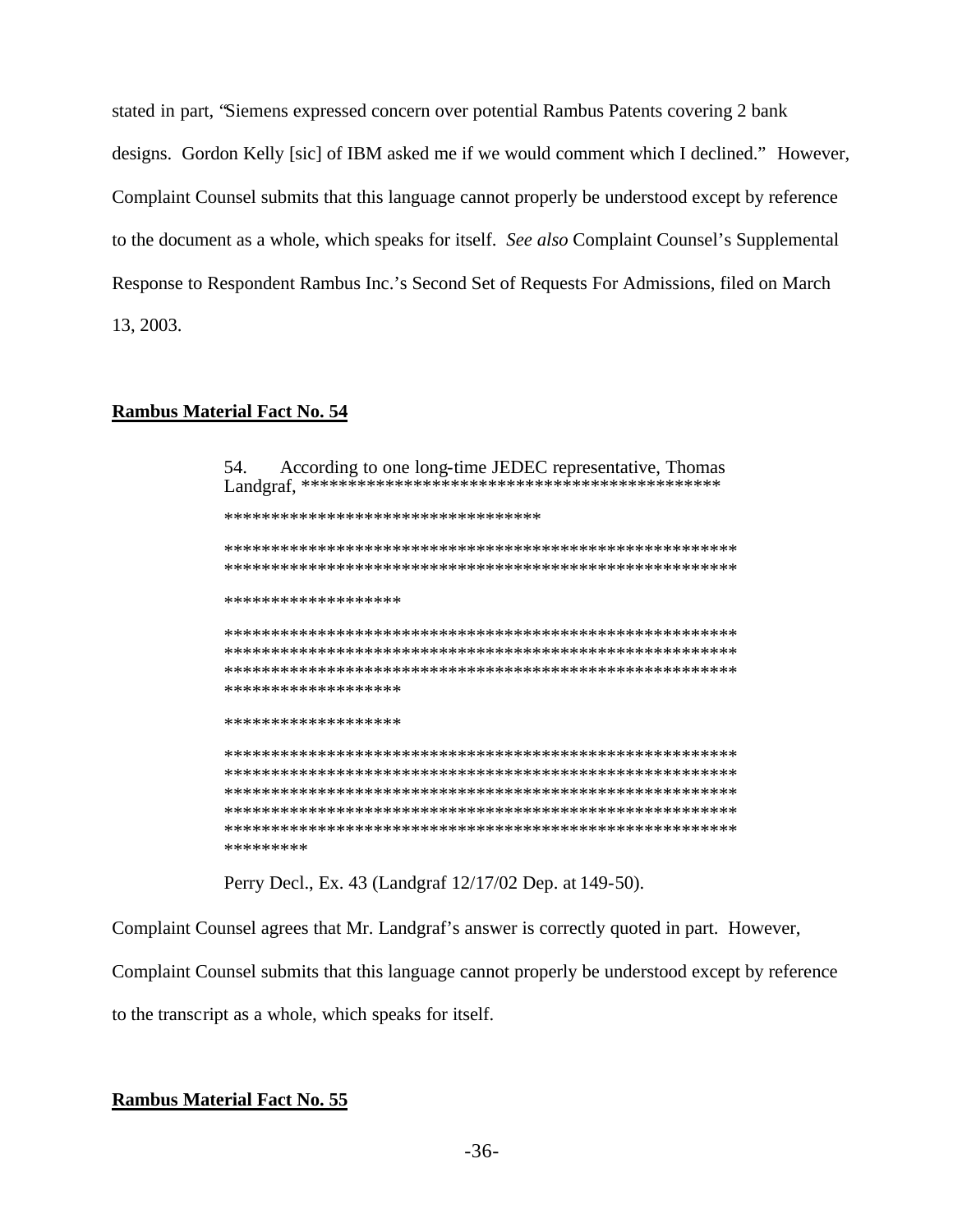Another JEDEC representative, who was also a committee 55. chair, Farhad Tabrizi, testified that Mr. Crisp's position was *itself* an open and obvious violation of JEDEC's patent policy:

And if you asked a representative to comment about his  $Q<sub>r</sub>$ company's patents or patent applications, you expected the representative to give you the information; correct?

 $A_{\cdot}$ That's right.

 $\ast$  $\star$  $\ast$ 

 $Q<sub>r</sub>$ [I] f the company refused to provide their position or any information about the patent position, that would be a violation of JEDEC patent policy, as you understood it?

 $A_{\cdot}$ That's correct.

Perry Decl., Ex. 44 (Tabrizi 11/20/02 Dep. at 27-28).

Complaint Counsel agrees that Mr. Tabrizi's testimony is correctly quoted in part. However,

Complaint Counsel submits that this language cannot properly be understood except by reference

to the transcript as a whole, which speaks for itself.

### **Rambus Material Fact No. 56**

| Other JEDEC participants agree with this conclusion. See,<br>56. |
|------------------------------------------------------------------|
|                                                                  |
|                                                                  |
|                                                                  |
|                                                                  |
| ***** Perry Decl., Ex. 48<br>*********************************   |
|                                                                  |
|                                                                  |
|                                                                  |
|                                                                  |
|                                                                  |
|                                                                  |
| In                                                               |
| short if $C$ smulaint $C$ smusel is some st short the disolasmus |

short, if Complaint Counsel is correct about the disclosure requirements of the patent policy, then Rambus's decision not to respond to inquiries about its intellectual property in May 1992 was a violation of that policy, raised a "red flag" and did nothing to "lull" JEDEC members.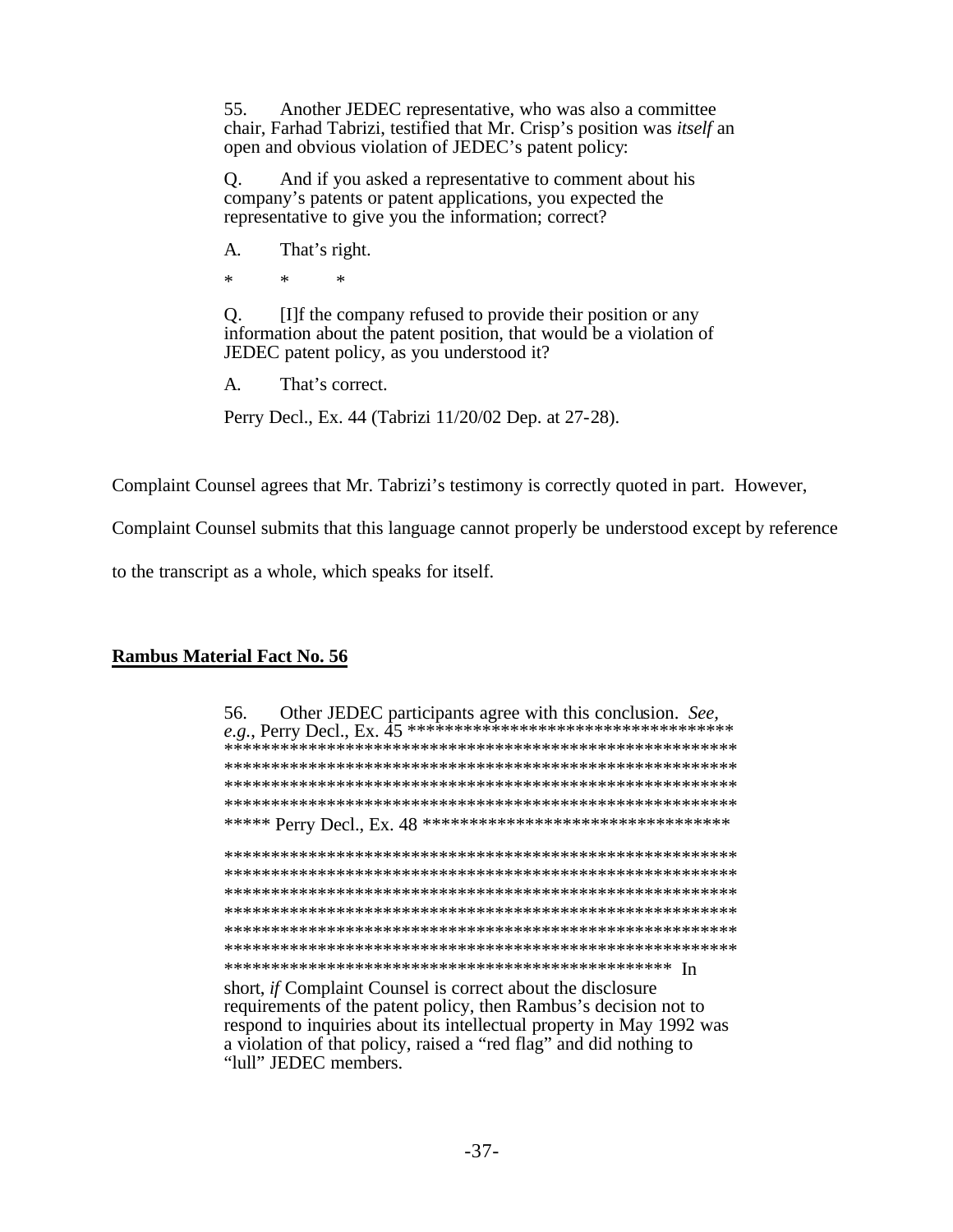See Complaint Counsel's Memorandum in Opposition to Respondent Rambus Inc.'s Motion for Summary Decision, V.B. and [Tab 100].

## **Rambus Material Fact No. 57**

57. It is clear that no one was, in fact, lulled. Roughly one week after the May 1992 meeting, Siemens' JEDEC 42.3 representative \*\*\*\*\*\*\*\*\*\*\*\*\*\*\*\*\*\*\*\*\* Perry Decl., Ex. 46 (emphasis added). It is thus obvious that Siemens' concerns about the "patent situation with Rambus" were not alleviated by Crisp's refusal to comment at the May 1992 meeting.

Complaint Counsel admits that the referenced Infineon document, which appears to be

these statements cannot properly be understood except by reference to the pertinent document as a whole, which speak for itself. Complaint Counsel further notes that the referenced Infineon document purports to be an English-language translation of a portion of the document that was originally written in German. Complaint Counsel does not admit that, and has no basis to know whether, the referenced translation is accurate. See also Complaint Counsel's Supplemental Response to Respondent Rambus Inc.'s Second Set of Requests For Admissions, filed on March 13, 2003.

### **Rambus Material Fact No. 58**

In addition, in June 1992, IBM's Gordon Kelley prepared a 58. chart entitled "COMPARE ALTERNATIVES for Future High Performance, High Volume DRAM Designs." The chart listed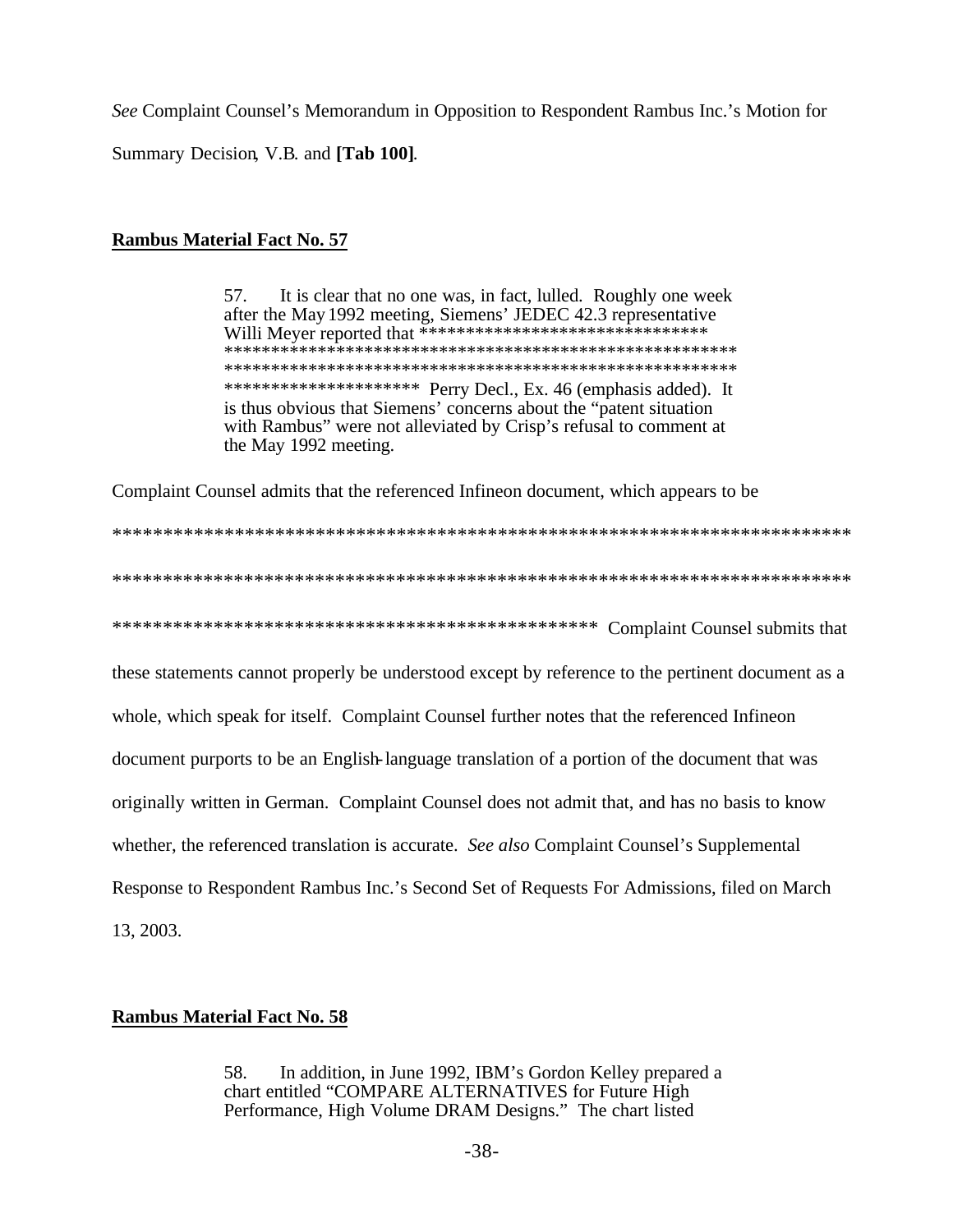"Pros" and "Cons" of Sync DRAMs and Rambus DRAMs; one of the two "cons" listed for Sync DRAMs was "Patent Problems? (Motorola/Rambus)." Perry Decl., Ex. 47.

Complaint Counsel admits that the referenced document appears to be notes from a telephone conference call and that the material fact correctly quotes a portion of the language from the referenced document. However, Complaint Counsel submits that this language cannot properly be understood except by reference to the document as a whole, which speaks for itself. Complaint Counsel further notes that the referenced Infineon document purports, in part, to be an Englishlanguage translation of a document originally written in German. Complaint Counsel does not admit that, and has no basis to know whether, the referenced translation is accurate. See also Complaint Counsel's Supplemental Response to Respondent Rambus Inc.'s Second Set of Requests For Admissions, filed on March 13, 2003.

#### **Rambus Material Fact No. 59**

| Mr. Kelley has testified that*************************<br>59.     |
|-------------------------------------------------------------------|
|                                                                   |
|                                                                   |
| Perry Decl., Ex. 25 (Kelly 4/13/01 Dep. at 374). He<br>********** |
|                                                                   |
| JEDEC meeting:                                                    |
|                                                                   |
| ******************                                                |
|                                                                   |
|                                                                   |
|                                                                   |
|                                                                   |
|                                                                   |
|                                                                   |
| ****************                                                  |
|                                                                   |
| $\ast$<br>*<br>ж                                                  |
|                                                                   |
| ***********                                                       |
|                                                                   |
|                                                                   |
|                                                                   |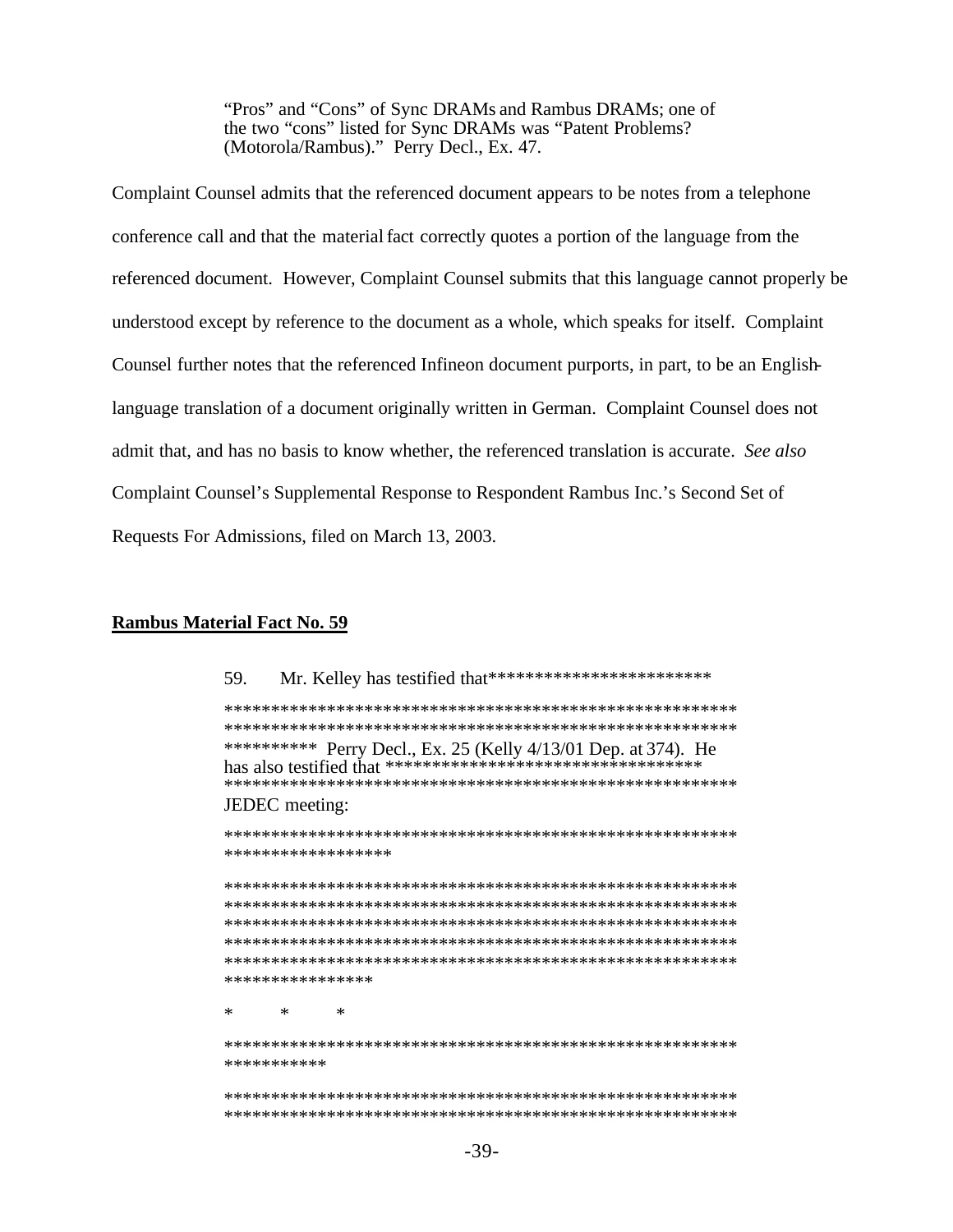Perry Decl., Ex. 25 (Kelley 4/13/01 Dep. at 374, 379).

Complaint Counsel agrees that Mr. Kelley's testimony is correctly quoted in part. However, Complaint Counsel submits that this language cannot properly be understood except by reference to the transcript as a whole, which speaks for itself. For example, Complaint Counsel notes that omitted testimony qualifies Mr. Kelley's reference to patent problems as a questionable one ("I say patent problem, question mark. And the difference in my mind is that I am not sure that there was patent problem."). *Id.* at 375.

#### **Rambus Material Fact No. 60**

60. Mr. Kelley testified that \*\*\*\*\*\*\*\*\*\*\*\*\*\*\*\*\*\*\*\*\*\*\*\*\*\*\*\*\*\* \*\*\*\*\*\*\* Perry Decl., Ex. 25 (Kelley 4/13/01 Dep. at 375).

Complaint Counsel agrees that Mr. Kelley's testimony is correctly quoted in part. However, Complaint Counsel submits that this language cannot properly be understood except by reference to the transcript as a whole, which speaks for itself. For example, Complaint Counsel notes that omitted testimony prior to the cited response qualifies Mr. Kelley's reference to patent problems as a questionable one ("I say patent problem, question mark. And the difference in my mind is that I am not sure that there was patent problem."). *Id.* at 375. See also Complaint Counsel's Response to Material Fact No. 60.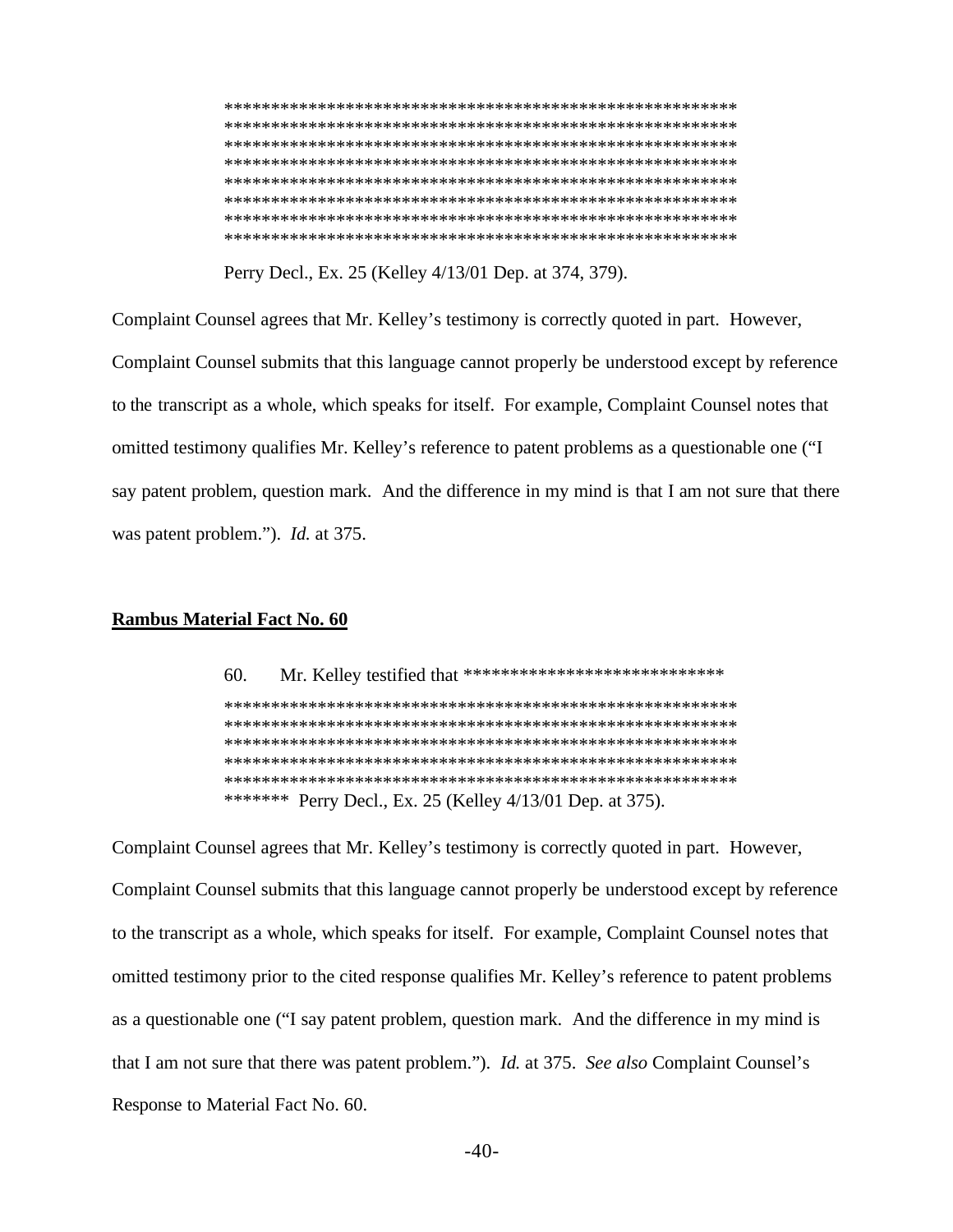#### **Rambus Material Fact No. 61**

61. Under the Complaint's description of the JEDEC patent policy, Rambus's position would have been "commonly understood" by all JEDEC members to be an open repudiation of that policy. In any event, Rambus's position led JEDEC 42.3 Chairman Kelley to warn a large group of DRAM engineers that they ought to analyze "potential patent problems or patents that were<br>held by Motorola and Rambus." Perry Decl., Ex. 25 (Kelley 4/13/01 Dep. at 375).

Complaint Counsel is unable to agree to the characterizations of "open repudiation" and "warn." Complaint Counsel agrees that Mr. Kelley's testimony is correctly quoted in part. However, Complaint Counsel submits that this language cannot properly be understood except by reference to the transcript as a whole, which speaks for itself. For example, Complaint Counsel notes that omitted testimony prior to the cited response qualifies Mr. Kelley's reference to patent problems as a questionable one ("I say patent problem, question mark. And the difference in my mind is that I am not sure that there was patent problem."). That is further qualified during this exchange: he thought there "may be a problem" and they "ought" to look into the patent issue. Id. at 375. See also Complaint Counsel's Responses to Material Fact Nos. 60 and 61.

#### **Rambus Material Fact No. 62**

62. Mr. Kelley also learned at the May 1992 JEDEC meeting that Rambus apparently did *not* agree to the JEDEC policy on licensing and patents. Kelley testified that \*\*\*\*\*\*\*\*\*\*\*\*\*\*\*\*\*\*\*\*\*\*\*

\*\*\*\*\*\*\*\*\*\*\*\*\*\*\*\*\*\*\*\*\*\*\*\*\*\*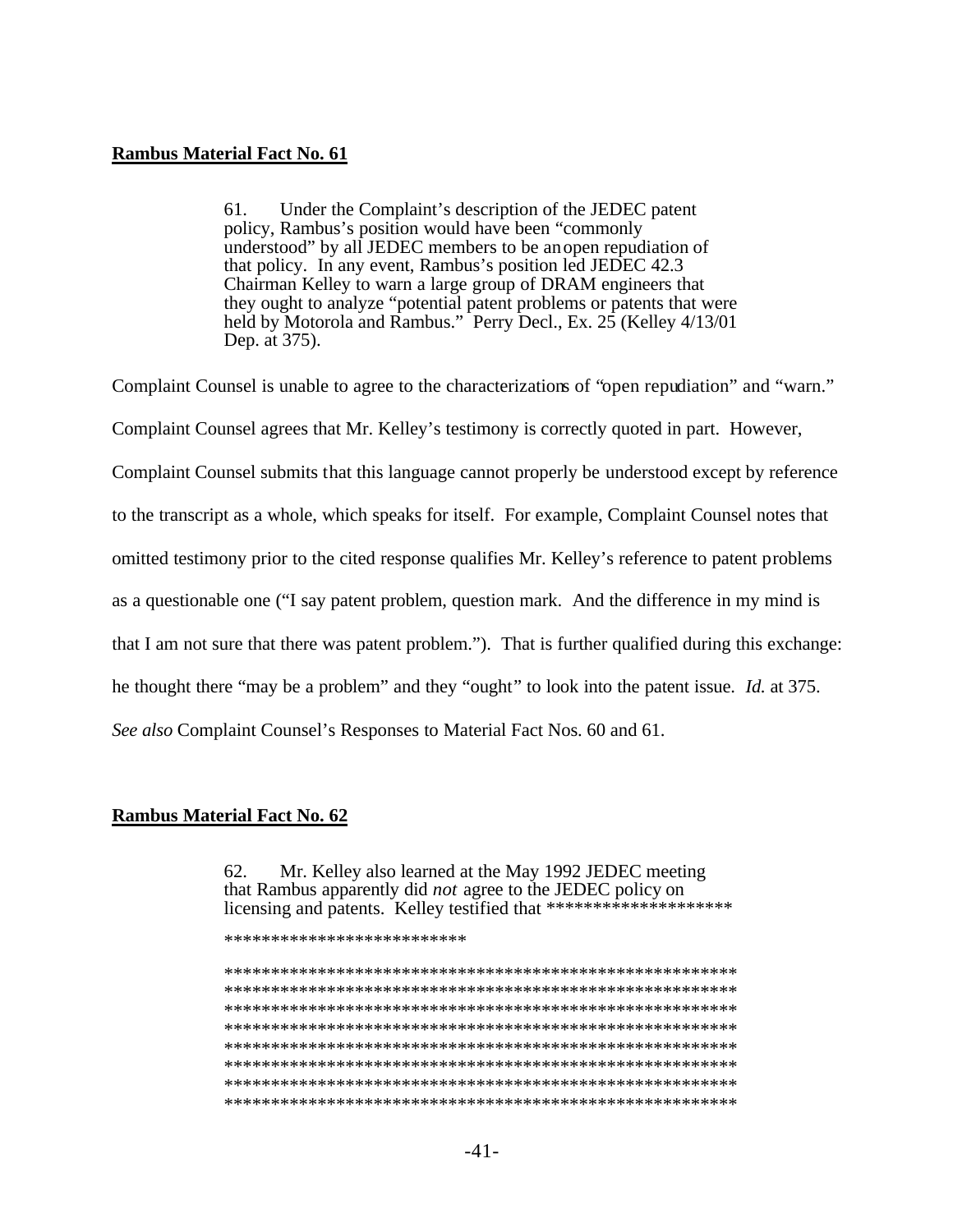\*\*\*\*\*\*\*\*\*\*\*\*\*\*\*\*\*\*\*\*

Perry Decl., Ex. 25 (Kelley 4/13/01 Dep. at 380).

Complaint Counsel is unable to agree to the characterizations of \*\*\*\*\*\*\*\*\*\*\*\*\*\*\*\*\*\*\*\*\*\*\*\*\*

Complaint Counsel agrees that Mr. Kelley's testimony is correctly quoted in part. However,

Complaint Counsel submits that this language cannot properly be understood except by reference

to the transcript as a whole, which speaks for itself.

### **Rambus Material Fact No. 63**

At no time between the May 1992 JEDEC meeting and its 63. withdrawal from JEDEC did Rambus do or say anything to suggest that it had changed the position it had taken at that meeting with respect to patent disclosures and licensing. Chairman Kelley testified that Rambus took the very same position in 1993 or 1994, when Rambus representative Crisp again approached Kelley about making a presentation to JEDEC regarding Rambus's technology:

| Perry Decl., Ex. 4 (Kelley 1/10/03 Dep. at 37).<br>**************** |
|---------------------------------------------------------------------|
|                                                                     |
|                                                                     |
|                                                                     |

Complaint Counsel does not agree with Rambus's characterization that "[a]t no time between the May 1992 JEDEC meeting and its withdrawal from JEDEC did Rambus do or say anything to suggest that it had changed the position it had taken at that meeting with respect to patent disclosures and licensing." Complaint Counsel admits that the referenced portion of Mr. Kelley's testimony is correctly quoted. However, Complaint Counsel submits that this language cannot properly be understood except by reference to the transcript as a whole, which speaks for itself.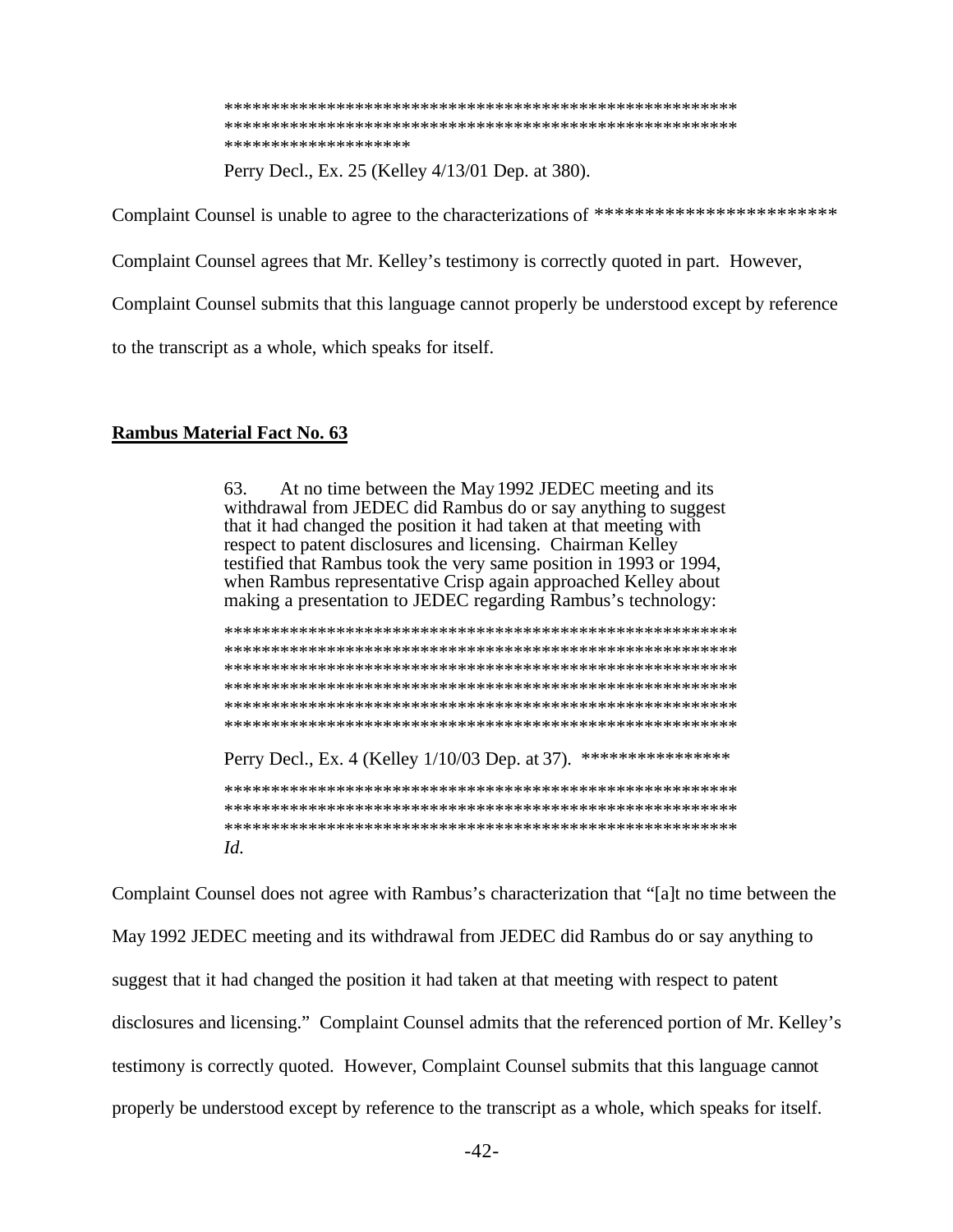## **Rambus Material Fact No. 64**

64. Rambus was again asked, in 1995, to respond to questions about its intellectual property. At the May24, 1995, JEDEC meeting, presentations were made by several JEDEC members regarding a "next generation" memory technology called "SyncLink." Perry Decl., Ex. 51. Rambus was asked at the meeting to state whether it had patents that related to the SyncLink technology. Perry Decl., Ex. 52.

Complaint Counsel has no issue with Rambus's claim in Material Fact No. 64.

# **Rambus Material Fact No. 65**

65. Rambus provided its response at the very next JEDEC meeting, in September 1995, by making the following written statement:

At this time, Rambus elects to not make a specific comment on our intellectual property position relative to the Synclink proposal. *Our presence or silence at committee meetings does not constitute an endorsement of any proposal under the committee's consideration nor does it make any statement regarding potential infringement of Rambus intellectual property*.

Perry Decl., Ex. 52 (emphasis added). Rambus's statement was also published in full in the official JEDEC minutes of the September 1995 meeting. Perry Decl., Ex. 53.

Complaint Counsel agrees that Material Fact No. 64 is correctly quoted in part and is a quote from

the Complaint. Complaint at ¶ 72. However, Complaint Counsel submits that this language

cannot properly be understood except by reference to the document as a whole, which speaks for

itself.

### **Rambus Material Fact No. 66**

66. In June 1995, Mr. Crisp sent an e-mail to Hans Wiggers, a longtime JEDEC representative for Hewlett-Packard who had been working on the SyncLink technology. Mr. Crisp told Mr. Wiggers – who was at that time also a member of the JEDEC Council (then the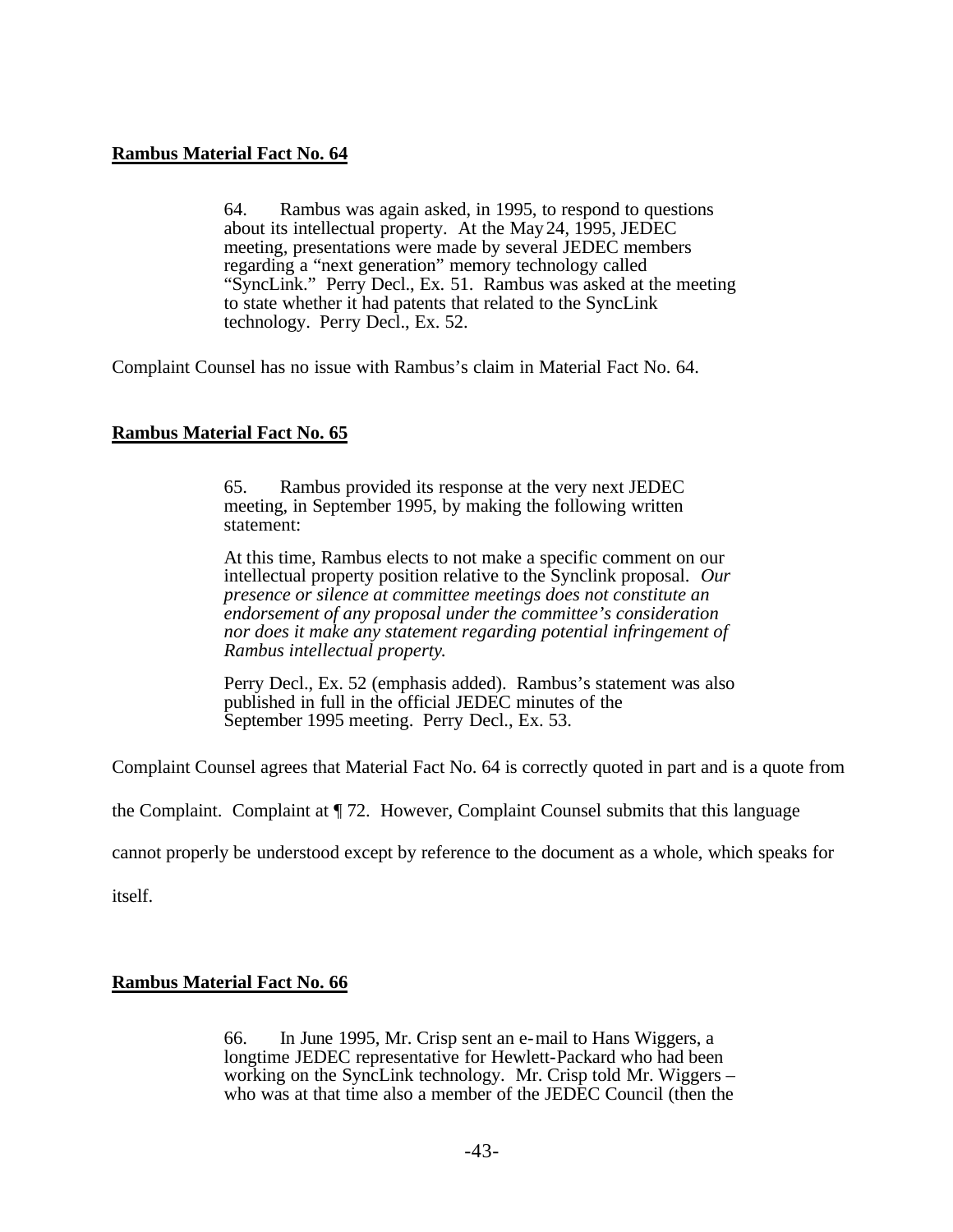governing body of JEDEC) – that SyncLink "has numerous patent issues associated with it." Perry Decl., Ex. 54 & 55.

Complaint Counsel admits that the first referenced document appears to be an e-mail sent by Richard Crisp on June 9, 1995. Complaint Counsel admits that the second referenced document appears to be an e-mail sent by Hans Wiggers, on June 10, 1995, to various people, including Gordon Kelley of IBM and David James of Apple, stating that "[i]t is not real and has numerous patent issues associated with it." However, Complaint Counsel submits that this language cannot properly be understood except by reference to the referenced documents as a whole, which speak for themselves. *See also* Complaint Counsel's Supplemental Response to Respondent Rambus Inc.'s Second Set of Requests For Admissions, filed on March 13, 2003.

## **Rambus Material Fact No. 67**

67. Mr. Wiggers forwarded Mr. Crisp's comment to, among others, Mr. Kelley, the Chairman of JEDEC 42.3. Id. A few days later, on June 13, 1995, Crisp informed Wiggers that:

[R]egarding patents, I have stated to several persons that my personal opinion is that the Ramlink/SyncLink proposals will have a number of problems with Rambus intellectual property. We were the first out there with high bandwidth, low pincount, DRAMs, our founders were busily at work on their original concept before the first Ramlink meeting was held, and their work was documented, dated and filed properly with the US patent office. Much of what was filed has not yet issued, and I cannot comment on specifics as these filings are confidential. I was asked at the last JEDEC 42.3 meeting to report on our patent coverage relative to SyncLink as proposed at JEDEC 42.3 at the next meeting in Crystal City in September. Our attorneys are currently working on this, so I think I will be in a position to make some sort of official statement at that time and plan to do so. In the meantime, I have nothing else to say to you or the rest of the committee about our patent position. *If you want to search for issued patents held by Rambus, then you may learn something about what we clearly have covered and what we do not. But I must caution you that there is a lot of material that is currently pending and we will not make any comment at all about it until it issues.*

Perry Decl., Ex. 56 (emphasis added); Perry Decl., Ex. 57.

Complaint Counsel admits that the referenced document appears to be an e-mail from Richard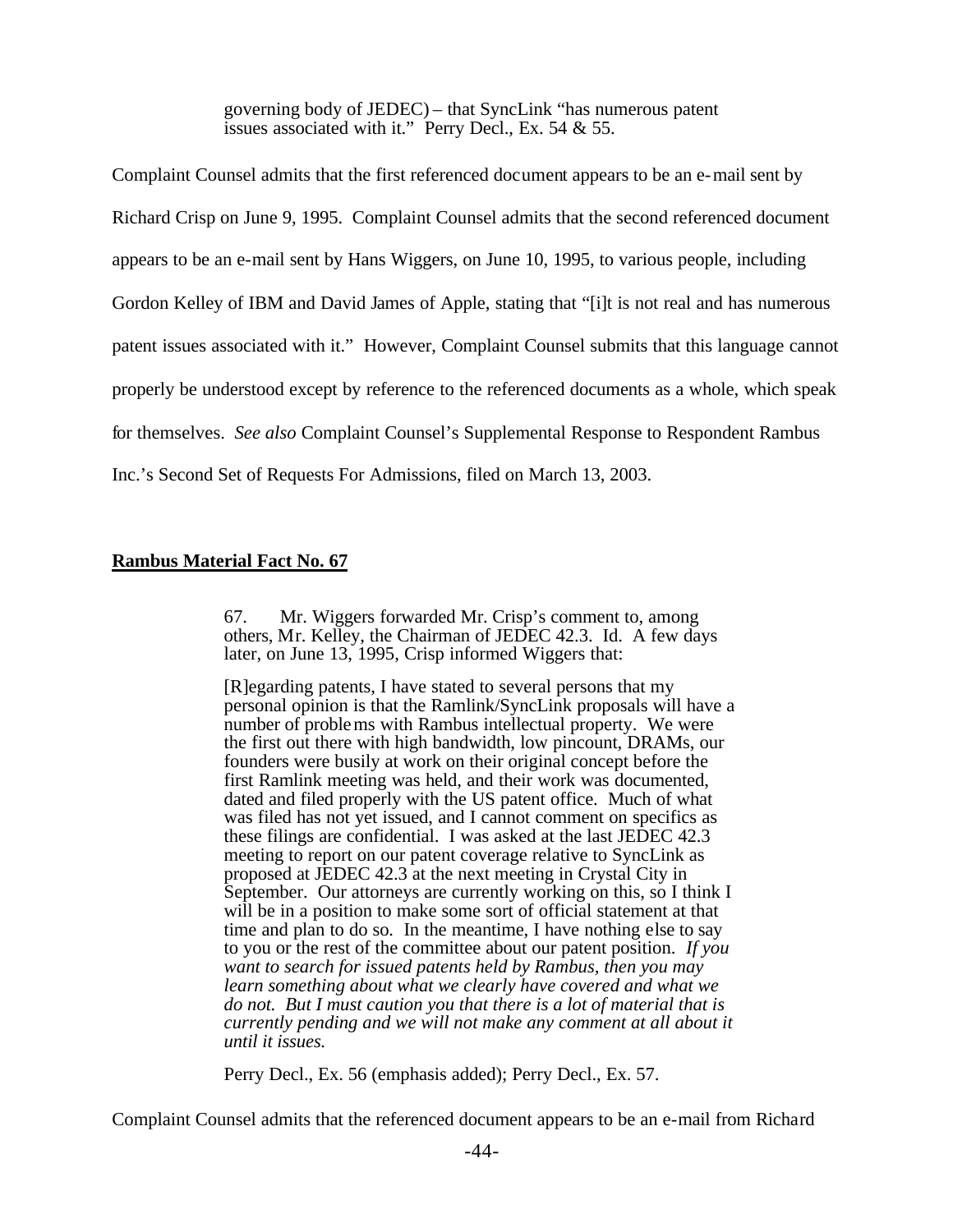Crisp to Hans Wiggers on June 13, 1995 and that the material fact correctly quotes a portion of the language from the referenced document. However, Complaint Counsel submits that this language cannot properly be understood except by reference to the document as a whole, which speaks for itself. *See also* Complaint Counsel's Supplemental Response to Respondent Rambus Inc.'s Second Set of Requests For Admissions, filed on March 13, 2003.

### **Rambus Material Fact No. 68**

68. In August 1995, Rambus again warned the SyncLink working group that its work might infringe Rambus's intellectual property. The minutes of the August 21, 1995, meeting of the SyncLink working group state in part as follows:

Richard Crisp, of RamBus, informed us that in their opinion both RamLink and SyncLink may violate RamBus patents that date back as far as 1989. Others commented that the RamLink work was public early enough to avoid problems, and thus might invalidate such patents to the same extent that they appear to be violated. However, the resolution of these questions is not a feasible task for this committee, so it must continue with the technical work at hand.

Perry Decl., Ex. 58.

Complaint Counsel admits that the referenced document appears to be the minutes of the August

21, 1995 meeting of the IEEE 1596.7 task group and the material fact correctly quotes a portion of

the language from the referenced document. However, Complaint Counsel submits that this

language cannot properly be understood except by reference to the document as a whole, which

speaks for itself. *See also* Complaint Counsel's Supplemental Response to Respondent Rambus

Inc.'s Second Set of Requests For Admissions, filed on March 13, 2003.

### **Rambus Material Fact No. 69**

69. Although this SyncLink meeting was held under the auspices of the IEEE, rather than JEDEC, *all* of the seven companies represented at the SyncLink meeting were also JEDEC member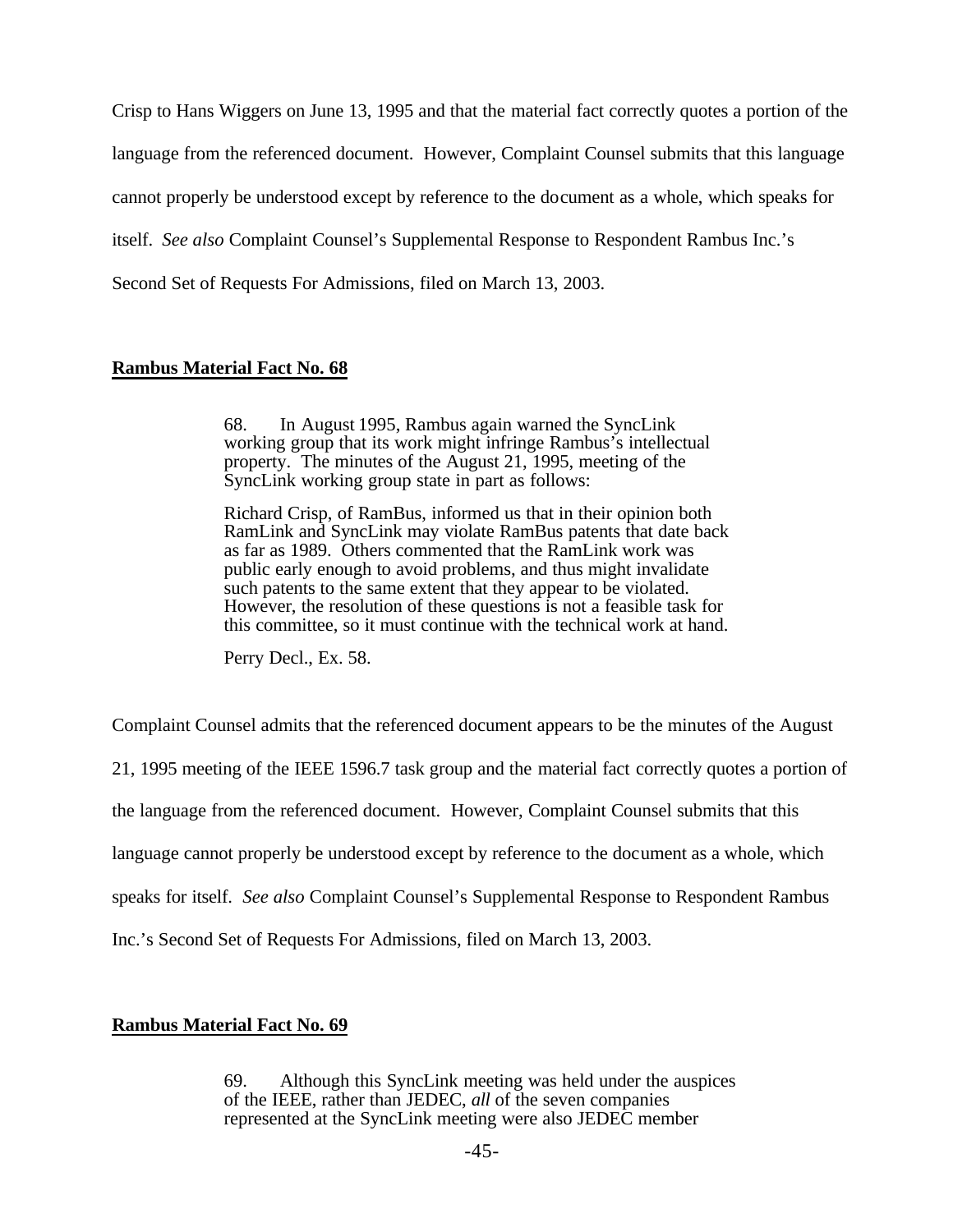companies, and at least five of the engineers present at the SyncLink meeting were JEDEC representatives who attended the next JEDEC 42.3 meeting on September 11, 1995. Perry Decl., Ex. 44 (Tabrizi 11/20/02 Dep. at 72-3; Perry Decl., Ex. 58.

Complaint Counsel does not agree to the characterization that any purported disclosure that was made to SyncLink was sufficient to put JEDEC members on notice that Rambus believed it owned intellectual property that covered SDRAM and/or DDR. In light of this fact, any overlapping membership between SyncLink and JEDEC is irrelevant. Further, SyncLink did not have the same intellectual property disclosure rules as JEDEC and the SyncLink technology was never adopted by JEDEC.

# **Rambus Material Fact No. 70**

70. In that same time period – the fall of  $1995$  – Rambus CEO Geoff Tate and Rambus Vice President Allen Roberts held a series of meetings with DRAM manufacturers in Asia in an effort to convince the manufacturers to become Rambus licensees. \*\*\*\*\*\*\*\* \*\*\*\*\*\*\*\*\*\*\*\*\*\*\*\*\*\*\*\*\* Perry Decl., Ex. 59; Perry Decl., Ex. 60 (Tate 1/22/03 Dep. at 304-325).

 $(1/22/03)$  at 327:14 to 329:14, In the Matter of Rambus Inc.

# **Rambus Material Fact No. 71**

 $71.$ Leading DRAM manufacturer Micron \*\*\*\*\*\*\*\*\*\*\*\*\*\*\*\*\*\*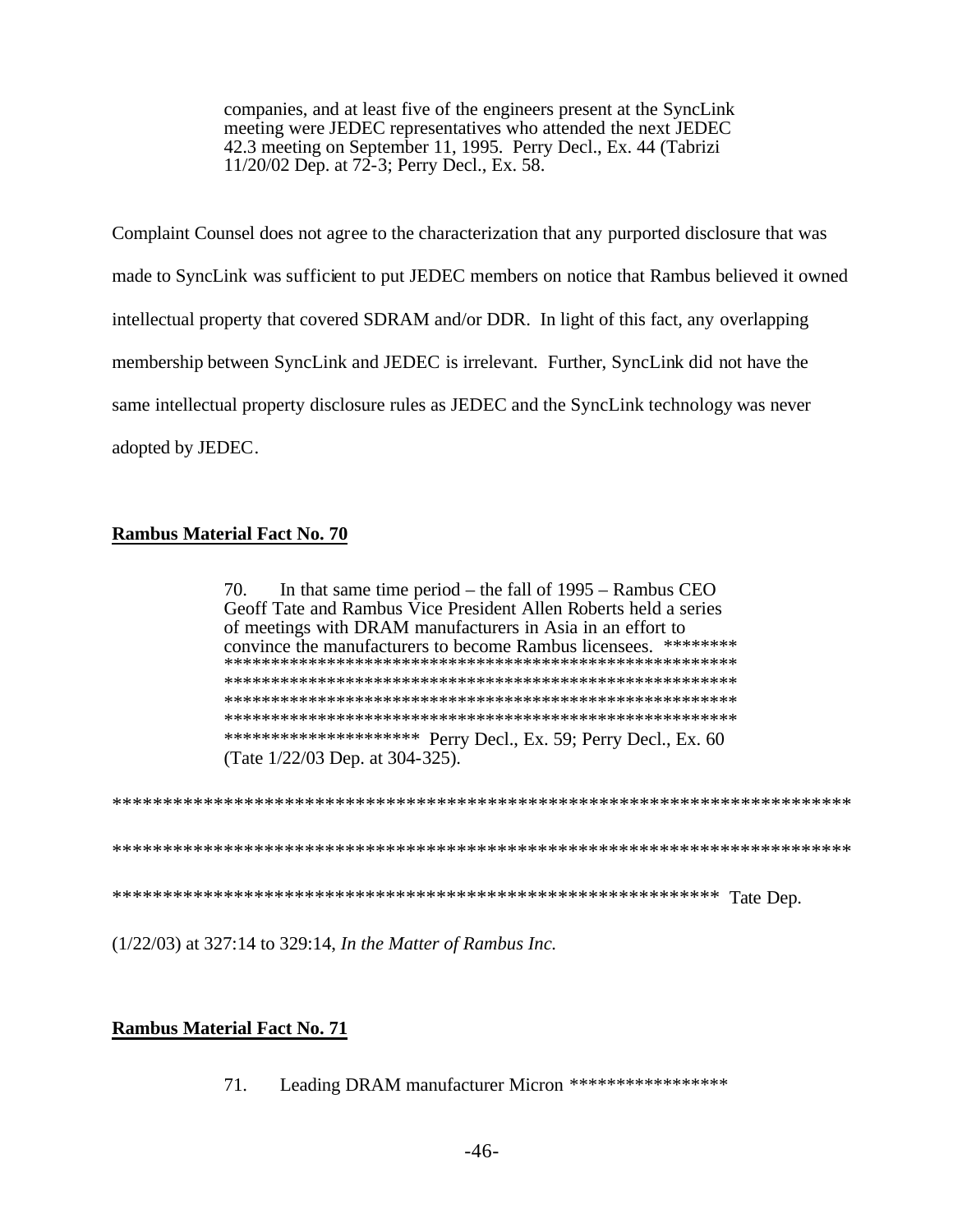\*\*\*\*\*\*\* \*\*\*\*\*  $Id$ . 

See also Complaint Counsel's Supplemental Response to Respondent Rambus Inc.'s Second Set

of Requests For Admissions, filed on March 13, 2003.

### **Rambus Material Fact No. 72**

In January 1996, Micron's concerns about Rambus's 72. intellectual property were reflected in the minutes of the SyncLink Consortium, which Micron had by then joined:

Rambus has 16 patents already with more pending. Rambus says their patents may cover our SyncLink approach even though our method came out of early RamLink work. Micron is particularly concerned to avoid the Rambus patents, though all of us share this concern.

Perry Decl., Ex. 65.

Complaint Counsel admits that the referenced document appears to be minutes from a January 11,

1996 SyncLink Consortium meeting and states in part:

[Rambus has 16 patents already, with more pending. Rambus says their patents may cover our SyncLink approach even though our method came out of early RamLink work. Micron is particularly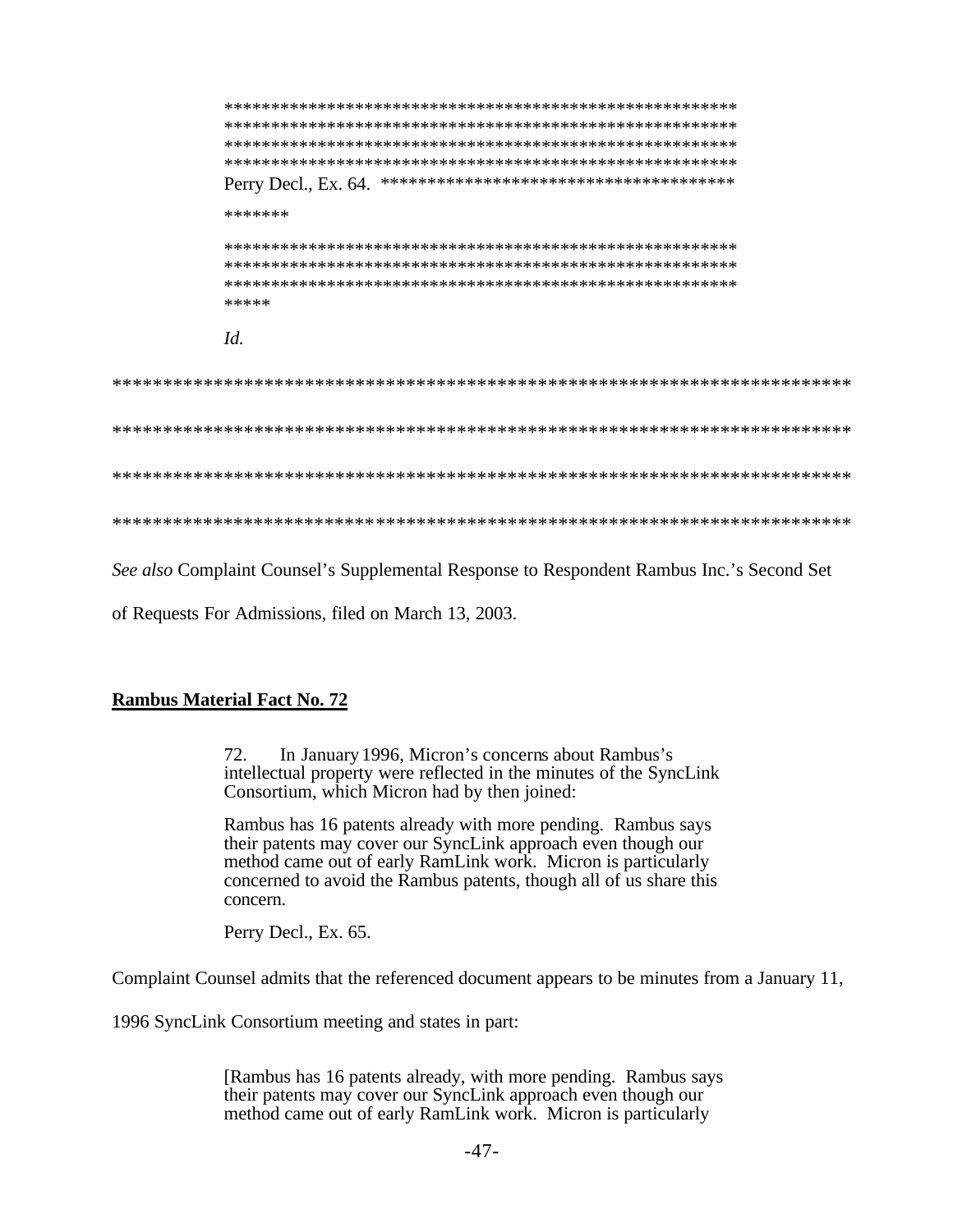concerned to avoid the Rambus patents, though all of us share this concern.]

However, Complaint Counsel submits that this language cannot properly be understood except by

reference to the document as a whole, which speaks for itself. *See also* Complaint Counsel's

Supplemental Response to Respondent Rambus Inc.'s Second Set of Requests For Admissions,

filed on March 13, 2003.

## **Rambus Material Fact No. 73**

73. Others who took a close look at Rambus's intellectual property in this time period included Dave Gustavson, a SyncLink founder, who reviewed several European patent applications that Rambus had filed. Perry Decl., Ex. 66 (Gustavson 1/17/03 Dep. at 32, 40). Mr. Gustavson has testified that he recognized *immediately* upon reviewing the Rambus patent applications that they had a broad scope that would apply to virtually any memory device, but that he believed the applications would never be allowed in light of their breadth:

Well, at that time, as I recall, there were only patent applications available and those were just available for the European applications, and so someone got those, and we looked at them and concluded that it wouldn't be possible to build any kind of device that used electricity and wires that would – you know– there's just no way to work around those if you're going to use electricity and wires. Now, obviously those claims aren't going to be granted, but that was what was in the application . . . .

*Id.*

Complaint Counsel, in absence of specific examples, does not agree with Rambus characterization

that "others" took a "close look" at Rambus's intellectual property. Complaint Counsel admits

that the material fact correctly quotes a portion of Mr. Gustavson's testimony. However,

Complaint Counsel submits that this language cannot properly be understood except by reference

to the transcript as a whole, which speaks for itself. Specifically, the cited response is only a

portion of the answer to this particular question.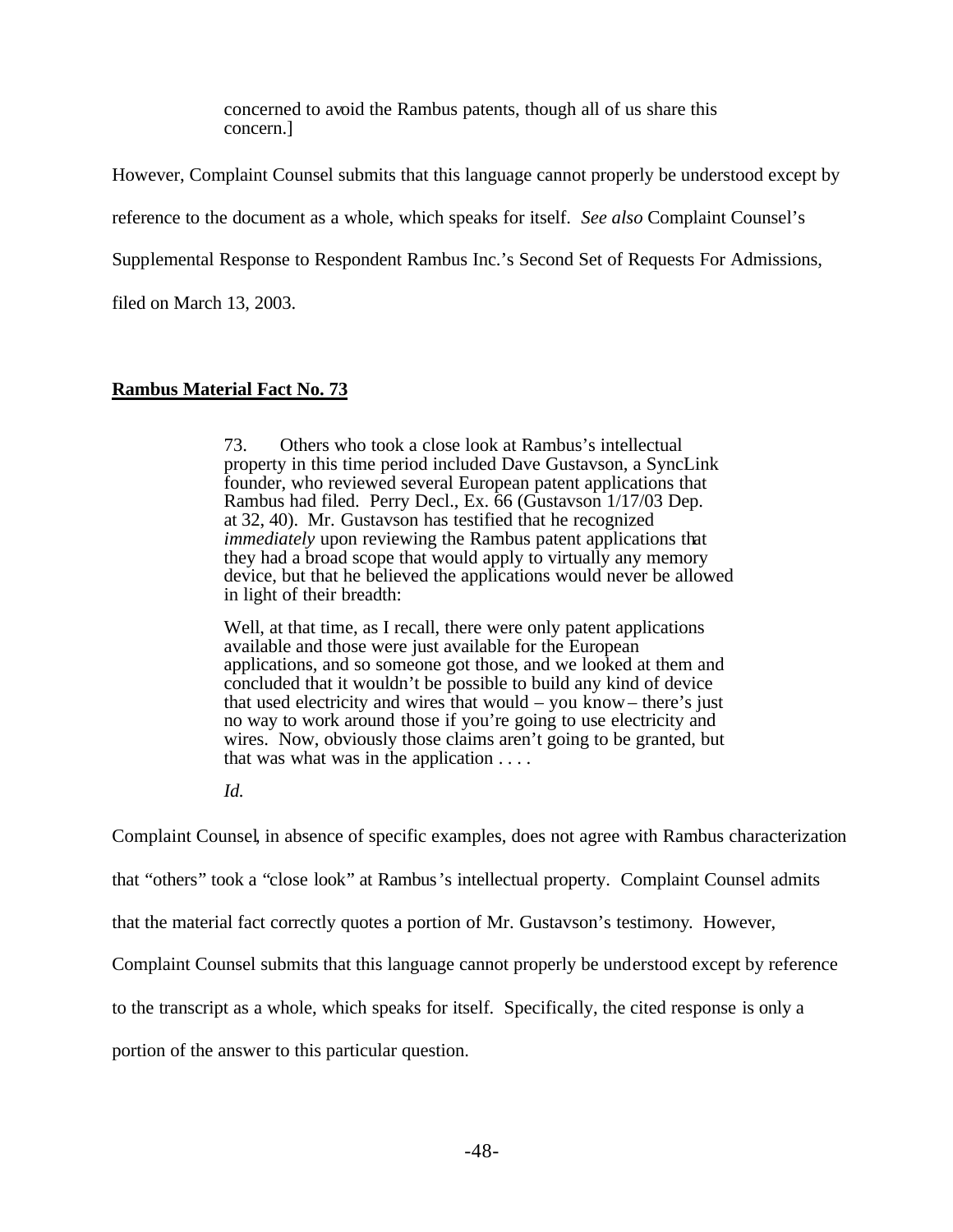### **Rambus Material Fact No. 74**

In sum, during the entire time that Rambus was a JEDEC 74. member, JEDEC was well aware of potential patent issues involving Rambus's intellectual property.

Complaint Counsel disputes Rambus's characterization that the "JEDEC" was well aware of potential patent issues involving Rambus's intellectual property. Numerous documents and testimony support the opposite conclusion. See Complaint Counsel's Memorandum in Opposition to Respondent Rambus Inc.'s Motion for Summary Decision, IV.B.

#### G. Rambus Did Nothing To Lull JEDEC Members After It Left JEDEC.

### **Rambus Material Fact No. 75**

Rambus did nothing after leaving JEDEC that could have 75. lulled JEDEC members into believing that these concerns were alleviated.

Complaint Counsel disputes Rambus's characterization that it did nothing that "lulled" JEDEC.

Though Complaint Counsel does not use the term "lull," numerous documents and testimony

support the opposite conclusion that Rambus actively misled JEDEC. See Complaint Counsel's

Memorandum in Opposition to Respondent Rambus Inc.'s Motion for Summary Decision, IV.B.

### **Rambus Material Fact No. 76**

Rambus attended its last JEDEC 42.3 meeting in December 76. Perry Decl., Ex. 67.

Complaint Counsel agrees with Rambus's factual assertion that it attended its last JEDEC meeting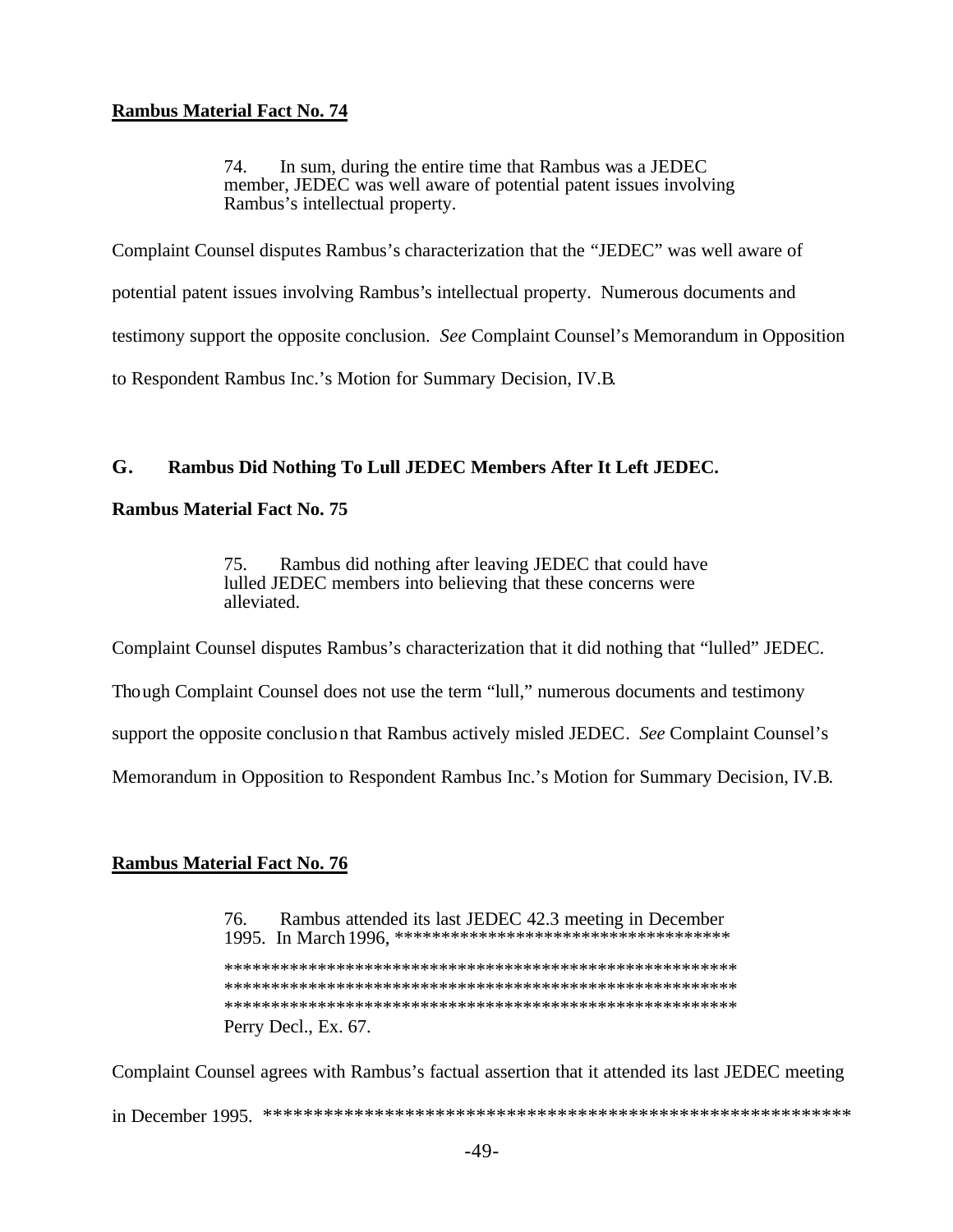\*\*\*\*\*\*\*\*\*\*\*\*\*\*\*\*\*\*\*\*\*\*\*\*\*\*\*\*\*\*\*\*\* See also Material Fact No. 77 and Complaint Counsel's Supplemental Response to Respondent Rambus Inc.'s Second Set of Requests For Admissions, filed on March 13, 2003.

### **Rambus Material Fact No. 77**

77. \*\*\*\*

| ************************* |
|---------------------------|

### **Rambus Material Fact No. 78**

Rambus's separation from JEDEC was formalized on June 78.

17, 1996, when Rambus sent a letter to the JEDEC office that stated: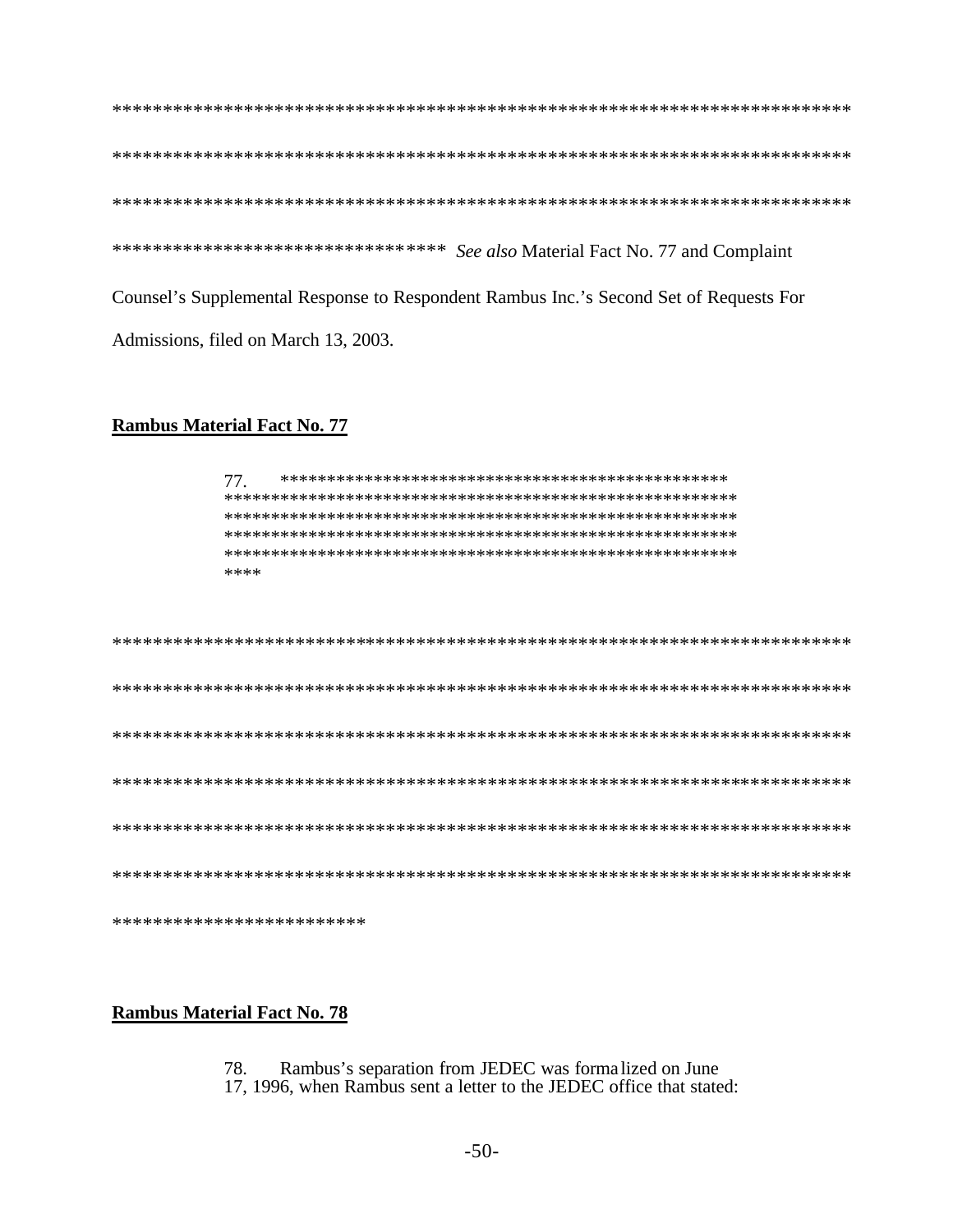I am writing to inform you that Rambus Inc. is not renewing its membership in JEDEC 42.3.

Recently at JEDEC 42.3 meetings the subject of Rambus patents has been raised. *Rambus plans to continue to license its proprietary technology on terms that are consistent with the business plan of Rambus, and those terms may not be consistent with the terms set by standards bodies, including JEDEC 42.3.* A number of major companies are already licensees of Rambus technology. *We trust that you will understand that Rambus reserves all rights regarding its intellectual property.* Rambus does, however, encourage companies to contact Dave Mooring of Rambus to discuss licensing terms and to sign up as licensees.

To the extent that anyone is interested in the patents of Rambus, I have enclosed a list of Rambus U.S. and foreign patents. *Rambus has also applied for a number of additional patents in order to protect Rambus technology.*

Perry Decl., Ex. 3 (emphases added).

Complaint Counsel admits that the referenced document appears to be a letter from Richard Crisp

to Ken McGhee, dated June 17, 1996, and that the document states in part [with quotation

corrected]:

I am writing to inform you that Rambus Inc. is not renewing its membership in JEDEC 42.3.

Recently at JEDEC 42.3 meetings the subject of Rambus patents has been raised. Rambus plans to continue to license its proprietary technology on terms that are consistent with the business plan of Rambus, and those terms may not be consistent with the terms set by standards bodies, including JEDEC. ["42.3" has been deleted to correct Respondent's typographical error.] A number of major companies are already licensees of Rambus technology.

However, Complaint Counsel submits that this language cannot properly be understood except by

reference to the document as a whole, which speaks for itself.

### **Rambus Material Fact No. 79**

79. Several JEDEC 42.3 representatives have testified that they understood from Rambus's June 1996 letter, and its reservation of "all rights," that Rambus did not intend to comply with JEDEC's patent policies. For example, the current Chairman of the JEDEC Board of Directors, Desi Rhoden, testified that he recalls the letter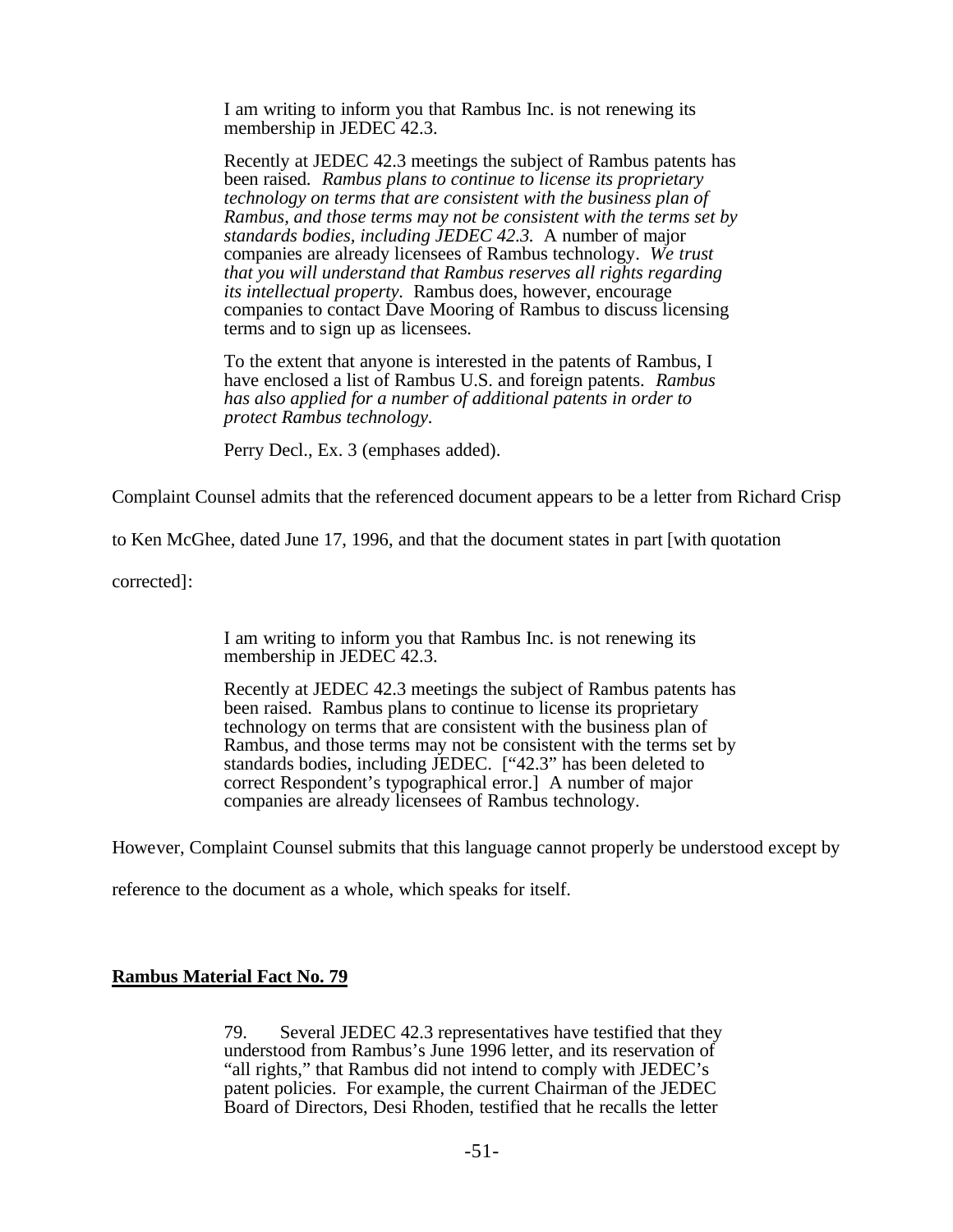said "that [Rambus] did not agree with, nor intend to follow, JEDEC patent policy . . . ." Perry Decl., Ex. 68 (Rhoden 1/24/03 Dep. at 33).

Complaint Counsel admits that the referenced portion of Mr. Rhoden's testimony is correctly quoted. However, Complaint Counsel submits that this language cannot properly be understood except by reference to the transcript as a whole, which speaks for itself. For example, further in his testimony, Mr. Rhoden states that "basically they said that they did not want to remain a member because they did not want to continue to follow the JEDEC patent policy, something along that line." Rhoden Dep. (1/24/03) at 33:11-14, *In the Matter of Rambus Inc.* **[Tab 22]**. (Emphasis added.) Rather than the likelihood that it was commented on by many members – as characterized by Rambus – Mr. Rhoden "doesn't recall it [the letter] being circulated within the council" but it "probably went out to a few people." *Id.*, at 33:18 to 34:3. *See* Complaint Counsel's Memorandum in Opposition to Respondent Rambus Inc.'s Motion for Summary Decision, IV.B.

### **Rambus Material Fact No. 80**

80. Similarly, Mr. Tabrizi, a long-time JEDEC representative and committee chair, testified that he understood from Rambus's withdrawal letter that Rambus refused to "follow the rules" and that "from that point on [he] understood that Rambus was not agreeing to abide by JEDEC's patent policies." Perry Decl., Ex. 69 (Tabrizi  $3/12/01$  Dep. at  $328-29$ ).

Complaint Counsel admits that Material Fact No. 80 correctly quotes a portion of Mr. Tabrizi's testimony. However, Complaint Counsel submits that this language cannot properly be understood except by reference to the entire transcript as a whole, which speaks for itself.

# **Rambus Material Fact No. 81**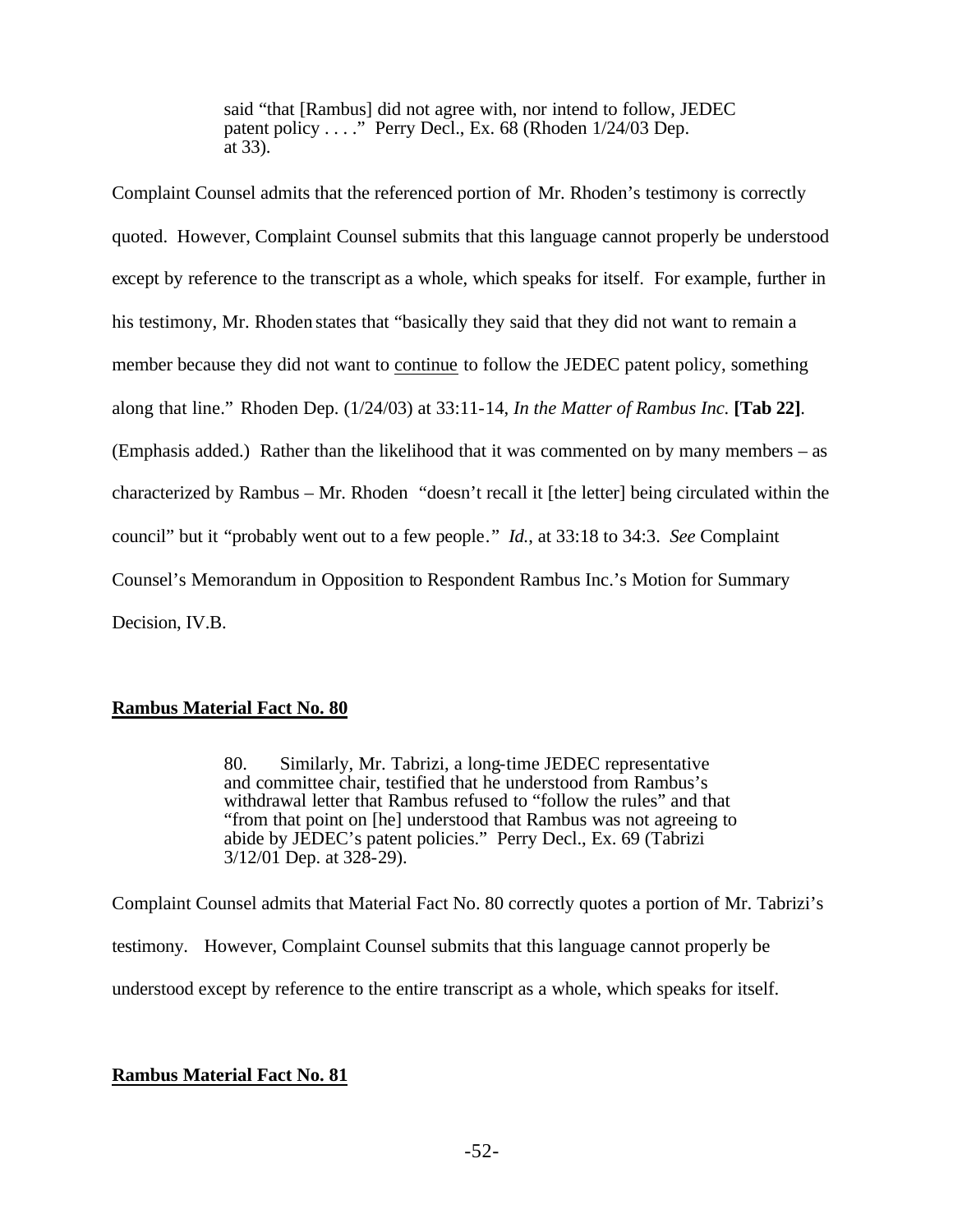81. This same sentiment appears in the official JEDEC minutes of the March 1997 meeting, which state that Rambus had "told JEDEC 42.3 that they do not intend to comply with JEDEC 42.3 patent policies." Perry Decl., Ex. 70. As Mr. Wiggers explained, by March 1997, the members of JEDEC 42.3 "all knew that Rambus was trying to license their intellectual property for a fee, and for royalties, and they had no intention of complying with the JEDEC 42.3 patent policy." Perry Decl., Ex. 23 (Wiggers 12/18/02 Dep. at 159:19-22).

Complaint Counsel admits that the referenced document appears to be minutes from a March 13- 14, 1997 JEDEC 42.3 subcommittee meeting and that the material statement correctly quotes a portion of the language from the document. However, Complaint Counsel submits that this language cannot properly be understood except by reference to the document as a whole, which speaks for itself. *See also* Complaint Counsel's Supplemental Response to Respondent Rambus Inc.'s Second Set of Requests For Admissions, filed on March 13, 2003. Complaint Counsel admits that Material Fact No. 81 quotes a portion of Mr. Wigger's testimony. (*See* corrected quote below.) However, Complaint Counsel submits that this language cannot properly be understood except by reference to the entire transcript as a whole, which speaks for itself. For example, the quoted portion is found in the following full response:

> A. And then -- so then basically, you know, that negates the Rambus patent discussion, which by this -- by this time everybody is thoroughly sick of talking about all this Rambus stuff. Okay. Just trying to get on with something that goes beyond there. And so some felt that there wasn't -- so and then somebody, that Rambus did not -- well, I mean, okay, of course, the Rambus didn't fit the idea of -- yeah, again, there is nothing new here. We all knew that Rambus was trying to license their intellectual property for a fee, and for royalties, and they had no intention of complying with the JEDEC patent policy. (Emphasis added.)

### **Rambus Material Fact No. 82**

82. In a March 1998 e-mail by IBM representative Gordon Kelley, \*\*\*\*\*\*\*\*\*\*\*\*\*\*\*\*\*\*\*\*\*\*\*\*\*\*\*\*\*\*\*\*\*\*\*\*\*\*\*\*\*\*\* \*\*\*\*\*\*\*\*\*\*\*\*\*\*\*\*\*\*\*\*\*\*\*\*\*\*\*\*\*\*\*\*\*\*\*\*\*\*\*\*\*\*\*\*\*\*\*\*\*\*\*\*\*\*\* \*\*\*\*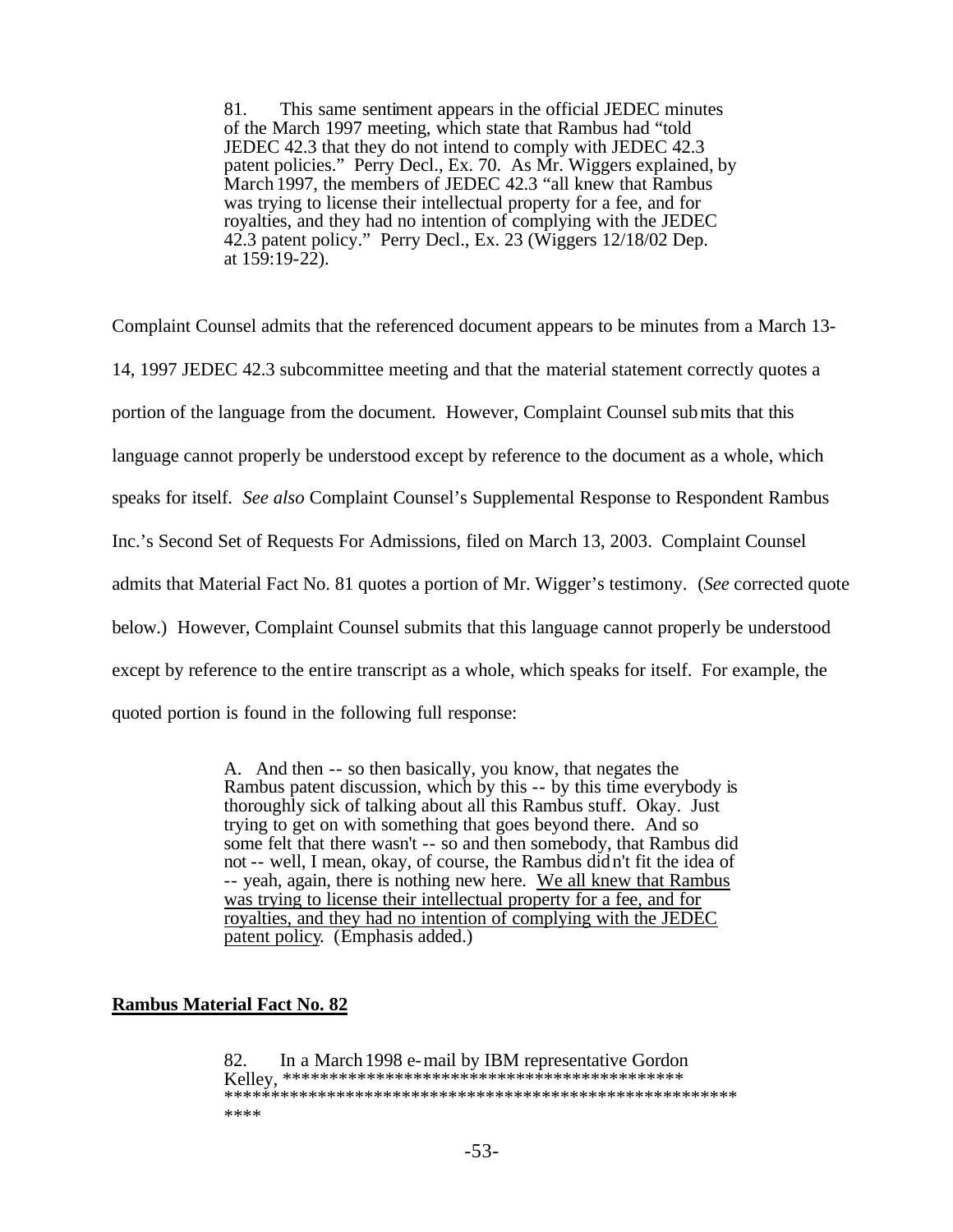Perry Decl., Ex. 71.

Complaint Counsel admits that the referenced document appears to be e-mail by IBM representative Gordon Kelley and that the material statement correctly quotes a portion of the language from the document. However, Complaint Counsel submits that this language cannot properly be understood except by reference to the document as a whole, which speaks for itself. See Complaint Counsel's Memorandum in Opposition to Respondent Rambus Inc.'s Motion for Summary Decision, IV.B.

Mr. Kelley explained these views at his deposition:

### **Rambus Material Fact No. 83**

83.

\*\*\*\*\*\*\*\*\*\*\*\*\*\*\*\*\* \*\*\*\*\*\*\*\*\*\*\*\*\* \*\*\*\*\*\*\*\*\*\*\*\*\*\*\*\*\*\*\*\*\*\*\*\*\*\*\*\*\*\*\*\*\*\*\*\*\* \*\*\*\*\*\*\*\*\*\*\*\*\*\*\*\*\*\*\*\* \*\*\*\*\*\*\*\*\*\*\*\*\*\*\*\*\*\*\*\*\*\*\*\*\*

Perry Decl., Ex. 4 (Kelley 1/10/03 Dep. at 137-8).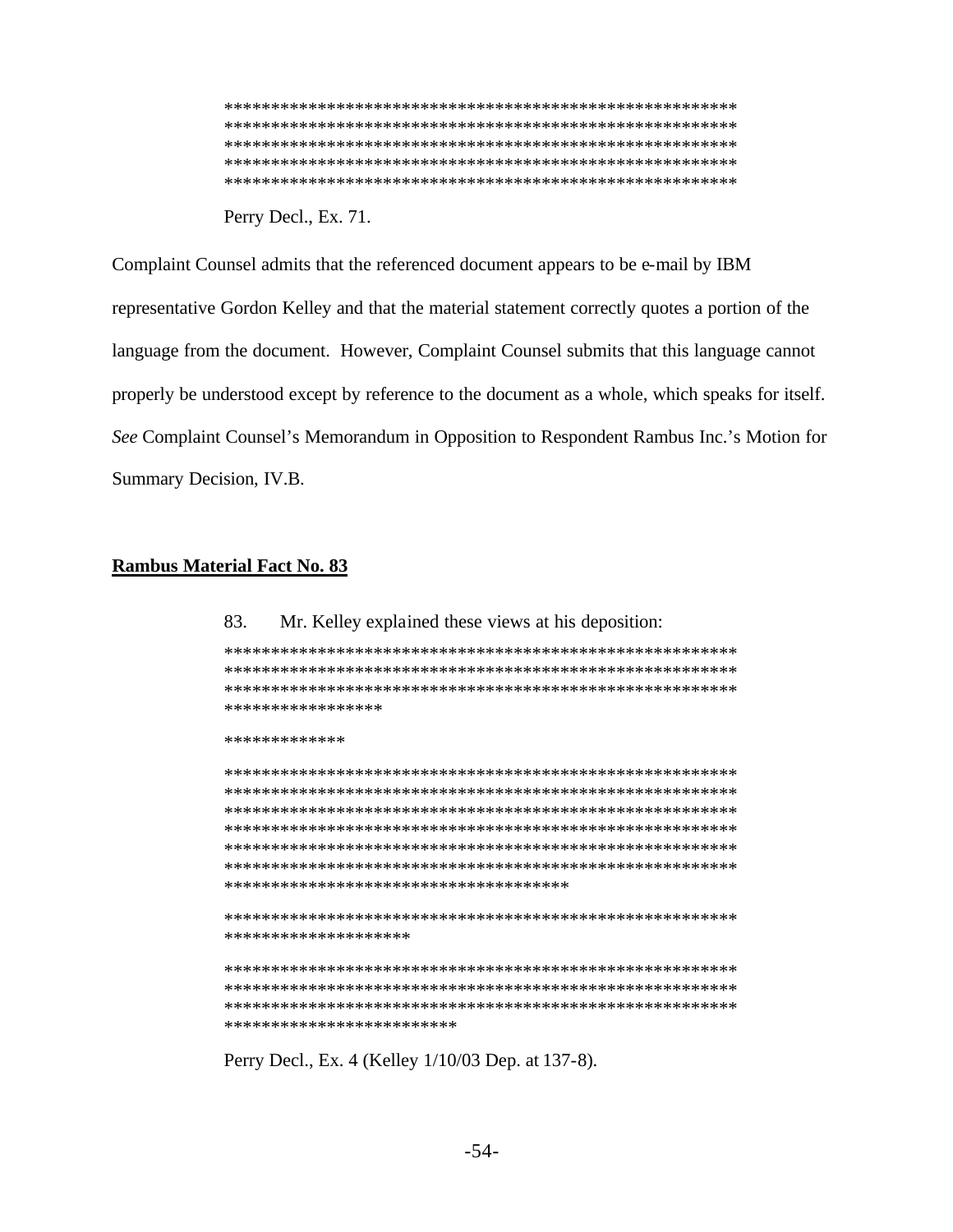Complaint Counsel admits that Material Fact No. 83 correctly quotes a portion of Mr. Kelley's testimony. However, Complaint Counsel submits that this language cannot properly be understood except by reference to the entire transcript as a whole, which speaks for itself.

### **Rambus Material Fact No. 84**

84. \*\*\*\*\*\*\*\*\*\*\*\*\*\*\*\*\*\*\*\*\*\*\*\*\*\*\* Perry Decl., Ex. 72. Mr. Wiggers explained his reference in his deposition:

 $\mathbf{O}$ . Why would you refer to Rambus as the dark side?

 $\mathsf{A}$ . Well, because Rambus was trying to stifle the whole open standardization process and trying to do a grab for controlling the whole memory business. Perry Decl., Ex. 23 (Wiggers 12/18/02 Dep. at 174).

Complaint Counsel admits that the referenced document purports to \*\*\*\*\*\*\*\*\*\*\*\*\*\*\*\*\*\*

this language cannot properly be understood except by reference to the document as a whole,

which speaks for itself.

### **Rambus Material Fact No. 85**

85. The minutes of the March 1997 JEDEC meeting also reflect that during a presentation regarding an NEC proposal involving DDR SDRAM, a representative stated that "[s]ome on the committee felt that Rambus had a patent on that type of clock design." Perry Decl., Ex. 70. The minutes then state that "[o]thers felt that the concept predated Rambus by decades."

Complaint Counsel admits that the referenced document appears to be minutes from a March 13-

14, 1997 JEDEC 42.3 subcommittee meeting and that the material statement correctly quotes a

portion of the language from the document. However, Complaint Counsel submits that this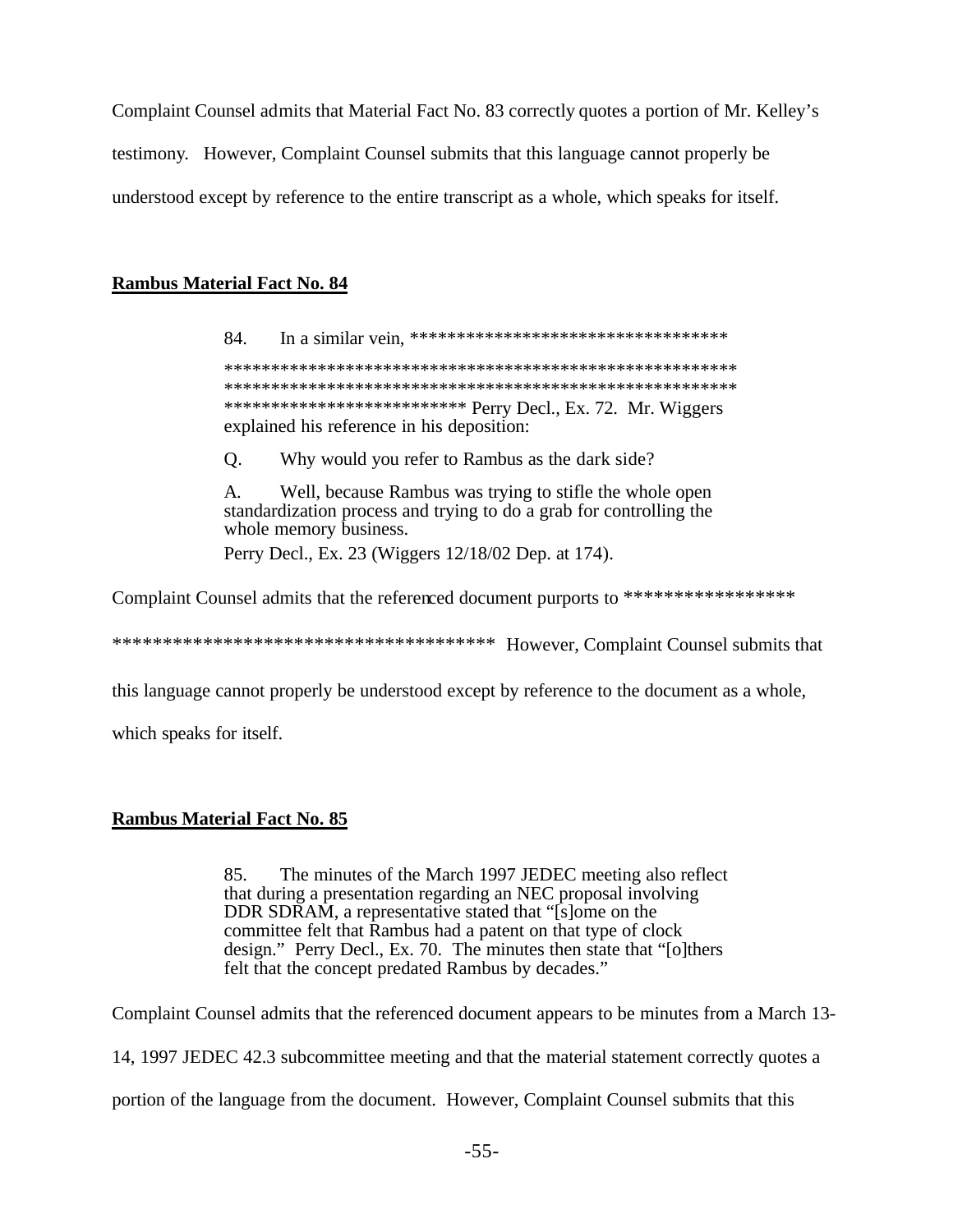language cannot properly be understood except by reference to the document as a whole, which

speaks for itself. The full quote reads as follows:

[s]ome on the committee felt that Rambus had a patent on that type of clock design. Others felt that the concept predated Rambus by decades. Some Committee members did not feel that the Rambus patent license fee fit the JEDEC requirement of being reasonable.

## **Rambus Material Fact No. 86**

86. Hewlett-Packard's JEDEC representative, Hans Wiggers, explained that at the March1997 meeting, after someone stated that the idea of using double data rate in a memory device had been around for decades, the discussion of Rambus's intellectual property at the meeting essentially ended. Perry Decl., Ex. 23 (Wiggers 12/18/02 Dep. at 159).

Complaint Counsel admits that Material Fact No. 86 correctly quotes a portion of Mr. Wiggers's

testimony. However, Complaint Counsel submits that this language cannot properly be

understood except by reference to the entire transcript as a whole, which speaks for itself.

For example, a more complete reference to the context of the discussion is:

A. And then -- so then basically, you know, that negates the Rambus patent discussion, which by this -- by this time everybody is thoroughly sick of talking about all this Rambus stuff. Okay. Just trying to get on with something that goes beyond there. And so some felt that there wasn't -- so and then somebody, that Rambus did not -- well, I mean, okay, of course, the Rambus didn't fit the idea of -- yeah, again, there is nothing new here. We all knew that Rambus was trying to license their intellectual property for a fee, and for royalties, and they had no intention of complying with the JEDEC patent policy.

Q. Was there a conclusion reached at that meeting that if Rambus did claim some rights to DDR, there wasn't much to worry about because there was prior art?

\* \* \* \* \* \* \* \* \* \* \* \* \* \* \* \* [objection omitted]

A. I guess so.

### **Rambus Material Fact No. 87**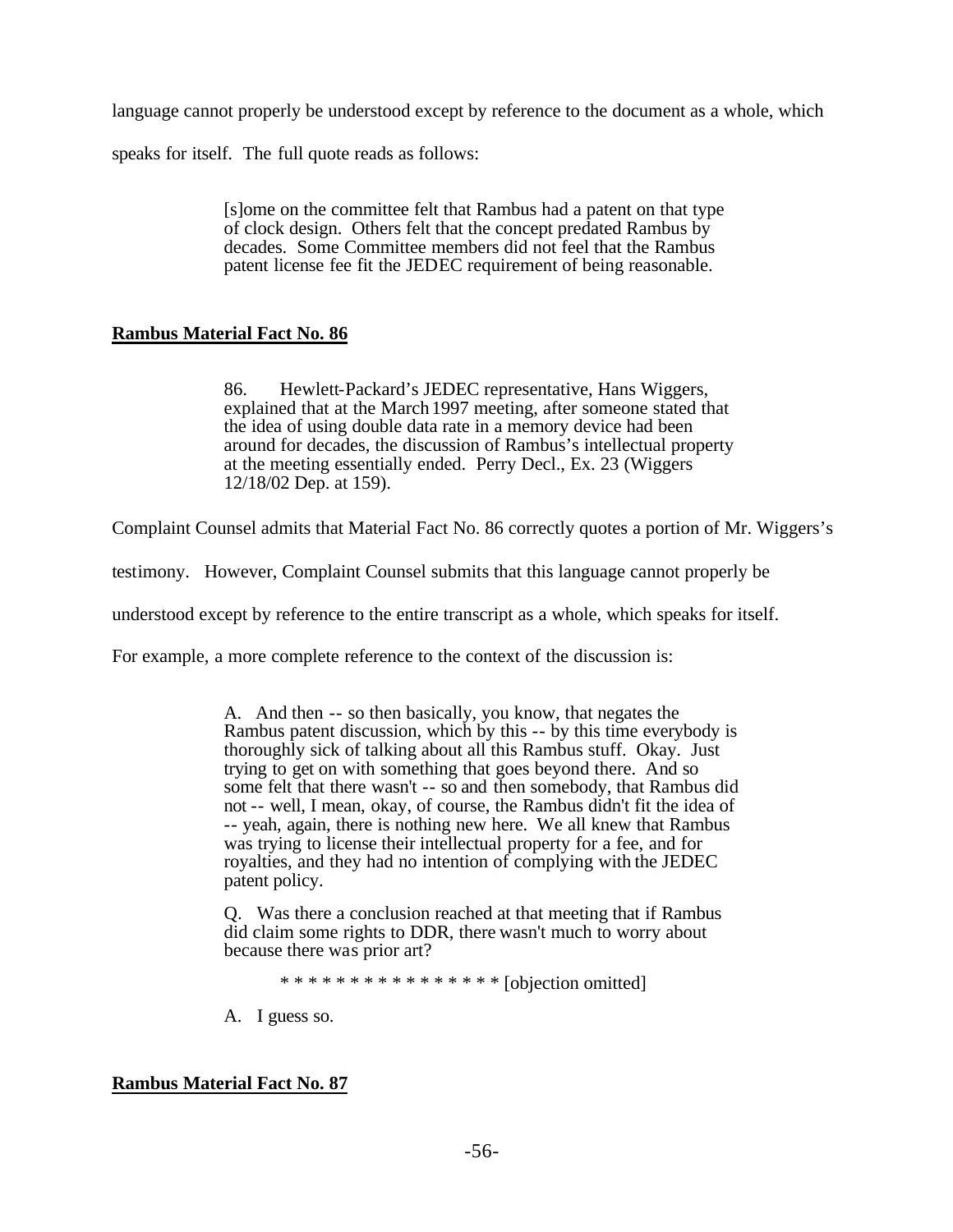Mr. Wiggers himself felt strongly that Rambus's use of both 87. clock edges in a memory device was nothing new:

 $Q<sub>r</sub>$ When did you first learn that Rambus was using both the rising edge and the falling edge of the clock in a memory nodule?

I don't know. I think . . . it was probably one of the first A. things I learned about Rambus.

Q. And at the time you learned that, did you think that was something new?

Absolutely not . . . [T] he idea of sending data on both A. platforms was something already used in SDRAM, it was something we used in scalable coherent interface, SCI . . . . So it was my feeling that Rambus had got the idea from that standards committee and was taking it as their property.

 $Id.$ 

Complaint Counsel admits that Material Fact No. 87 correctly quotes a portion of Mr. Wiggers's

testimony. However, Complaint Counsel submits that this language cannot properly be

understood except by reference to the entire transcript as a whole, which speaks for itself.

#### **Rambus Material Fact No. 88**

| 88.      |                       |
|----------|-----------------------|
|          |                       |
|          |                       |
|          |                       |
|          |                       |
|          |                       |
|          |                       |
|          | ********************* |
|          |                       |
|          |                       |
|          |                       |
|          | ********************* |
|          |                       |
| $**$     |                       |
|          | ***************       |
|          |                       |
|          |                       |
|          |                       |
|          |                       |
| ******** |                       |
|          |                       |
| $**$     |                       |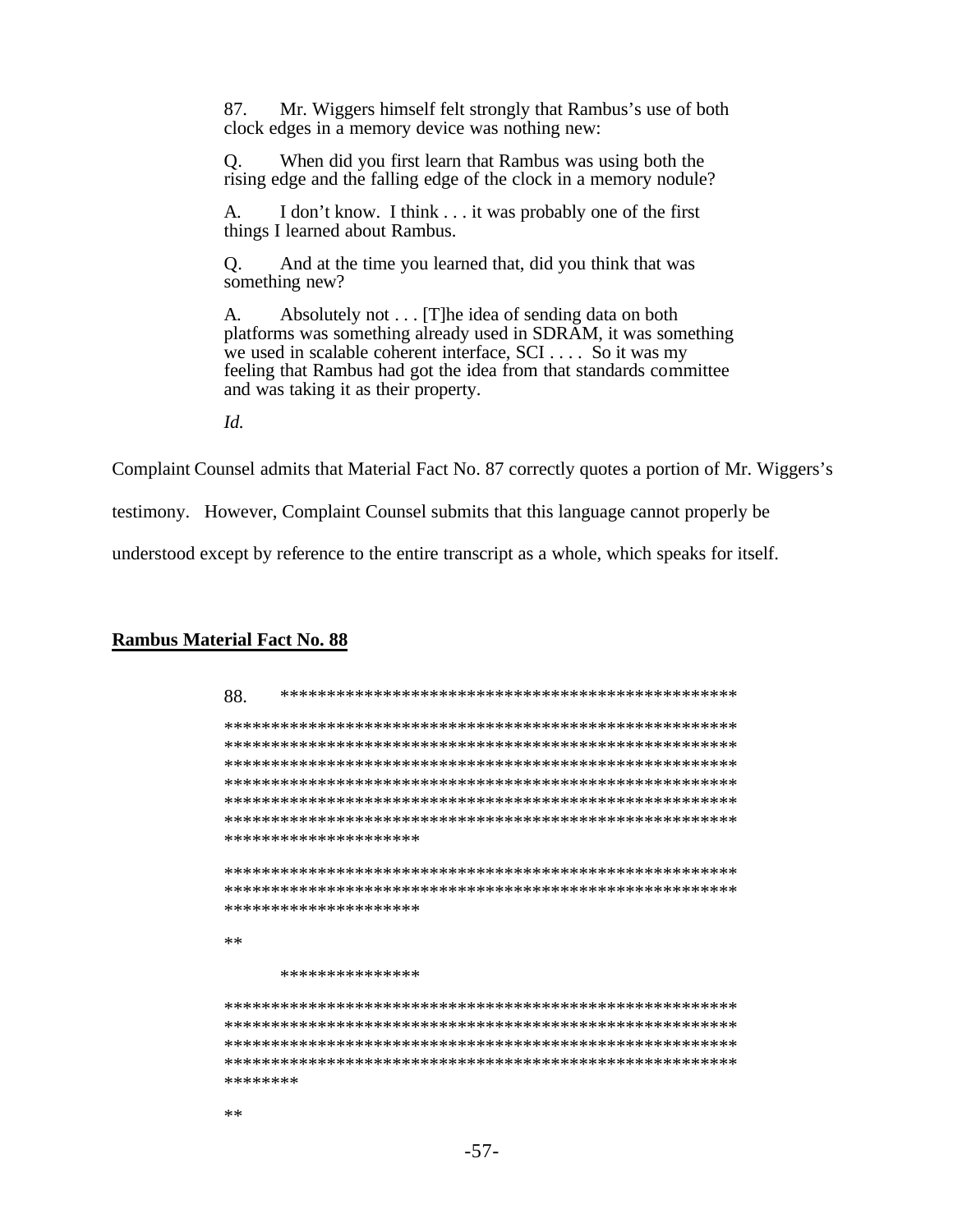# **Rambus Material Fact No. 89**

89. In sum, Rambus did nothing that would have conveyed that it believed it had no intellectual property rights reading on the contemplated standards, nor that it intended to acquiesce to the unlicensed use of its proprietary technologies.

Complaint Counsel strongly disagrees with Rambus characterization that it "did nothing" to

convey a lack of intellectual property rights nor that it would allow use of its technologies without

a license, as stated in Material Fact No. 87. See Complaint Counsel's Memorandum in Opposition

to Respondent Rambus Inc.'s Motion for Summary Decision, IV.B.

#### H. Rambus Had No Duty of Disclosure With Respect To The DDR SDRAM Standard, **Because The Undisputed Evidence Shows That The Development Of That Standard** Did Not Begin Until After Rambus Left JEDEC.

### **Rambus Material Fact No. 90**

The Complaint alleges that Rambus has obtained or 90. attempted to obtain monopoly power in four technology markets: the markets for (1) programmable CAS latency (identified in the Complaint as the "latency technology market"); (2) programmable burst length (the "burst length technology market");  $(3)$  on-chip DLL (the "clock synchronization technology market"); and (4) dualedge clock (the "data acceleration technology market"). Complaint at  $28-29$ ,  $\P$  113. The Complaint also alleges a fifth product market comprised of all four technologies combined. *Id.* at 29,  $\P$  114.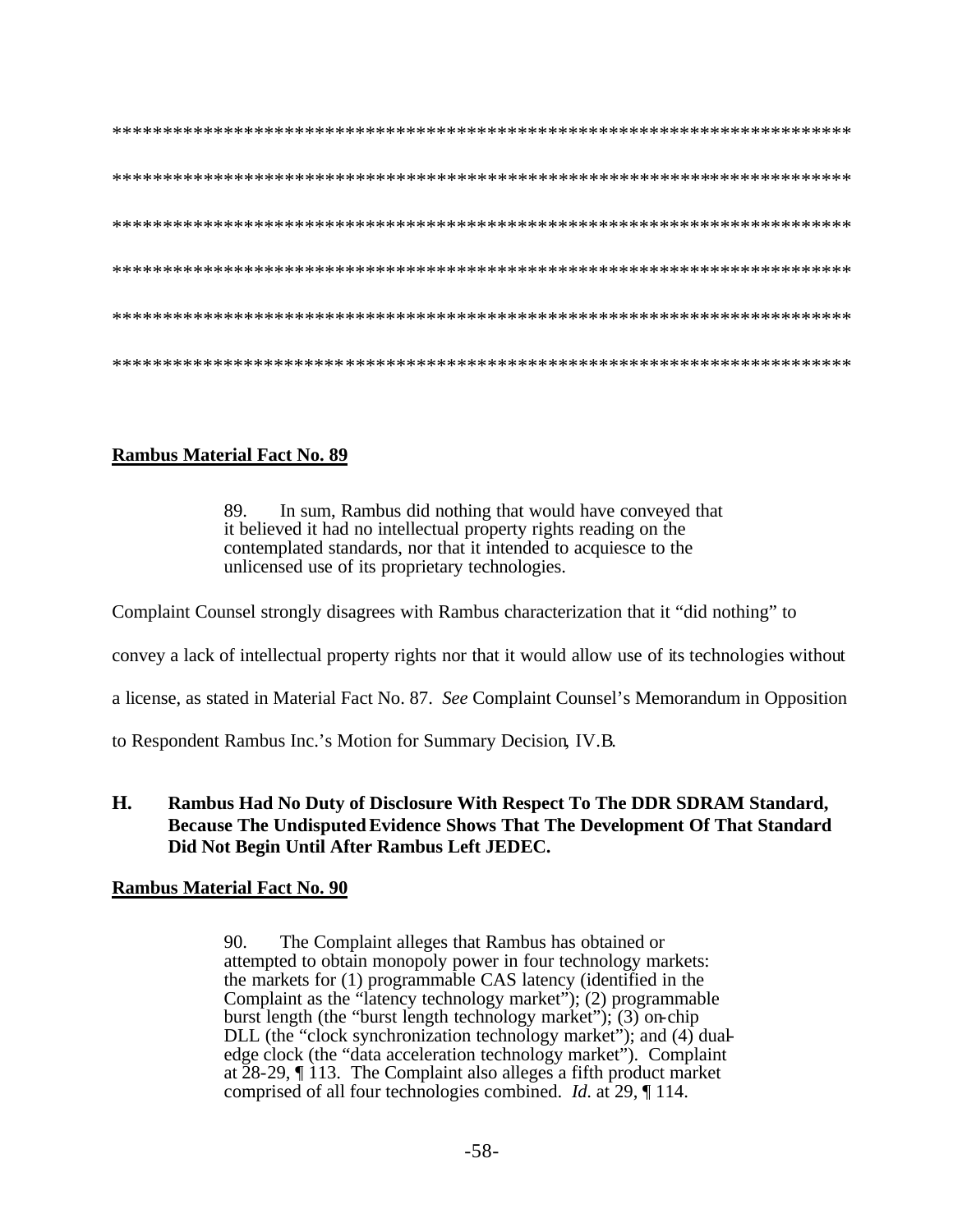Complaint Counsel has no issue with Rambus's claim in Material Fact No. 90.

### **Rambus Material Fact No. 91**

91. The SDRAM incorporates the first two technologies alleged in the Complaint (programmable CAS latency and programmable burst length), but does not require the use of either on chip DLL or dual-edge clock technology. The DDR SDRAM standard also incorporates programmable CAS latency and programmable burst length. The DDR SDRAM standard differs from its predecessor, however, in that it also requires the use of on-chip DLL and dualedge clock technology as well.

Complaint Counsel has no issue with Rambus's claim in Material Fact No. 91.

## **Rambus Material Fact No. 92**

92. The DDR SDRAM standard was adopted by JEDEC 42.3 in August 1999 and published in June 2000. Perry Decl., Ex. 74.

Complaint Counsel admits that the referenced document appears to be the June 2000 DDR

SDRAM standard but notes that the document does not appear to establish that the standard was

adopted at the August 1999 meeting.

### **Rambus Material Fact No. 93**

93. The duty to disclose imposed by JEDEC was triggered only when a standard was formally proposed for committee consideration. Gordon Kelley, the Chairman of JEDEC 42.3. Perry Decl., Ex. 16 (Kelley 1/26/01 Dep. at 90-91).

Complaint Counsel disagrees with Rambus's characterization of Gordon Kelley's testimony on

January 26, 2001. Mr. Kelley distinguished between a "formal" disclosure requirement (i.e.,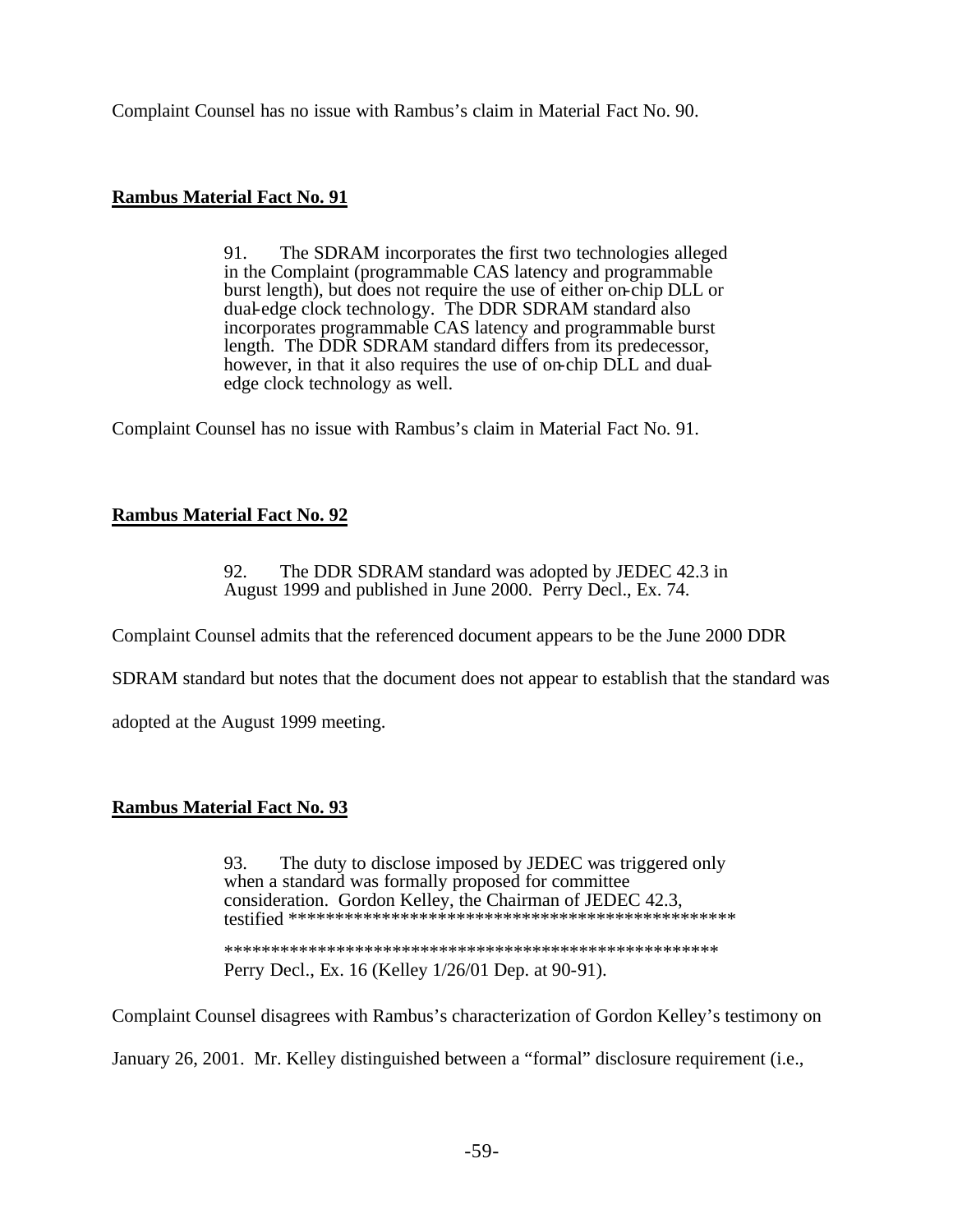balloting) and one occurring during "presentations" or discussions (meetings). The testimony

quoted by Rambus is specific to a "formal" duty to disclose.

Q So, other than when a ballot was circulated and the opportunity was presented to check or not check the box, was there any other time in the standardization process when a member was required yo [sic] identify a patent?

Well, that was the formal time, as I mentioned. Usually what A happened -- and I'm thinking of my own instances that happened when I recognized that a new proposal was going to be impacted by a patent that IBM held that I was aware of, and I would then make the committee aware of that as soon as I knew that.

And then again, as your personal participation in this O. process, when and how would you do that?

At the time of discussion, and discussion occurred many  $\mathsf{A}$ months before you actually get to balloting.

### **Rambus Material Fact No. 94**

JEDEC's secretary, Kenneth McGhee, \*\*\*\*\*\*\*\*\*\*\*\*\*\*\* 94. Decl., Ex. 76 (McGhee 8/10/01 Dep. at 165, 174). Rambus attended its last JEDEC meeting in December 1995, and confirmed its withdrawal from the organization by letter in June 1996. Perry Decl., Ex. 3.

Complaint Counsel disagrees with Rambus's characterization of Ken McGhee's testimony on

August 10, 2001. Within the referenced citations, Mr. McGhee testified on the narrow issue that

the SyncLink presentation in May 1995 was not part of JEDEC's work and therefore did not

receive an item number. *Id.* at 166:5 to 167:4; and that item numbers would not be assigned "if

the company asked not to." *Id.* at 175:3-4.

# **Rambus Material Fact No. 95**

In granting Rambus judgment as a matter of law on 95. Infineon's fraud claim with respect to the DDR SDRAM standard,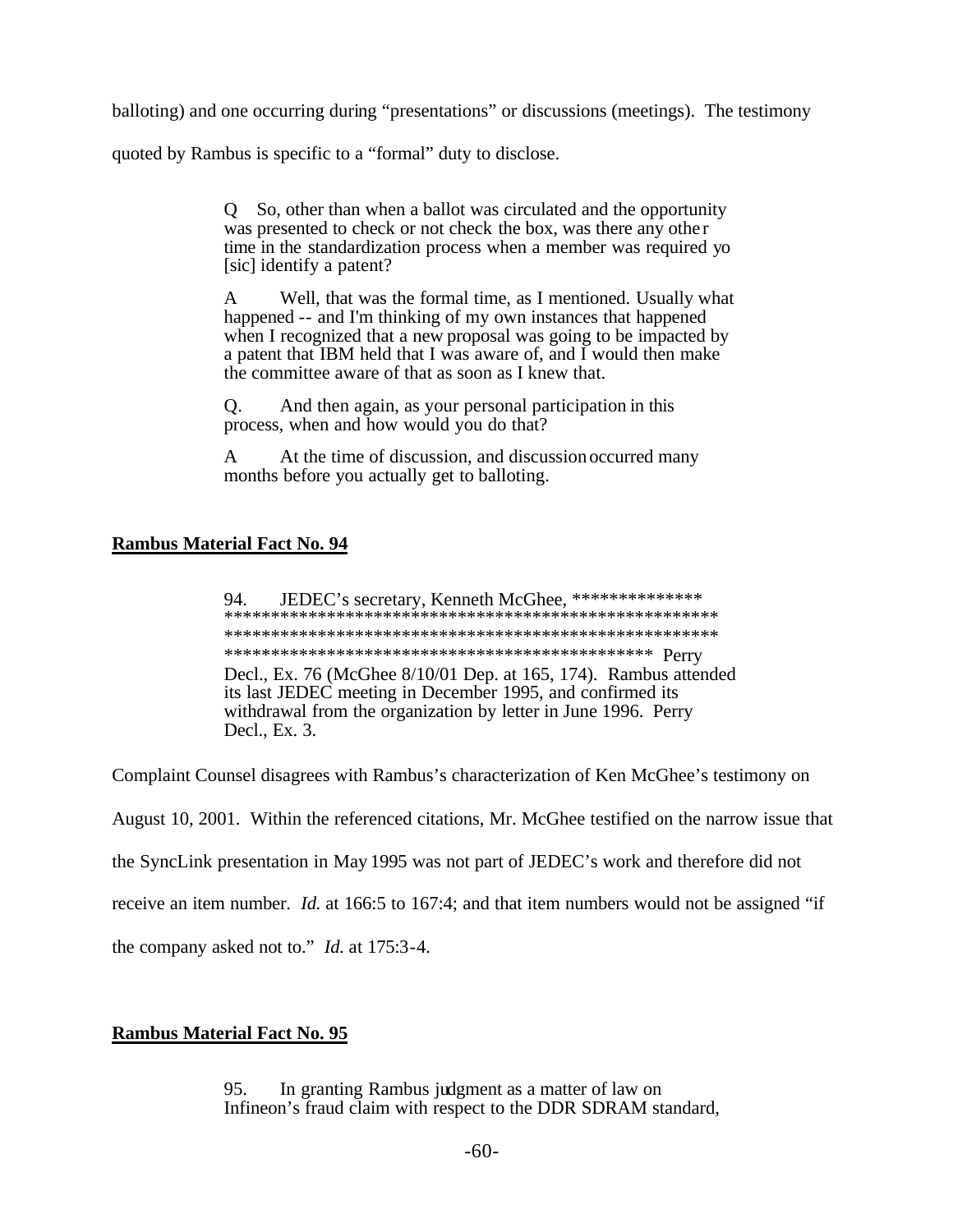the district court stated that "JEDEC Committee JC-42.3 did not begin working on the standard for DDR SDRAM until December 1996," well after Rambus left JEDEC, and thus Infineon had failed to prove that any duty to disclose arose as to DDR SDRAM. *Rambus, Inc. v. Infineon Technologies AG*, 164 F. Supp. 2d 743, 765 (E.D. Va. 2001).

Complaint Counsel admits that the material fact correctly quotes a portion of the language from District Court's holding in the *Rambus Inc. v. Infineon Technologies AG* matter. However, Complaint Counsel submits that this language cannot properly be understood except by reference to the entire holding as a whole, which speaks for itself. Complaint Counsel notes that the standard of proof required by the District Court is not applicable to the present matter. *See*  Complaint Counsel's Memorandum in Opposition to Respondent Rambus Inc.'s Motion for Summary Decision, V.C.

## **Rambus Material Fact No. 96**

96. The Federal Circuit agreed that the JEDEC disclosure duty "did not arise before legitimate proposals were directed to and formal consideration began on the DDR-SDRAM standard," and that this first occurred in December 1996. *Rambus Inc. v. Infineon Technologies AG*, \_\_ F.3d \_\_, 2003 WL 187265 at \*20 (Fed. Cir. Jan. 29, 2003).

Complaint Counsel admits that the material fact correctly quotes a portion of the language from the holding in the *Rambus Inc. v. Infineon Technologies AG* matter. However, Complaint Counsel submits that this language cannot properly be understood except by reference to the entire holding as a whole, which speaks for itself. Complaint Counsel notes that the standard of proof required by the Federal Circuit is not applicable to the present matter. *See* Complaint Counsel's Memorandum in Opposition to Respondent Rambus Inc.'s Motion for Summary Decision, V.D.

# **Rambus Material Fact No. 97**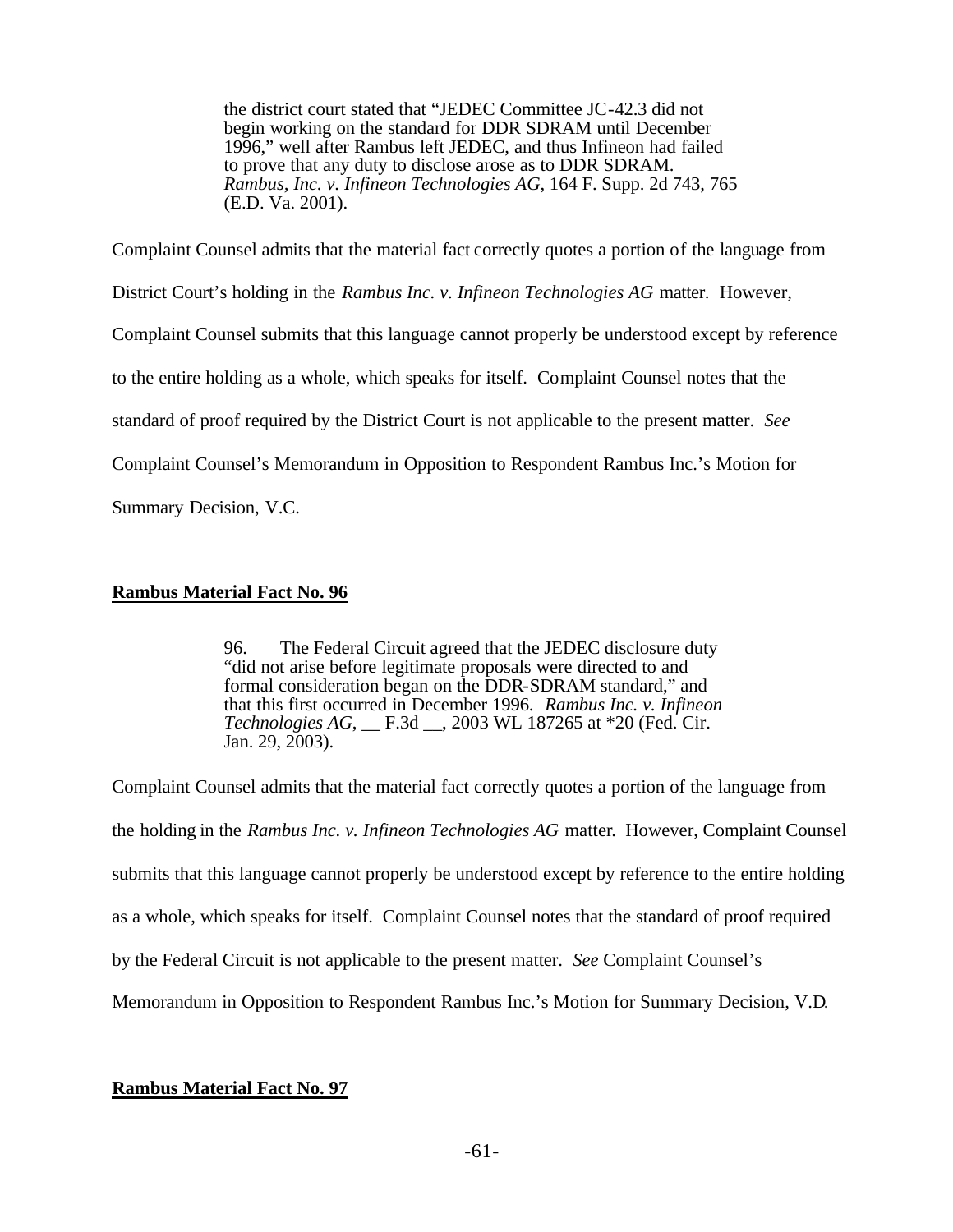97. The Federal Circuit affirmed judgment as a matter of law in Rambus's favor on Infineon's fraud claim "[b]ecause Infineon did not show that Rambus had a duty to disclose before the DDR-SDRAM standard-setting process formally began." *Id.* at \*21.

Complaint Counsel admits that the material fact correctly quotes a portion of the language from the holding in the *Rambus Inc. v. Infineon Technologies AG* matter. However, Complaint Counsel submits that this language cannot properly be understood except by reference to the entire holding as a whole, which speaks for itself. Complaint Counsel notes tha t the standard of proof required by the Federal Circuit is not applicable to the present matter. *See* Complaint Counsel's Memorandum in Opposition to Respondent Rambus Inc.'s Motion for Summary Decision.

## **Rambus Material Fact No. 98**

98. The undisputed contemporaneous evidence confirms that the DDR SDRAM standard-setting practices did not formally begin until December 1996.

Complaint Counsel does not agree with Rambus's characterization the "undisputed contemporaneous evidence" confirms that the DDR standard-setting practices did not formally begin until December 1996. Specifically, Complaint Counsel is uncertain what "undisputed contemporaneous evidence" is being referenced. *See* Complaint Counsel's Memorandum in Opposition to Respondent Rambus Inc.'s Motion for Summary Decision.

### **Rambus Material Fact No. 99**

99. The first formal proposal for standardization of DDR SDRAM did not occur until December 1996, when Fujitsu made a "first showing" on DDR SDRAM that was assigned item number 815. Perry Decl., Ex. 77 (JDC 00252-29)

Complaint Counsel does not agree with Rambus's characterization that the first "formal" proposal for DDR SDRAM did not occur until December 1996. Complaint Counsel notes that the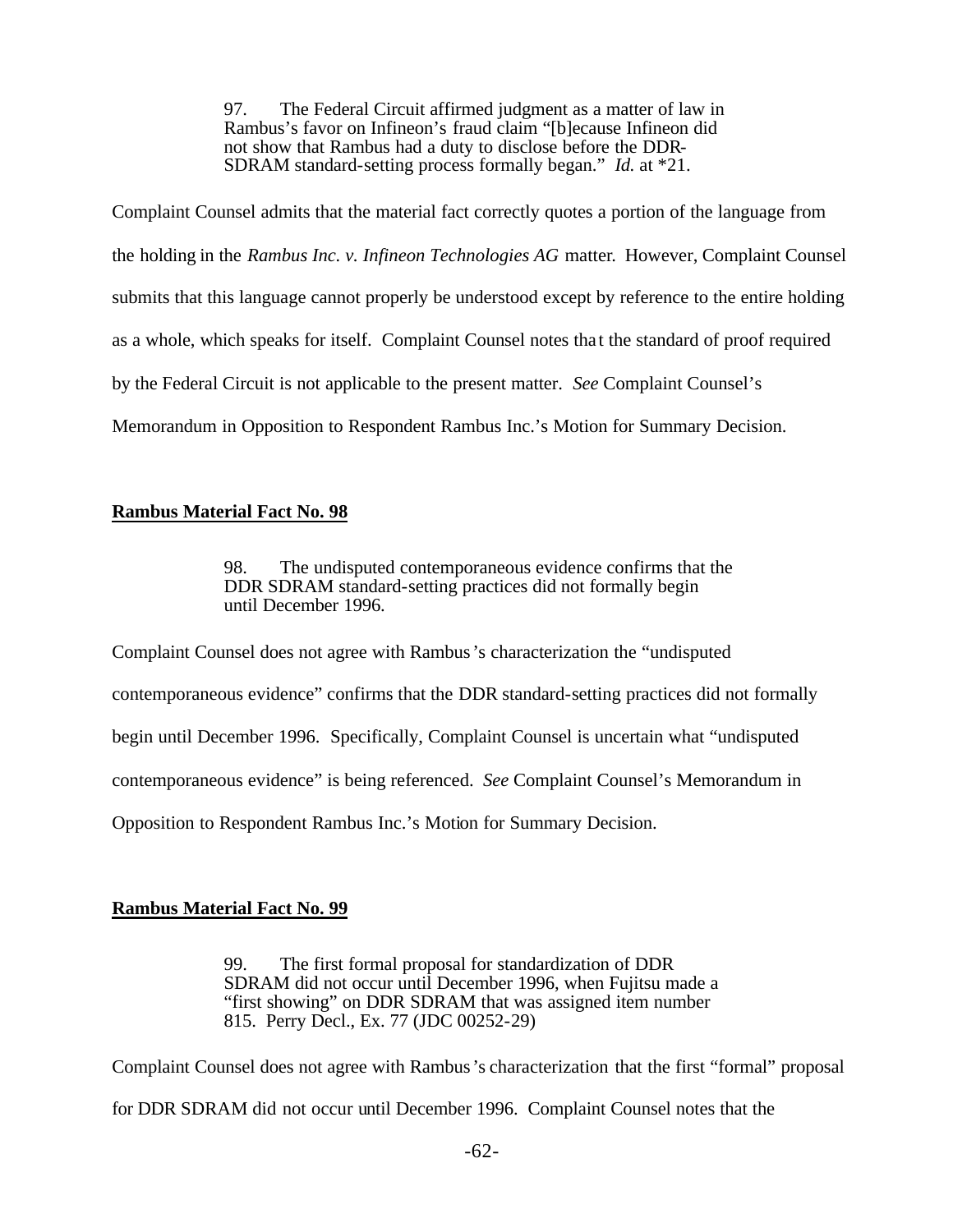referenced document has a heading "Fujitsu DDR SDRAM, 1st showing  $(2<sup>nd</sup> Draff)$ ," which does not appear anywhere on the presentation slides, thus implying that this is Fujitsu's 1<sup>st</sup> presentation with these slides. See Complaint Counsel's Memorandum in Opposition to Respondent Rambus Inc.'s Motion for Summary Decision, V.C.

### **Rambus Material Fact No. 100**

In a March 9, 1998, e-mail addressed to the members of 100. JEDEC 42.3, Desi Rhoden, the Chairman of the JEDEC Board of \*\*\*\* \*\*\*\*\*\*\*\*\*\*\*\*\*\*\*\*\* 火火

Complaint Counsel notes that Rambus has quoted a portion of the language from the referenced document. However, Complaint Counsel submits that the language cannot properly be understood except by reference to the document as a whole, which speaks for itself.

#### **Rambus Material Fact No. 101**

 $101.$ \*\*\*\*\*\*\*\*\*\*\*\*\*\*\*\*\*\*\*\*\*\*\*\*\*\*\*\*\* Perry Decl., Ex. 79.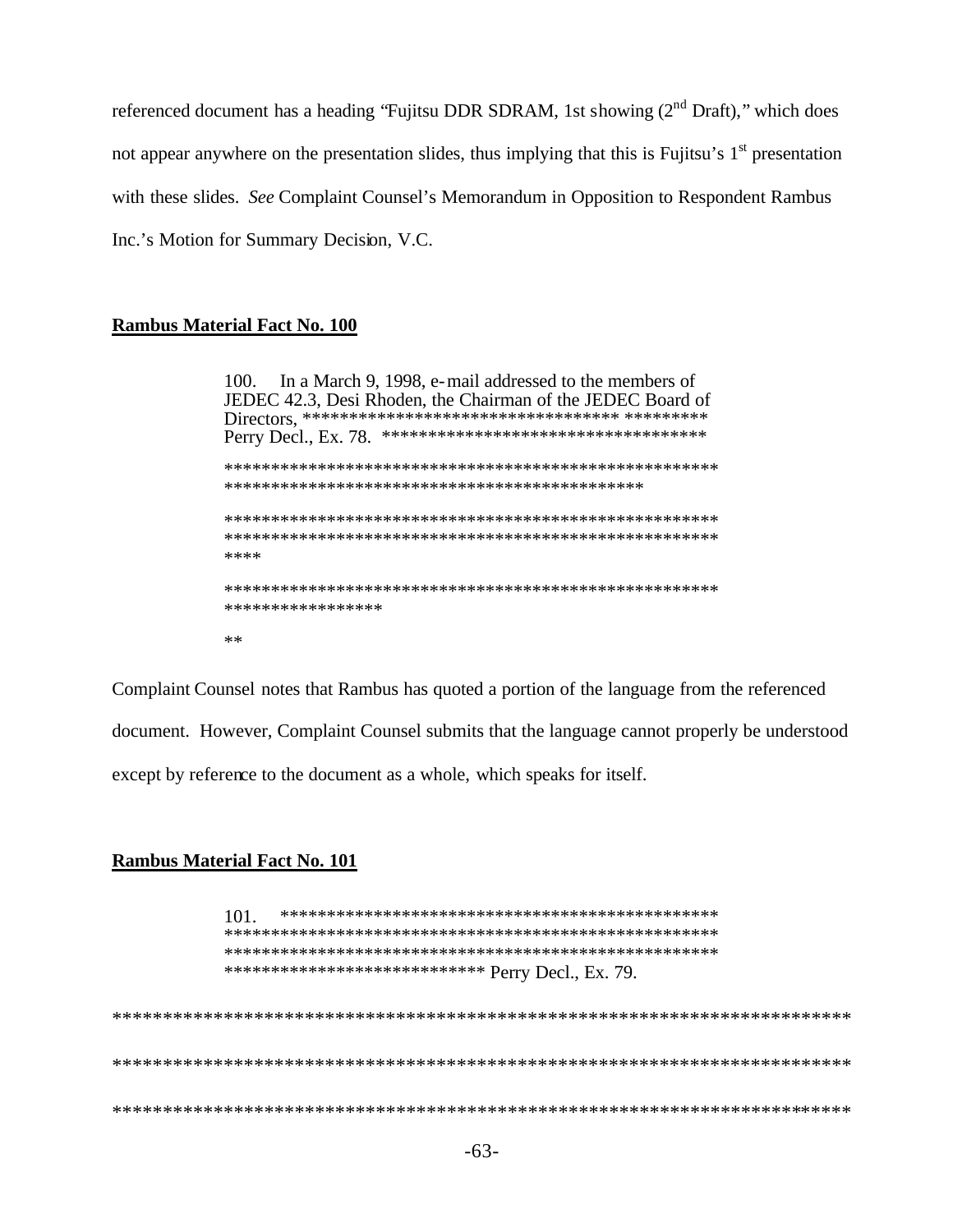#### 

### **Rambus Material Fact No. 102**

102. Because Rambus was no longer a JEDEC member when JEDEC was undertaking its DDR SDRAM standardization efforts, it had no duty of disclosure with respect to the technologies or features incorporated into those standards.

Complaint Counsel disputes Rambus's characterization that "[b] ecause Rambus was no longer a JEDEC member when JEDEC was undertaking its DDR SDRAM standardization efforts, it had no duty of disclosure with respect to the technologies or features incorporated into those standards." While Rambus was not a member of JEDEC when the DDR SDRAM standards were formally adopted, presentations and other discussions occurred at the time of Rambus's membership. See Complaint Counsel's Memorandum in Opposition to Respondent Rambus Inc.'s Motion for Summary Decision, V.C. JEDEC began work on improvements to SDRAM after 1993, and by 1995 these proposals were called "future SDRAM" and later, "DDR." These proposals included technologies that were eventually incorporated into the DDR SDRAM standard, including dual-edge clocking and on-chip PLL/DLL.

### **Rambus Supplemental Material Fact No. 103**

On or about February 20, 2003, Mitsubishi Electric 103. Corporation ("MELCO") produced over 16,000 pages of documents to Rambus. See Supplemental Declaration of Steven M. Perry ("Supp. Perry Decl"), ex. 5. Many of these documents were in Japanese. Id.

Complaint Counsel lacks sufficient information to support this material fact.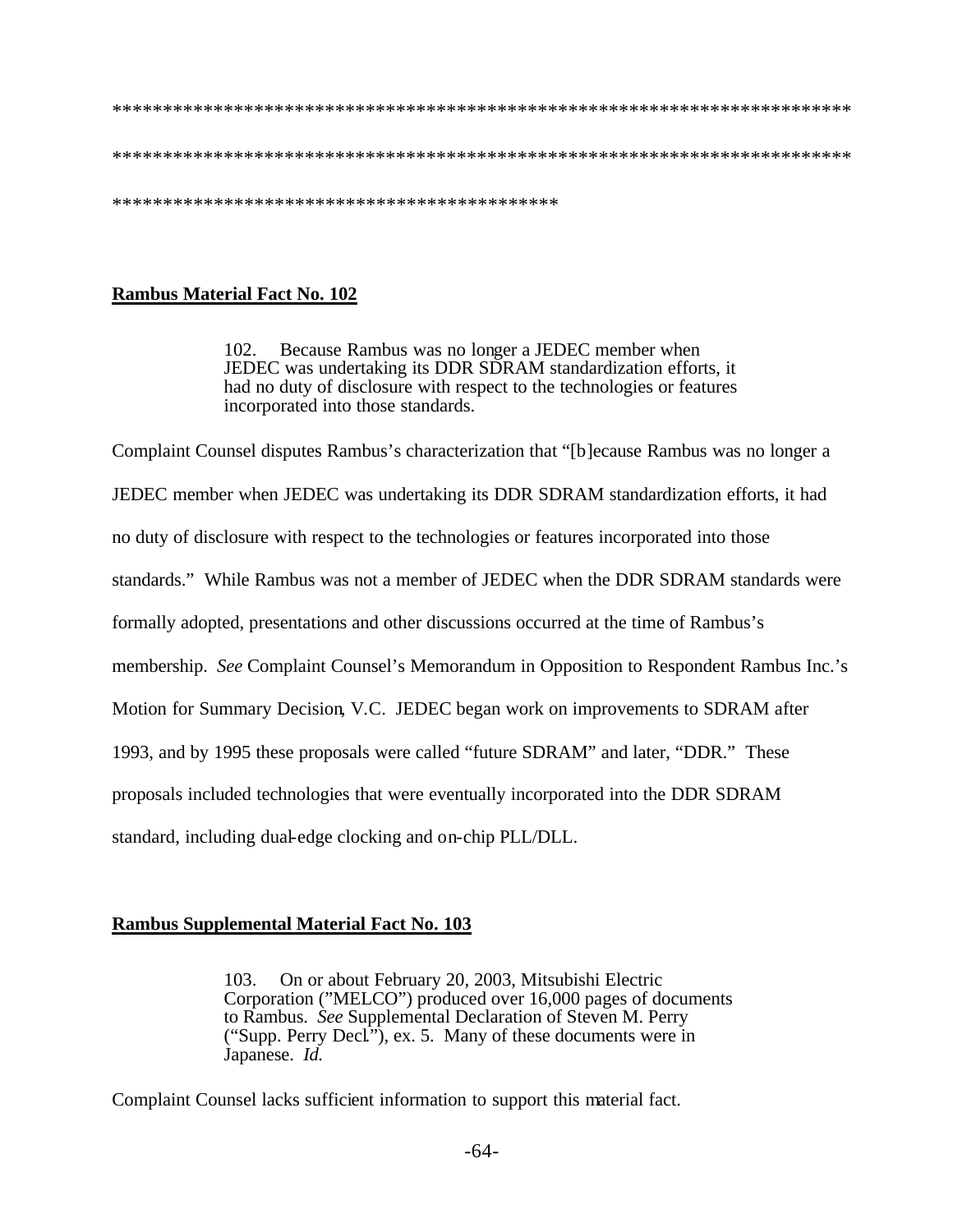### **Rambus Supplemental Material Fact No. 104**

104. Rambus contends in its pending Motion for Summary Decision that JEDEC members understood in the early 1990's that Rambus might assert intellectual property claims over features being considered for use by JEDEC members and/or for incorporation within JEDEC standards. See Motion, pp. 34-58.

Complaint Counsel agrees with Rambus's summary of its argument in its Motion for Summary Decision. However, Complaint Counsel strongly disagrees with Rambus's characterization of the evidence and that its legal conclusion should be a basis for granting Rambus's Motion for Summary Decision. *See* Complaint Counsel's Memorandum in Opposition to Respondent Rambus Inc.'s Motion for Summary Decision, IV.B.

### **Rambus Supplemental Material Fact No. 105**

105. The documents produced by MELCO in late February 2003 include documents relating to MELCO's 1993 review of Rambus's possible future intellectual property claims.

Complaint Counsel admits that the four documents referenced in its supplemental declaration appear to be related MELCO's review of Rambus's intellectual property. However, as Rambus noted in Material Fact No. 103, these documents are only a portion of its 16,000 page production, which is currently being reviewed and translated. Complaint Counsel further notes that the referenced Mitsubishi documents purport to be English-language translations of documents originally written in Japanese. Complaint Counsel does not admit that, and has no basis to know whether, the referenced translations are accurate.

### **Rambus Supplemental Material Fact No. 106**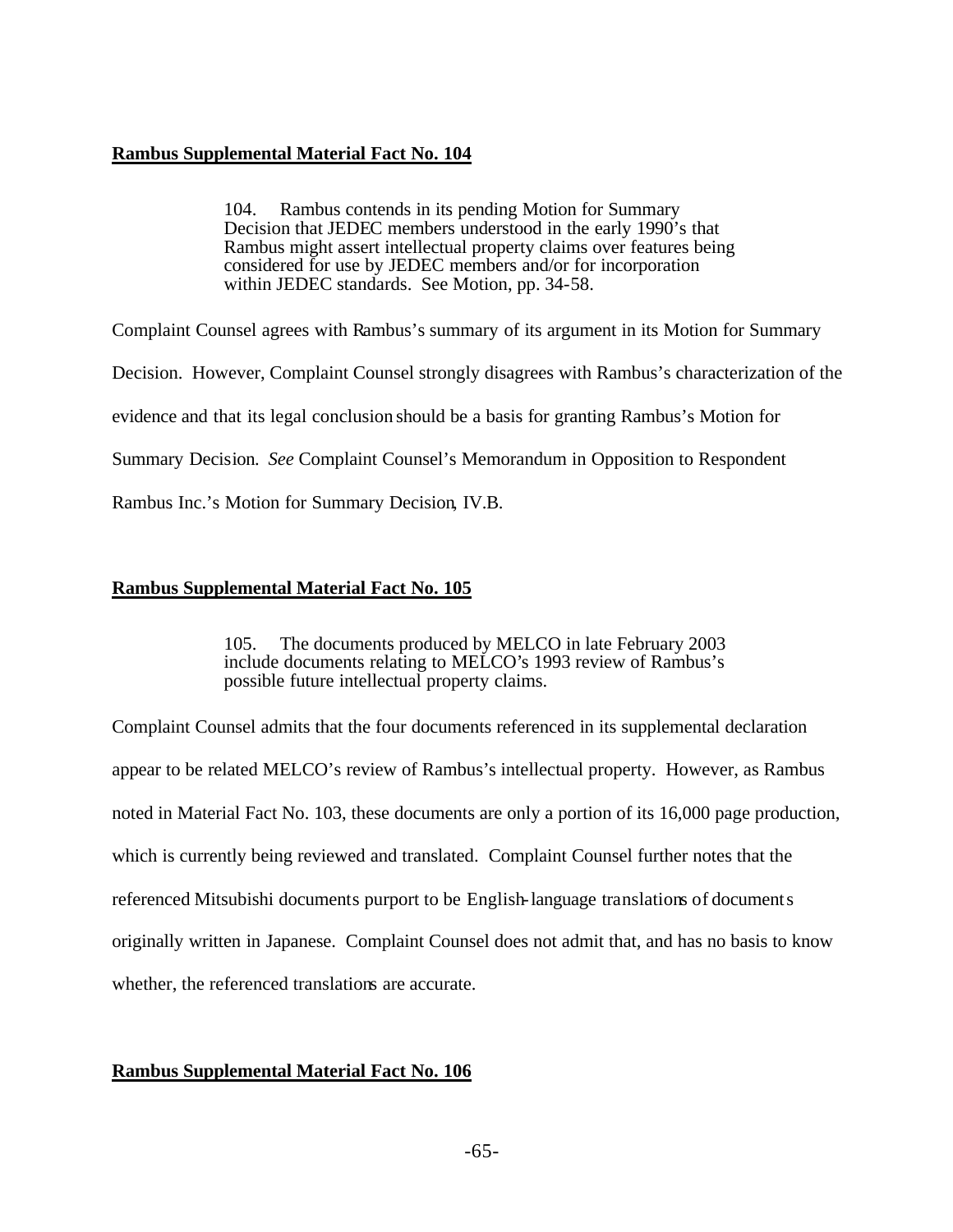106. As set out below, the MELCO documents show that by June 1993, MELCO had recognized the possibility that Rambus could assert intellectual property claims relating to features included in SDRAM and other DRAM devices.

Complaint Counsel disagrees with Rambus that four documents, from a produc tion of 16,000 pages, can be characterized as stated by Rambus above. Complaint Counsel admits that the documents referenced in Material Facts Nos. 107 to 111 are quoted in part. However, Complaint Counsel submits that this language cannot properly be understood except by reference to the document as a whole, which speaks for itself. Complaint Counsel further notes that the referenced Mitsubishi documents purport to be an English-language translation of a document originally written in Japanese. Complaint Counsel does not admit that, and has no basis to know whether, the referenced translations are accurate.

### **Rambus Supplemental Material Fact No. 107**

107. In March 1993, a MELCO "Patent Committee Member" wrote that "[a] need has arisen to evaluate all of the claims in a patent being applied for by Rambus (1 patent, a total number of claims is 150). . . ." Supp. Perry Decl., ex. B.

Complaint Counsel admits that the referenced document appears to be a memo drafted by Nishimura and that the material statement correctly quotes a portion of the language from the referenced document. However, Complaint Counsel submits that this language cannot properly be understood except by reference to the document as a whole, which speaks for itself. Complaint Counsel further notes that the referenced Mitsubishi document purports to be an English-language translation of a document originally written in Japanese. Complaint Counsel does not admit that, and has no basis to know whether, the referenced translation is accurate.

### **Rambus Supplemental Material Fact No. 108**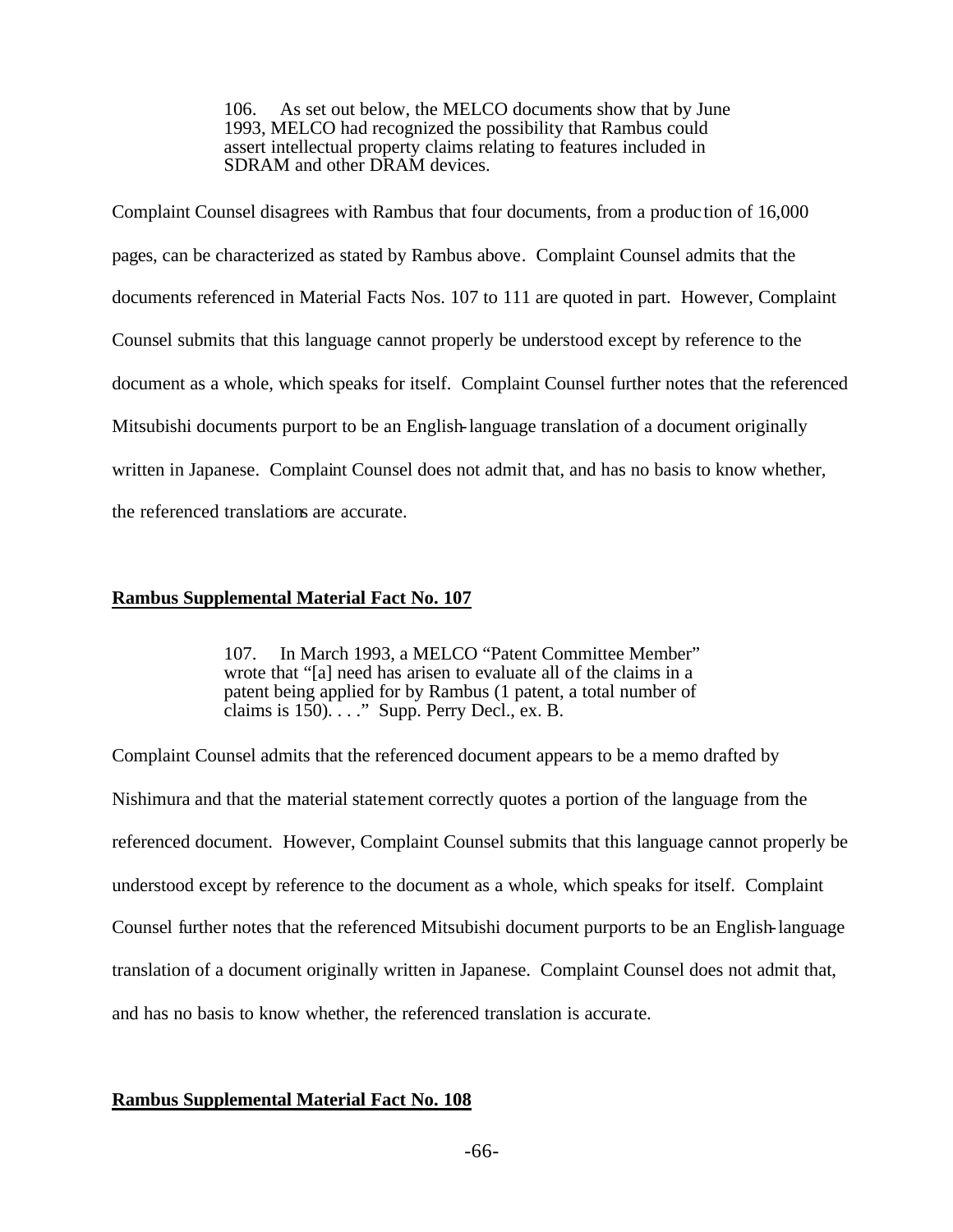108. A few months later, in June 1993, a MELCO employee named Sakao wrote a memo that asked in part: "What are the threats to the establishment of a RAMBUS patent?" *Id.,* ex. C. One answer was:

"The individual technologies that appear in the RAMBUS patent will be used independently in the future."

*Id.* The June 10, 1993 memo by Sakao thus acknowledged that Rambus could, based on its original patent application, assert claims over the "individual" use of the various technologies described in that application.

Complaint Counsel admits that the referenced document appears to be a "summary of responses" drafted by "Sakao" and that the material statement correctly quotes a portion of the language from the referenced document. However, Complaint Counsel submits that this language cannot properly be understood except by reference to the document as a whole, which speaks for itself. Complaint Counsel further notes that the referenced Mitsubishi document purports to be an English-language translation of a document originally written in Japanese. Complaint Counsel does not admit that, and has no basis to know whether, the referenced translation is accurate. Complaint Counsel disputes Rambus's characterization that "the June 10, 1993 memo by Sakao thus acknowledged that Rambus could, based on its original patent application, assert claims over the 'individual' use of the various technologies described in that application." *See also* Complaint Counsel's Response to Material Fact No. 109.

#### **Rambus Supplemental Material Fact No. 109**

109. In recognition of this possibility, the Sakao memo goes on to say that "[t]here is a need to examine the specifications of the patent claims to determine whether individual technologies used independently will infringe on the RAMBUS patent, and for that we will have to obtain the views and interpretations of experts." *Id.* (emphasis added).

Complaint Counsel admits that the referenced document appears to be a "summary of responses" drafted by "Sakao" and that the material statement correctly quotes a portion of the language from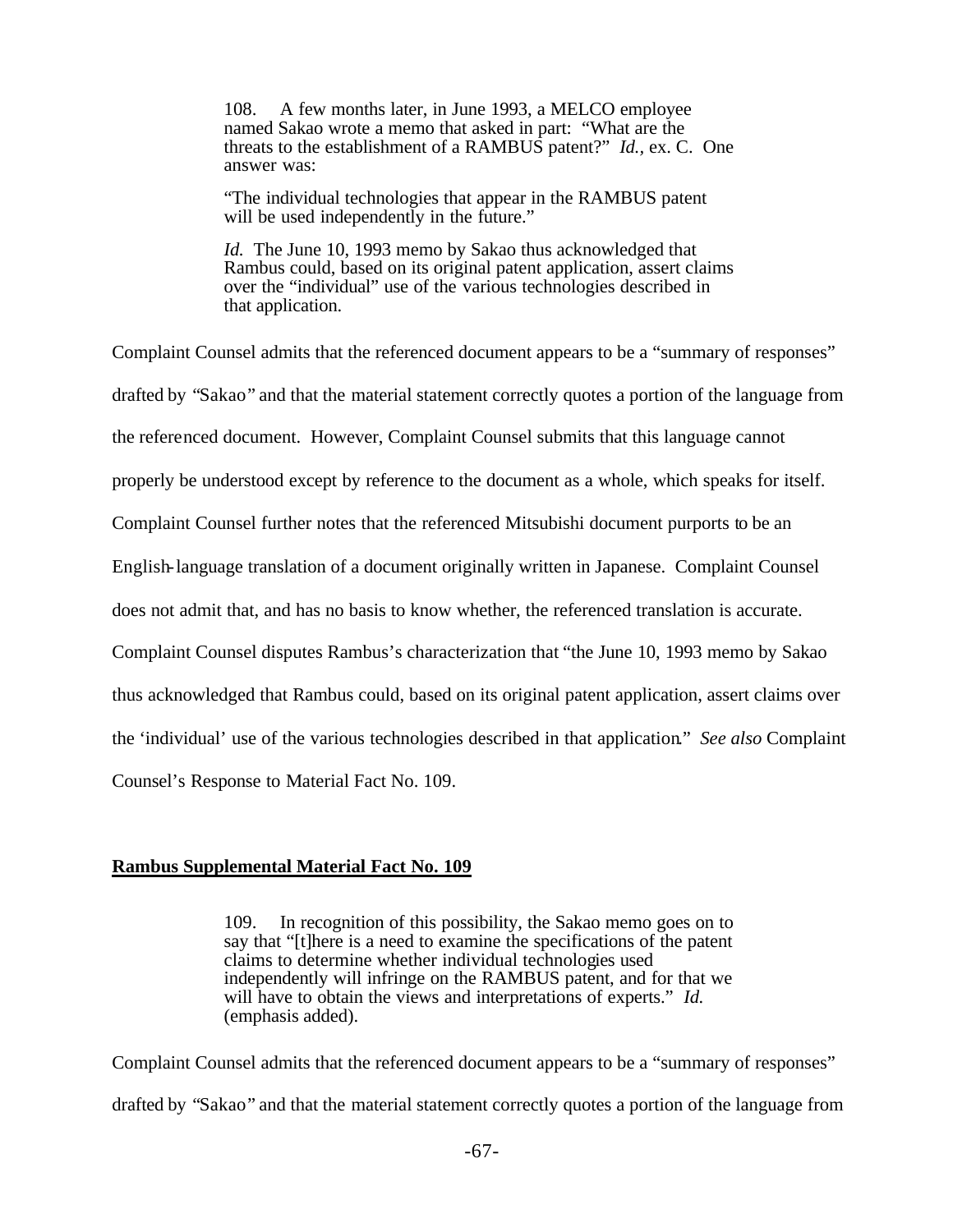the referenced document. However, Complaint Counsel submits that this language cannot properly be understood except by reference to the document as a whole, which speaks for itself. Complaint Counsel further notes that the referenced Mitsubishi document purports to be an English-language translation of a document originally written in Japanese. Complaint Counsel does not admit that, and has no basis to know whether, the referenced translation is accurate. *See also* Complaint Counsel's Response to Material Fact No. 108.

#### **Rambus Supplemental Material Fact No. 110**

110. A MELCO memorandum prepared the following month described MELCO's analysis of Rambus's 150-claim "WIPO" patent application and stated in part that it was "quite predictable" that Rambus would attempt to obtain patents that were not tied to, and were "separate from," the particular type of "bus" described in the application. Suppl. Perry Decl., ex. D. The July 13, 1993 memo recommended that because of this possibility, MELCO should "carry out [a] prior art investigation in detail." *Id*. The memo also stated that MELCO "must thoroughly investigate the DRAM-related claims" and "pay special attention to SDRAM, which is a similar idea." *Id.*

Complaint Counsel admits that the referenced document appears to have an attachment, entitled

"Opinions of Koden/Jodenken" and that the material statement correctly quotes certain portions of

the attachment in the referenced document. However, Complaint Counsel submits that this

language cannot properly be understood except by reference to the document as a whole, which

speaks for itself. Complaint Counsel further notes that the referenced Mitsubishi document

purports to be an English-language translation of a document originally written in Japanese.

Complaint Counsel does not admit that, and has no basis to know whether, the referenced

translation is accurate.

#### **Rambus Supplemental Material Fact No. 111**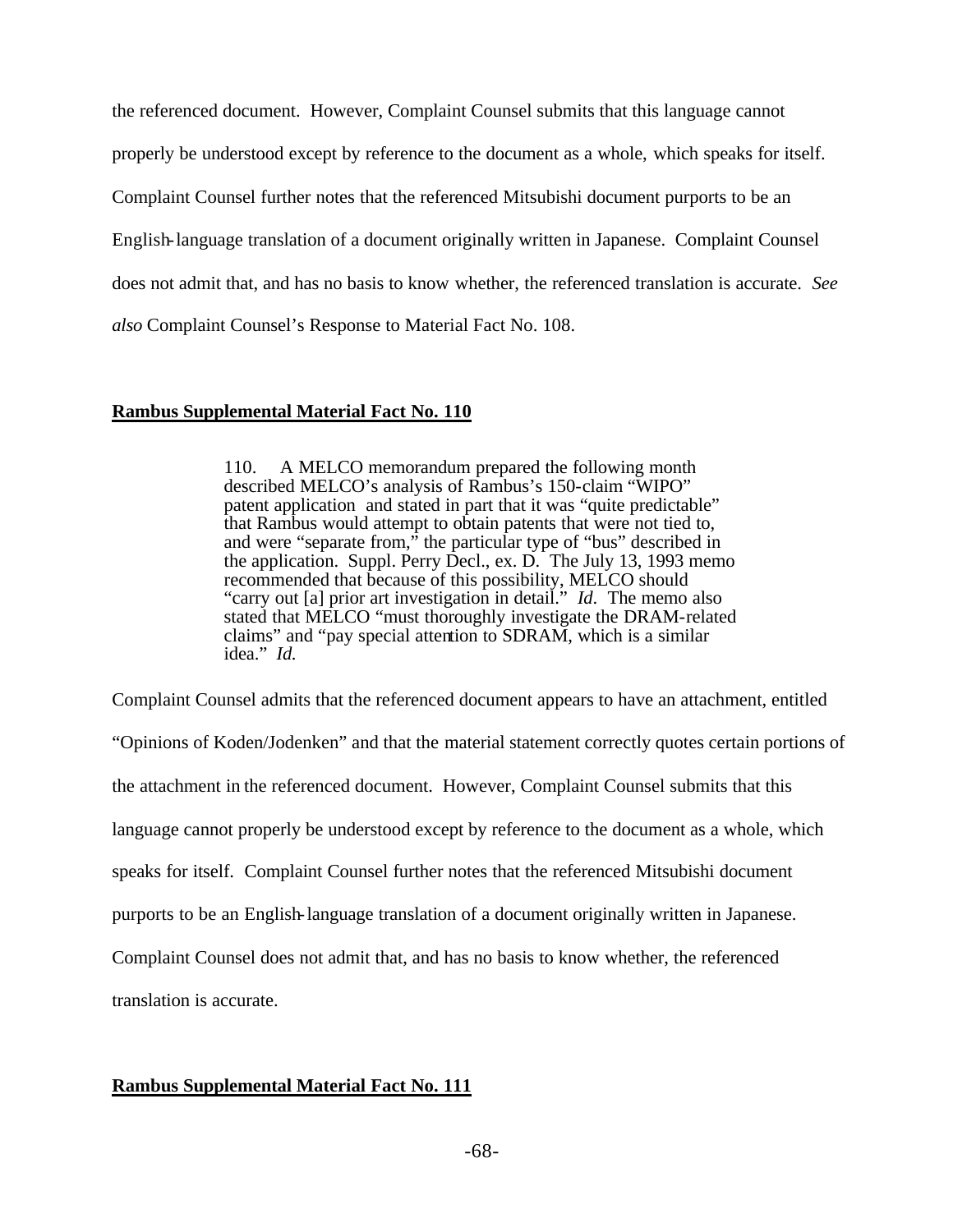111. In a subsequent analysis of portions of Rambus's WIPO application, dated September 16, 1993, MELCO again recognized that Rambus's intellectual property claims related to features used or proposed in SDRAM devices. With respect to the use of two banks in a DRAM, for example, the MELCO memorandum stated that "[t]his is also being done by SDRAM. Need a prior art." Supp. Perry Decl., ex. E. The memo also acknowledged that "auto precharge" was a feature described in the Rambus WIPO application and that it was "being implemented in SDRAM, etc." *Id.*

Complaint Counsel admits that the referenced document appears to be a chart entitled "Evaluation of the DRAM portion of the Rambus DRAM and that the material statement correctly quotes certain portions of the referenced document. However, Complaint Counsel submits that this language cannot properly be understood except by reference to the document as a whole, which speaks for itself. For example, the entire reference relating to "auto precharge" is that "I think this is just a simple protocol and is being implemented in SDRAM." (Emphasis added.) Complaint Counsel further notes that the referenced Mitsubishi document purports to be an English-language translation of a document originally written in Japanese. Complaint Counsel does not admit that, and has no basis to know whether, the referenced translation is accurate. Complaint Counsel disputes Rambus's characterization that "MELCO again recognized that Rambus's intellectual property claims related to features used or proposed in SDRAM devices."

DATED: March 25, 2003 Respectfully submitted,

l

M. Sean Royall Geoffrey D. Oliver Charlotte Manning Jerome Swindell John Weber Bureau of Competition Federal Trade Commission Washington, D.C. 20580 (202) 326-3663 (202) 326-3496 (fax)